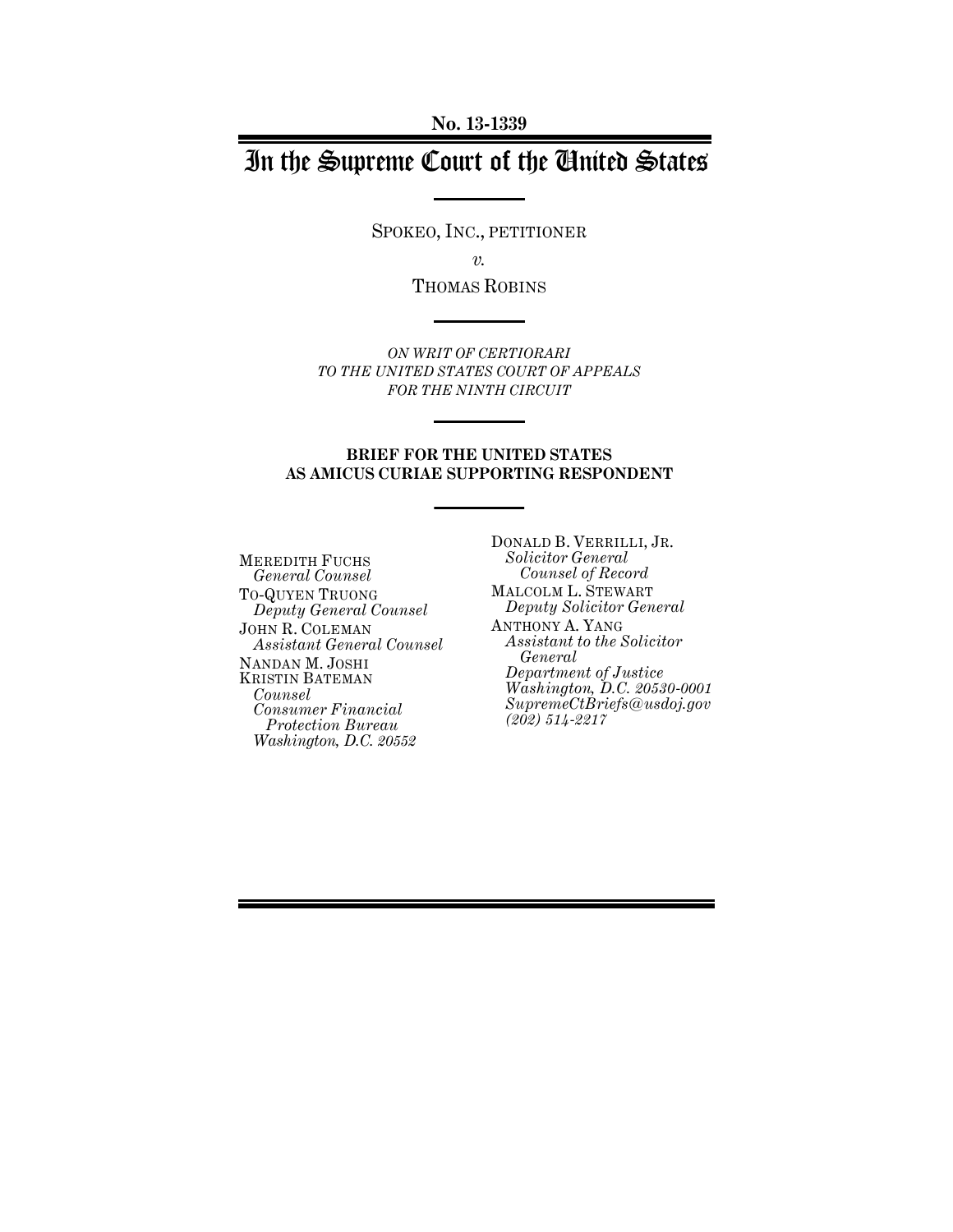### **QUESTION PRESENTED**

Whether respondent's complaint identified an Article III injury-in-fact by alleging that petitioner had willfully violated 15 U.S.C. 1681e(b) by publishing inaccurate personal information about respondent in consumer reports prepared by petitioner without following reasonable procedures to assure the information's accuracy.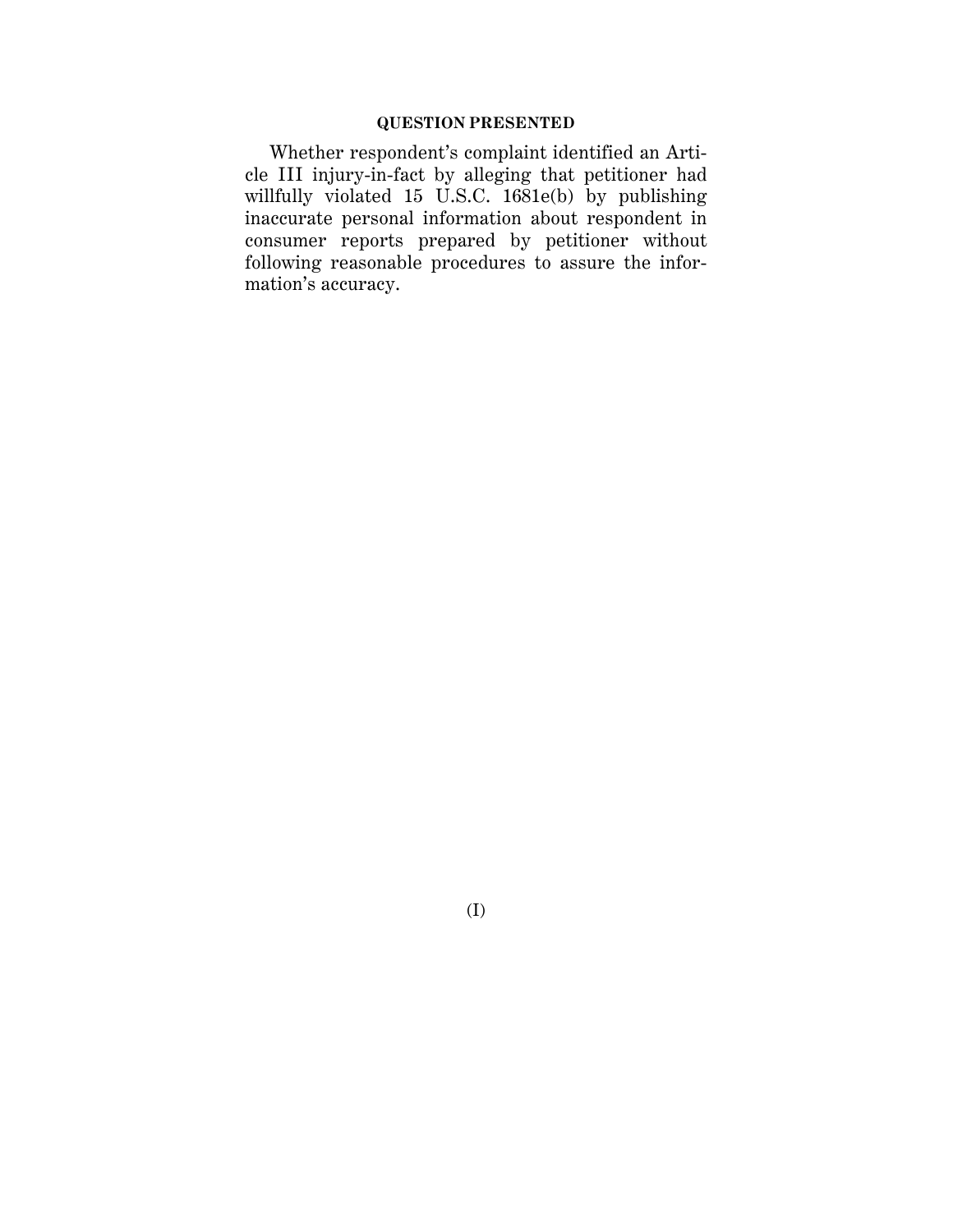## **TABLE OF CONTENTS**

| Page                                                            |  |  |  |
|-----------------------------------------------------------------|--|--|--|
|                                                                 |  |  |  |
|                                                                 |  |  |  |
|                                                                 |  |  |  |
| Argument:                                                       |  |  |  |
| Respondent has sufficiently alleged his Article III             |  |  |  |
| . 9                                                             |  |  |  |
| The invasion of respondent's "legally protected<br>A.           |  |  |  |
| interest" in preventing a CRA from reporting                    |  |  |  |
| inaccurate personal information about him to                    |  |  |  |
|                                                                 |  |  |  |
| The Court's development of the injury-in-fact<br><b>B.</b>      |  |  |  |
| requirement confirms that standing may rest                     |  |  |  |
| on the invasion of a plaintiff's "legally protected             |  |  |  |
|                                                                 |  |  |  |
| Common-law courts have long adjudicated<br>C.                   |  |  |  |
| claims alleging violations of a plaintiff's legal               |  |  |  |
| rights, even when the plaintiff suffered no                     |  |  |  |
|                                                                 |  |  |  |
| Because respondent's suit alleges a violation<br>D.             |  |  |  |
| of his own statutory rights, and because his                    |  |  |  |
| allegation that petitioner disseminated false                   |  |  |  |
| information about him is closely analogous to                   |  |  |  |
| a common-law defamation claim, adjudicating                     |  |  |  |
| the suit would accord with traditional understand-              |  |  |  |
| 23                                                              |  |  |  |
| Petitioner's challenges to respondent's Article III<br>Е.       |  |  |  |
|                                                                 |  |  |  |
| The Court's Article III analysis should focus on<br>$F_{\cdot}$ |  |  |  |
| respondent's principal claim under 15 U.S.C.                    |  |  |  |
|                                                                 |  |  |  |
|                                                                 |  |  |  |
|                                                                 |  |  |  |

(III)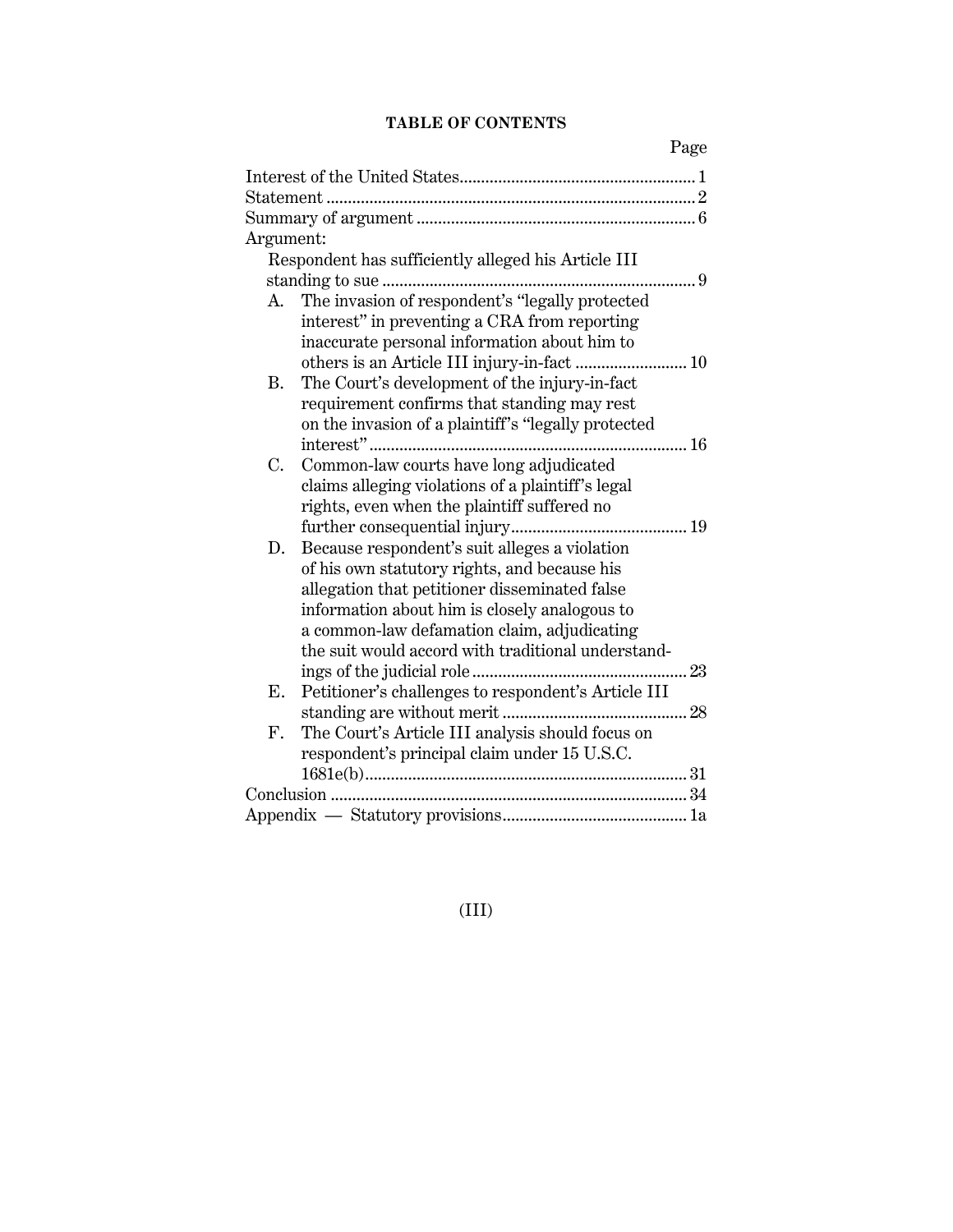## **TABLE OF AUTHORITIES**

| Cases:<br>Page                                                                                         |
|--------------------------------------------------------------------------------------------------------|
| Adarand Constructors, Inc. v. Pena, 515 U.S. 200                                                       |
| Arizona Christian Sch. Tuition Org. v. Winn,                                                           |
| Arizona State Legislature v. Arizona Indep.<br><i>Redistricting Comm'n</i> , 135 S. Ct. 2652 (2015) 18 |
| Association of Data Processing Serv. Orgs., Inc. v.                                                    |
|                                                                                                        |
|                                                                                                        |
| DaimlerChrysler Corp. v. Cuno, 547 U.S. 332 (2006) 11                                                  |
| Department of Justice v. Reporters Comm. for                                                           |
| <i>Department of State v. Ray, 502 U.S. 164 (1991) 27</i>                                              |
| Department of the Army v. Blue Fox, Inc., 525 U.S.                                                     |
| Entick v. Carrington, (1765) 95 Eng. Rep. 807 (K.B.) 20                                                |
|                                                                                                        |
|                                                                                                        |
| Feltner v. Columbia Pictures Television, Inc.,                                                         |
|                                                                                                        |
| Gertz v. Robert Welch, Inc., 418 U.S. 323 (1974) 26                                                    |
| Havens Realty Corp. v. Coleman, 455 U.S. 363                                                           |
| Linda R.S. v. Richard D., 410 U.S. 614 (1973) 11, 18                                                   |
| Lujan v. Defenders of Wildlife, 504 U.S. 555<br>$(1992)$                                               |
| M&G Polymers USA, LLC v. Tackett, 135 S. Ct. 926                                                       |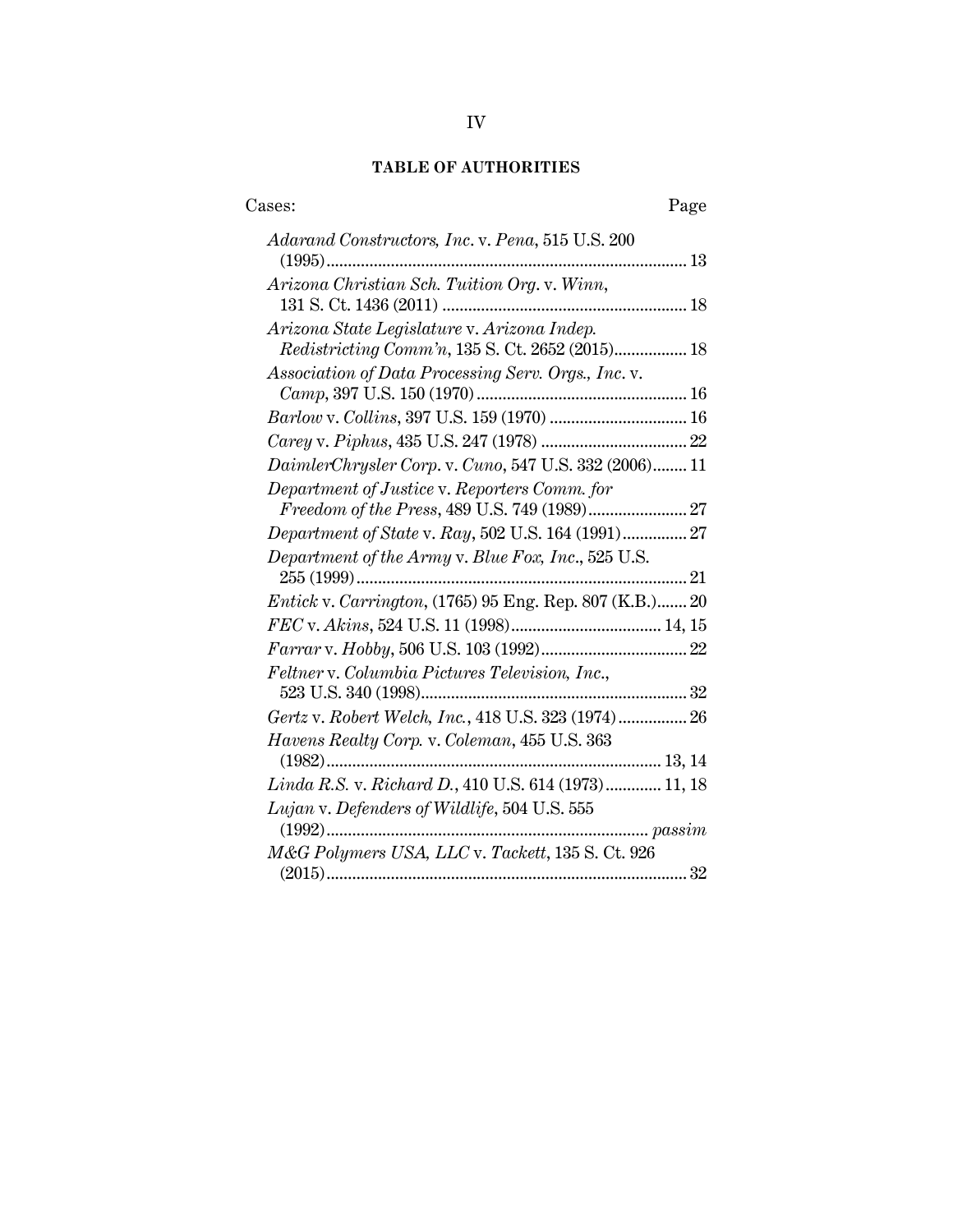| Cases-Continued:                                                                                         | Page |
|----------------------------------------------------------------------------------------------------------|------|
| Maracich v. Spears, 133 S. Ct. 2191 (2013) 31                                                            |      |
| Marbury v. Madison, 5 U.S. (1 Cranch) 137 (1803) 21, 29                                                  |      |
| Marzetti v. Williams, (1830) 109 Eng. Rep. 842                                                           |      |
|                                                                                                          |      |
| Massachusetts v. EPA, 549 U.S. 497 (2007)  11                                                            |      |
| Mayor of London v. Mayor of Lynn, (1796) 126 Eng.                                                        |      |
| Northeastern Fla. Chapter of the Associated Gen.<br>Contractors of Am. v. City of Jacksonville, 508 U.S. |      |
|                                                                                                          |      |
| Public Citizen v. Department of Justice, 491 U.S. 440                                                    |      |
|                                                                                                          |      |
| Robert Marys's Case, (1613) 77 Eng. Rep. 895 (K.B.) 23                                                   |      |
| Safeco Ins. Co. of Am. v. Burr, 551 U.S. 47 (2007) 3                                                     |      |
| Schlesinger v. Reservists Comm. to Stop the War,                                                         |      |
| Sierra Club v. Morton, 405 U.S. 727 (1972) 17                                                            |      |
| Sorrell v. IMS Health Inc., 131 S. Ct. 2653 (2011) 27                                                    |      |
| Steel Co. v. Citizens for a Better Env't, 523 U.S. 83                                                    |      |
|                                                                                                          |      |
| Summers v. Earth Island Inst., 555 U.S. 488 (2009) 11, 30                                                |      |
| Tennessee Elec. Power Co. v. TVA, 306 U.S. 118                                                           |      |
| Thorley v. Kerry, (1812) 128 Eng. Rep. 367 (Exch.                                                        |      |
|                                                                                                          |      |
| United States v. Jones, 132 S. Ct. 945 (2012) 19                                                         |      |
| United States v. Windsor, 133 S. Ct. 2675 (2013)  18                                                     |      |
| Vermont Agency of Natural Res. v. United States ex                                                       |      |
| rel. Stevens, 529 U.S. 765 (2000) 19, 26, 28                                                             |      |
| Warth v. Seldin, 422 U.S. 490 (1975) 11, 14, 18                                                          |      |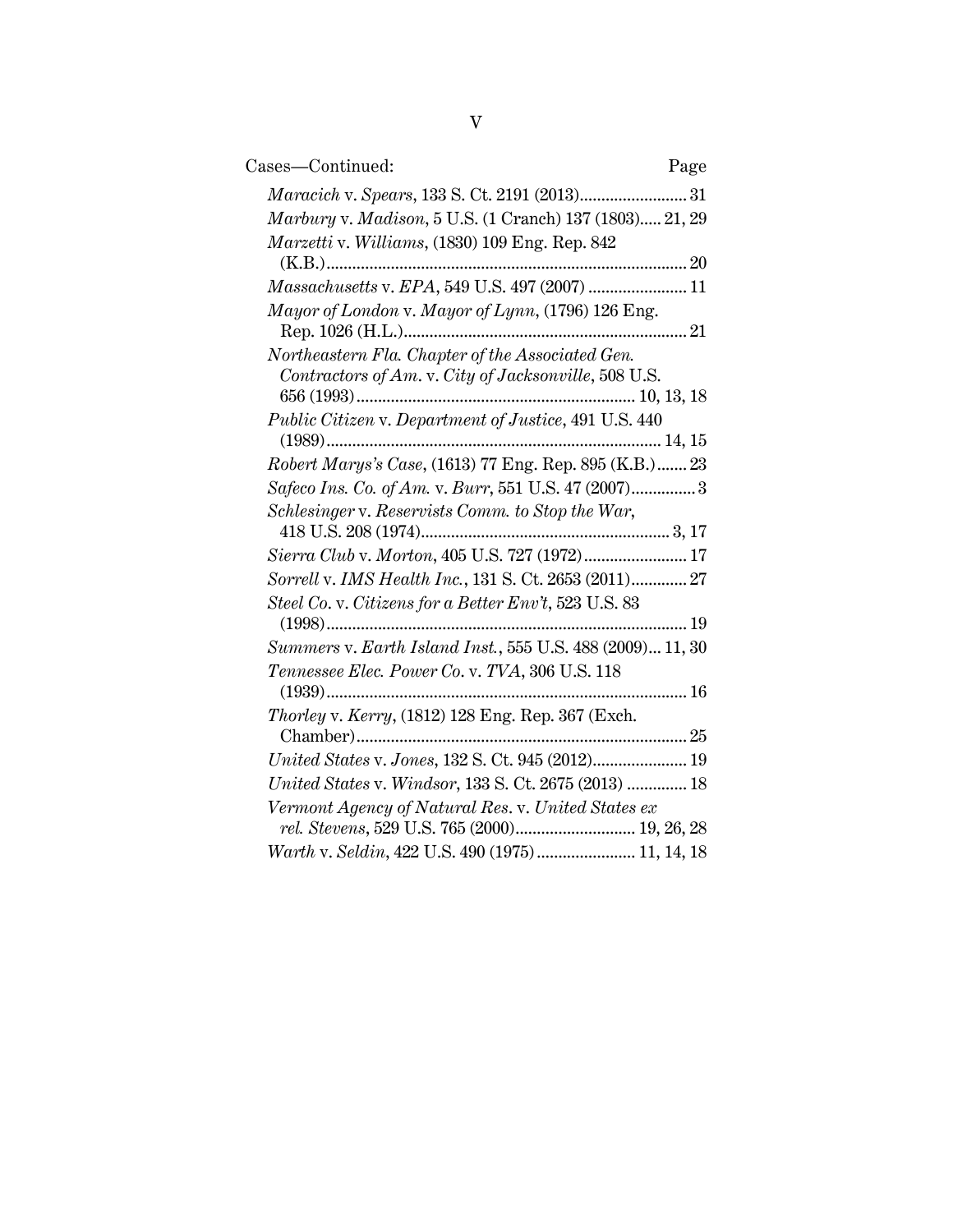| Cases-Continued:                                     |    |
|------------------------------------------------------|----|
| Webb v. Portland Mfg. Co., 29 F. Cas. 506 (C.C.D.    |    |
| Whittemore v. Cutter, 29 F. Cas. 1120 (C.C.D. Mass.  | 21 |
| Wilcox v. Executors of Plummer, 29 U.S. (4 Pet.) 172 | 20 |
|                                                      |    |
| Zivotofsky v. Kerry, 135 S. Ct. 2076 (2015) 16       |    |
| Zivotofsky v. Secretary of State, 444 F.3d 614 (D.C) |    |

Constitution, statutes, and regulations:

## U.S. Const.:

| Credit Repair Organizations Act, 15 U.S.C.             |  |
|--------------------------------------------------------|--|
|                                                        |  |
| Electronic Fund Transfer Act, 15 U.S.C. 1693m(a)(2) 33 |  |
| Fair Credit Reporting Act, 15 U.S.C. 1681 et seq.  1   |  |
|                                                        |  |
|                                                        |  |
|                                                        |  |
|                                                        |  |
|                                                        |  |
|                                                        |  |
|                                                        |  |
|                                                        |  |
|                                                        |  |
|                                                        |  |
|                                                        |  |
|                                                        |  |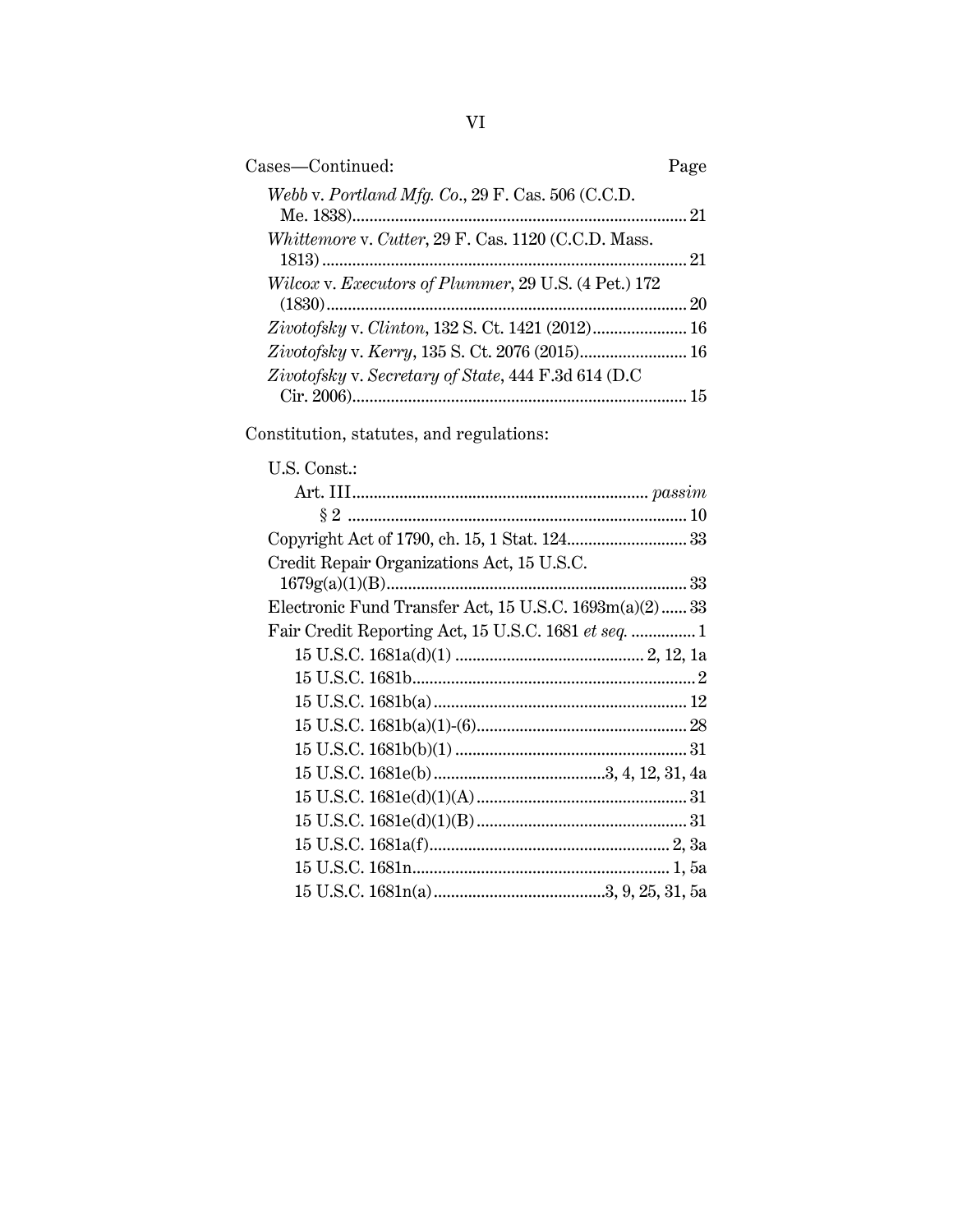| Statutes and regulations-Continued:<br>Page         |
|-----------------------------------------------------|
|                                                     |
|                                                     |
| Fair Housing Act, 42 U.S.C. 3601 et seq.  13        |
| Federal Advisory Committee Act, 5 U.S.C. App. 1  14 |
| Federal Election Campaign Act of 1971, 2 U.S.C. 431 |
|                                                     |
| Freedom of Information Act, 5 U.S.C. 552 14         |
| Migrant and Seasonal Agricultural Worker            |
| Protection Act, 29 U.S.C. 1801 et seq.:             |
|                                                     |
|                                                     |
|                                                     |
|                                                     |
|                                                     |
|                                                     |
| Telephone Consumer Protection Act of 1991,          |
| 47 U.S.C. 227 et seq.:                              |
|                                                     |
|                                                     |
|                                                     |
|                                                     |
|                                                     |
|                                                     |
|                                                     |
|                                                     |
|                                                     |
|                                                     |
|                                                     |
|                                                     |
|                                                     |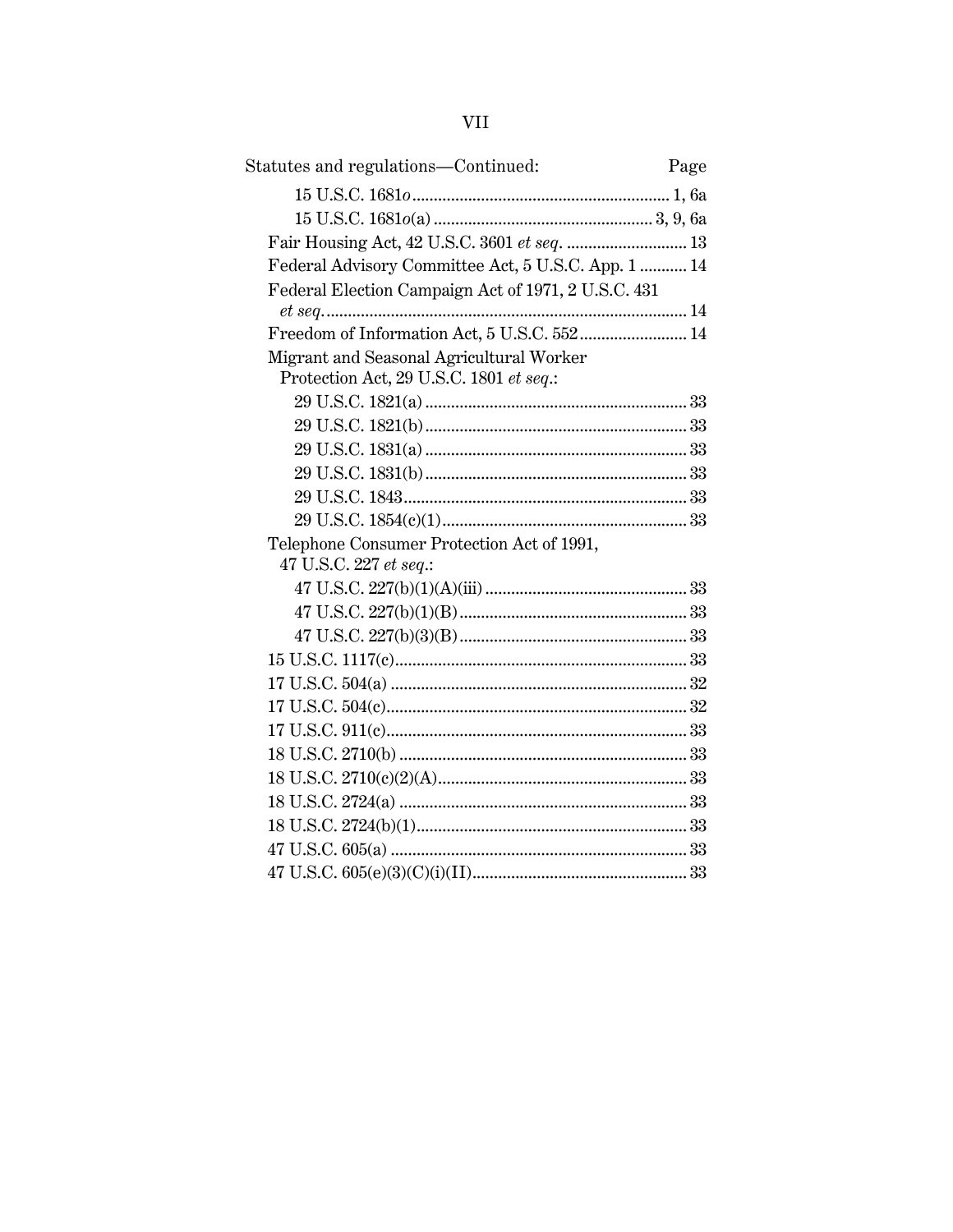| Regulation-Continued:                                                                                       | Page |
|-------------------------------------------------------------------------------------------------------------|------|
|                                                                                                             |      |
| Miscellaneous:                                                                                              |      |
| 3 William Blackstone, Commentaries on the Laws of                                                           |      |
| Dan B. Dobbs, Handbook on the Law of Remedies                                                               |      |
| 2 Dan B. Dobbs, Law of Remedies (2d ed. 1993) 26                                                            |      |
| W.S. Holdsworth, <i>Defamation in the Sixteenth and</i><br>Seventeenth Centuries, 41 L.Q. Rev. 13 (1925) 25 |      |
|                                                                                                             |      |
| Restatement (First) of Torts:                                                                               |      |
|                                                                                                             |      |
|                                                                                                             |      |
|                                                                                                             |      |
| Restatement (Second) of Torts:                                                                              |      |
|                                                                                                             |      |
|                                                                                                             |      |
|                                                                                                             |      |
| Antonin Scalia, The Doctrine of Standing as an<br><i>Essential Element of the Separation of Powers,</i>     |      |
|                                                                                                             |      |
|                                                                                                             |      |
| J.G. Sutherland, A Treatise on the Law of Damages<br>(4th ed. 1916)                                         | 21   |
| Samuel D. Warren & Louis D. Brandeis, The Right                                                             |      |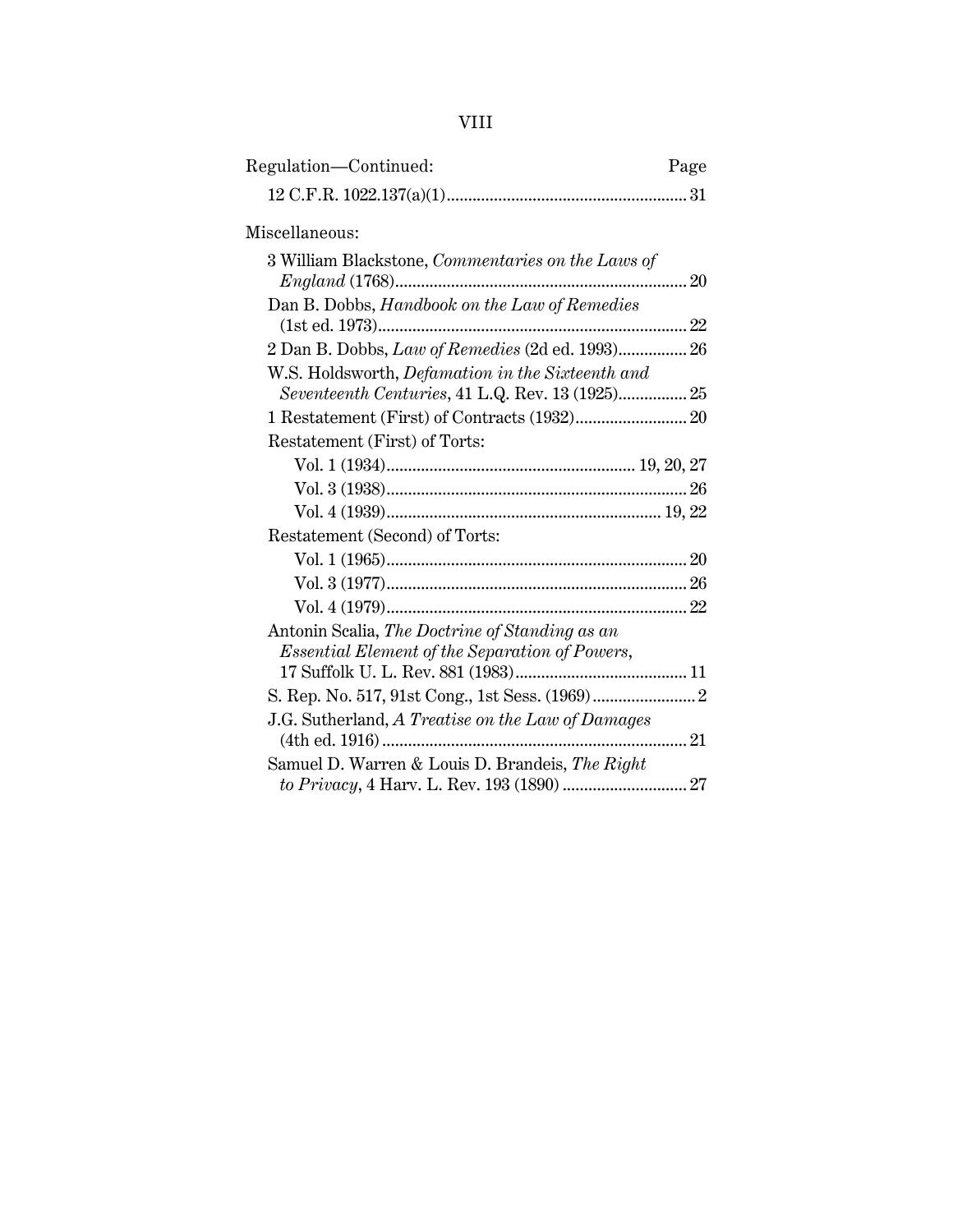## In the Supreme Court of the United States

No. 13-1339 SPOKEO, INC., PETITIONER

*v.*

THOMAS ROBINS

*ON WRIT OF CERTIORARI TO THE UNITED STATES COURT OF APPEALS FOR THE NINTH CIRCUIT*

#### **BRIEF FOR THE UNITED STATES AS AMICUS CURIAE SUPPORTING RESPONDENT**

## **INTEREST OF THE UNITED STATES**

The Fair Credit Reporting Act (FCRA), 15 U.S.C. 1681 *et seq.*, imposes various requirements on certain entities that regularly compile and disseminate personal information about individual consumers. FCRA provides those consumers with a cause of action to recover actual or statutory damages for certain violations of the Act. 15 U.S.C. 1681n, 1681*o*. FCRA's private right of action provides an important supplement to the federal government's own enforcement efforts. Many federal laws contain similar provisions authorizing persons whose statutory rights have been violated to sue for statutory damages. The United States therefore has a substantial interest in the question presented. At the Court's invitation, the United

(1)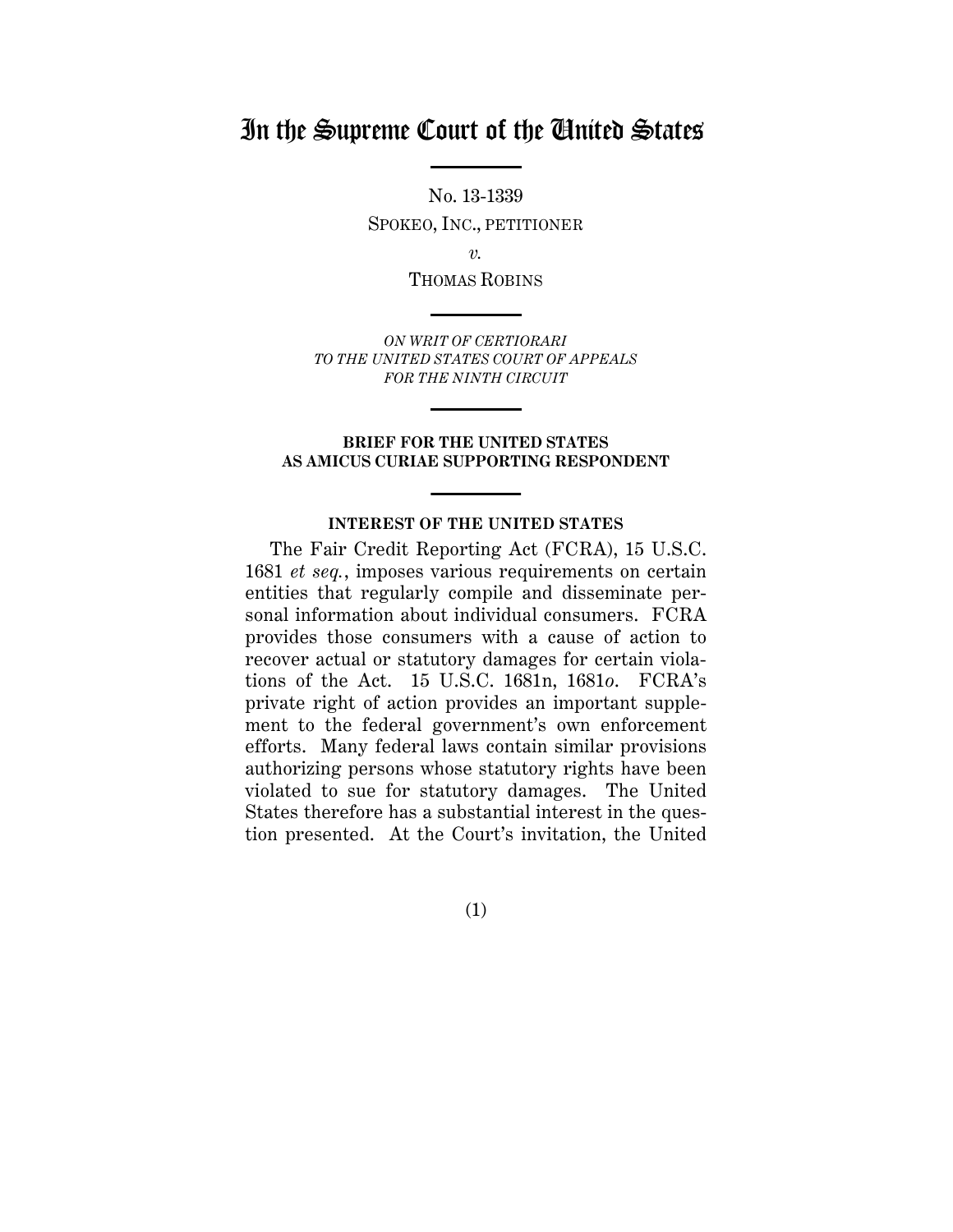States filed a brief as amicus curiae at the petition stage of this case.

#### **STATEMENT**

1. Congress enacted FCRA to address developments in "computer technology [that] facilitated the storage and interchange of information" and "open[ed] the possibility of a nationwide data bank covering every citizen." S. Rep. No. 517, 91st Cong., 1st Sess. 2 (1969) (*Senate Report*). Congress designed FCRA "to prevent consumers from being unjustly damaged because of inaccurate or arbitrary information," and "to prevent an undue invasion of the individual's right of privacy in the collection and dissemination of credit information." *Id*. at 1.

Under FCRA, a "consumer reporting agency" (CRA) is a person who, for monetary fees, dues, or on a cooperative basis, "regularly engages \* \* \* in the practice of assembling or evaluating consumer credit information or other information on consumers for the purpose of furnishing consumer reports to third parties." 15 U.S.C. 1681a(f). With exceptions not relevant here, a "consumer report" is a CRA's "communication of any information \* \* \* bearing on a consumer's credit worthiness, credit standing, credit capacity, character, general reputation, personal characteristics, or mode of living" if that communication "is used or expected to be used or collected in whole or in part" for "the purpose of serving as a factor in establishing the consumer's eligibility for" specified matters, including employment, credit, and insurance. 15 U.S.C. 1681a(d)(1); see 15 U.S.C. 1681b (listing "[p]ermissible purposes of consumer reports").

Two FCRA provisions are principally implicated here. First, FCRA requires that, "[w]henever a [CRA]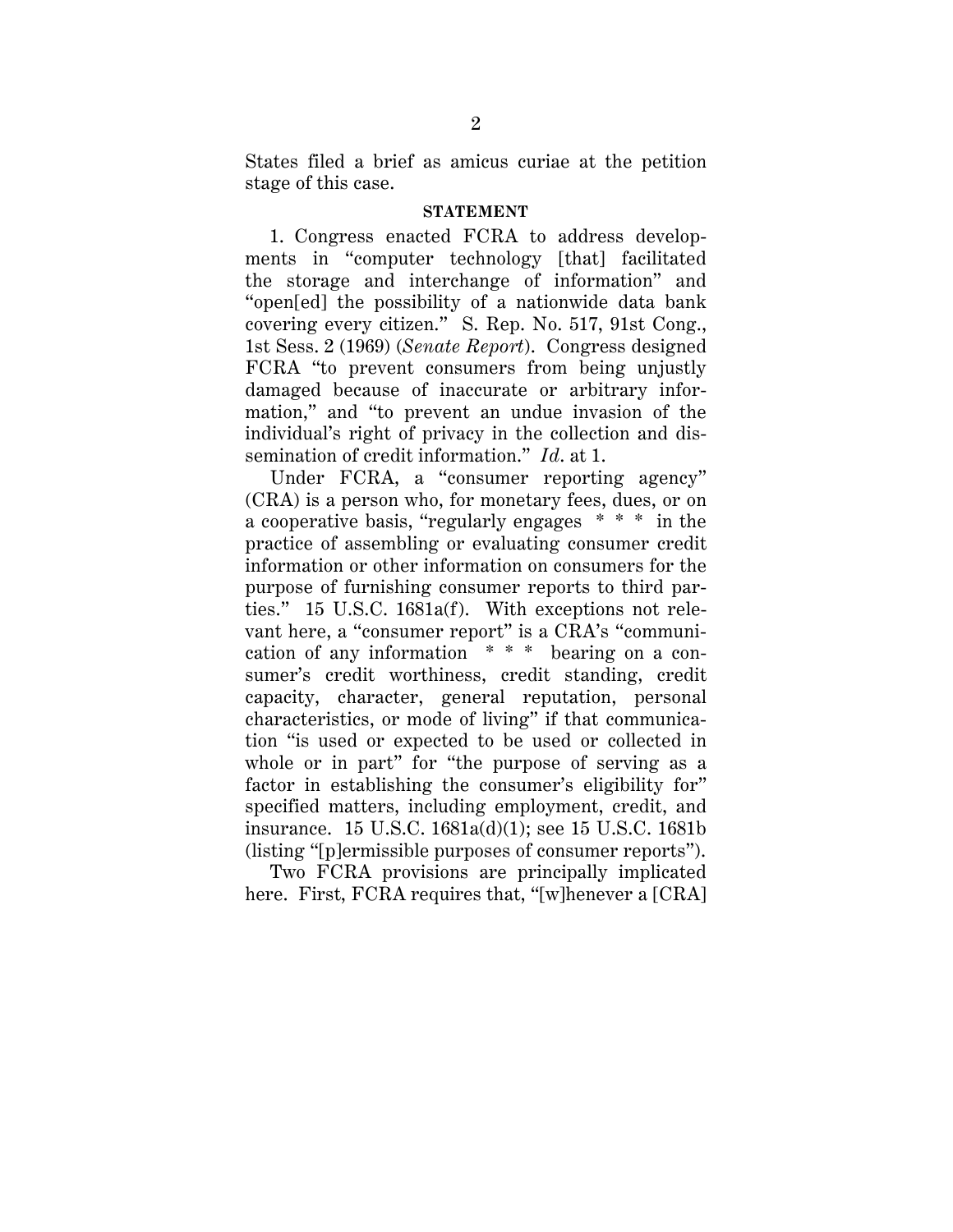prepares a consumer report," it "shall follow reasonable procedures to assure maximum possible accuracy of the information concerning the individual about whom the report relates." 15 U.S.C. 1681e(b). Second, FCRA provides that "[a]ny person who willfully fails to comply with any requirement imposed under [FCRA] with respect to any consumer is liable to that consumer" for "any actual damages sustained" or statutory "damages of not less than \$100 and not more than \$1,000," plus "punitive damages as the court may allow." 15 U.S.C.  $1681n(a)$ .<sup>1</sup> "Willful" violations of FCRA are "knowing violations" and reckless violations in which the defendant acts based on an "objectively unreasonable" reading of FCRA, creating an "'unjustifiably high risk' of violating the statute." See *Safeco Ins. Co. of Am.* v. *Burr*, 551 U.S. 47, 57, 68-70 (2007) (citation omitted).

2. Respondent's putative class-action complaint alleged that petitioner is a CRA that operates a website, spokeo.com, on which users can obtain information about individuals. J.A. 7, 18. Respondent alleged that any person can obtain from that website a wide range of information about the subject of a search, including the individual's "address, phone number, marital status, age, employment information, education, [and] ethnicity"; the "names of [his or her] siblings and parents"; and even "items [the individual has] sought from websites such as Amazon.com, and music [the individual has] listened to on websites such as Pandora.com." J.A. 10. Petitioner's website also allegedly provides information about the individual's "economic health" (which petitioner formerly labeled a "credit

 <sup>1</sup> For negligent violations, the defendant is liable for "actual damages." 15 U.S.C. 1681*o*(a).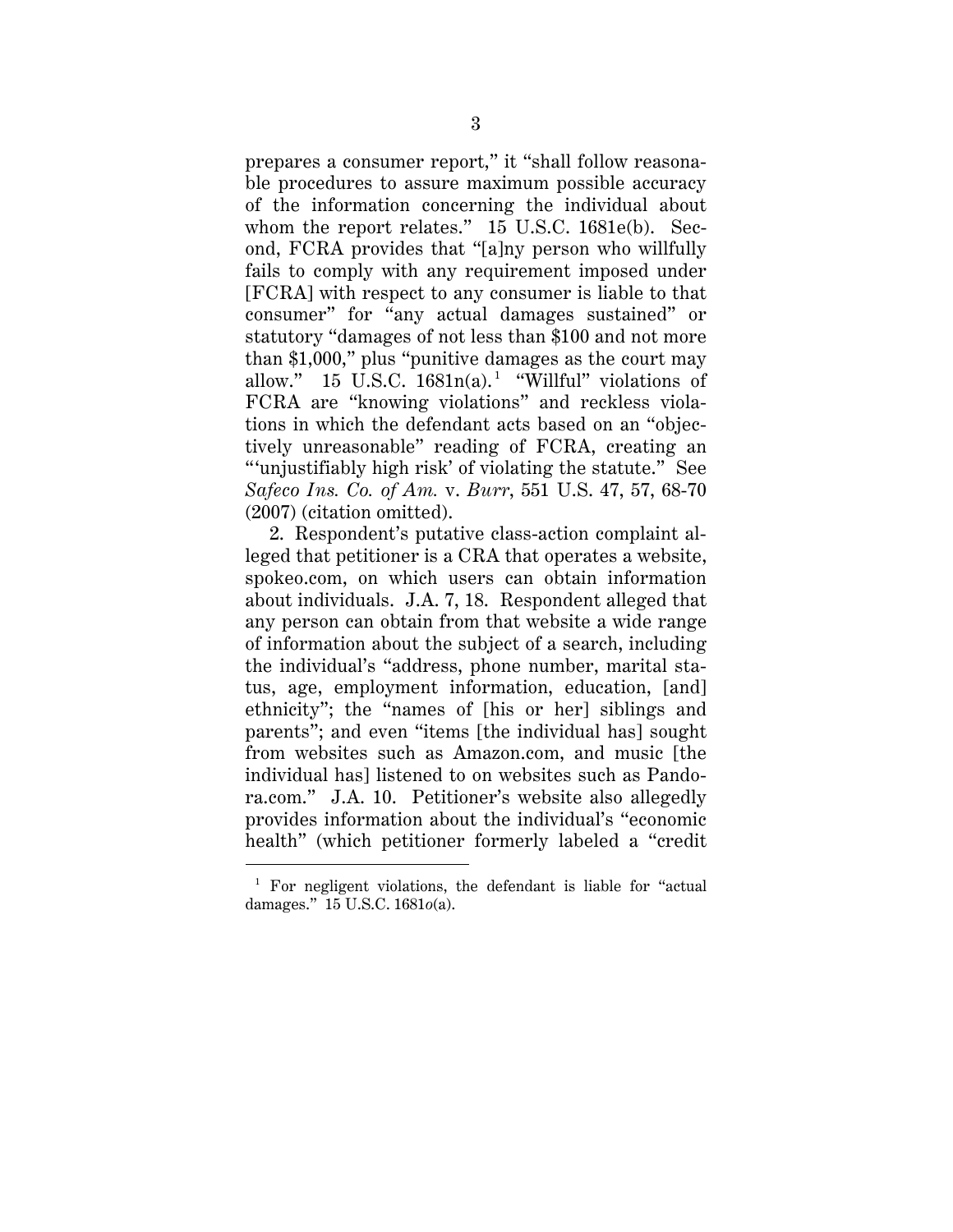estimate"), "wealth level," and, until shortly before respondent's complaint was filed, "mortgage value," "estimated income," and "investments." J.A. 10-11. Respondent alleged that petitioner has "actively marketed it[s] services to employers for the purpose of evaluating potential employees." J.A. 13; see J.A. 9, 13, 20.

Petitioner's website allegedly disseminated a consumer report about respondent that inaccurately reported, *inter alia*, respondent's age and wealth and that respondent was employed, possessed a graduate degree, and was married with children. J.A. 13-14. Respondent alleged that petitioner had disseminated that erroneous information about him when he was "out of work and seeking employment," causing both past and continuing "actual harm to [his] employment prospects," monetary injury, and emotional injury from anxiety about his "diminished employment prospects." J.A. 14-15.

Respondent alleged that petitioner had willfully violated 15 U.S.C. 1681e(b) by failing to "follow reasonable procedures to assure the maximum possible accuracy" of his consumer-report information. J.A. 18-19, 21. Respondent further alleged that petitioner had violated additional FCRA provisions by failing to provide required notices to persons that furnish it information about consumers, J.A. 20; by failing to provide required notices to, and obtain certifications from, users of its consumer reports, J.A. 20-22; and by failing to post on its website a toll-free number for requesting free annual reports, J.A. 22-23. Respondent alleged that those violations had caused him "harm as described [in his complaint]," J.A. 21-23, and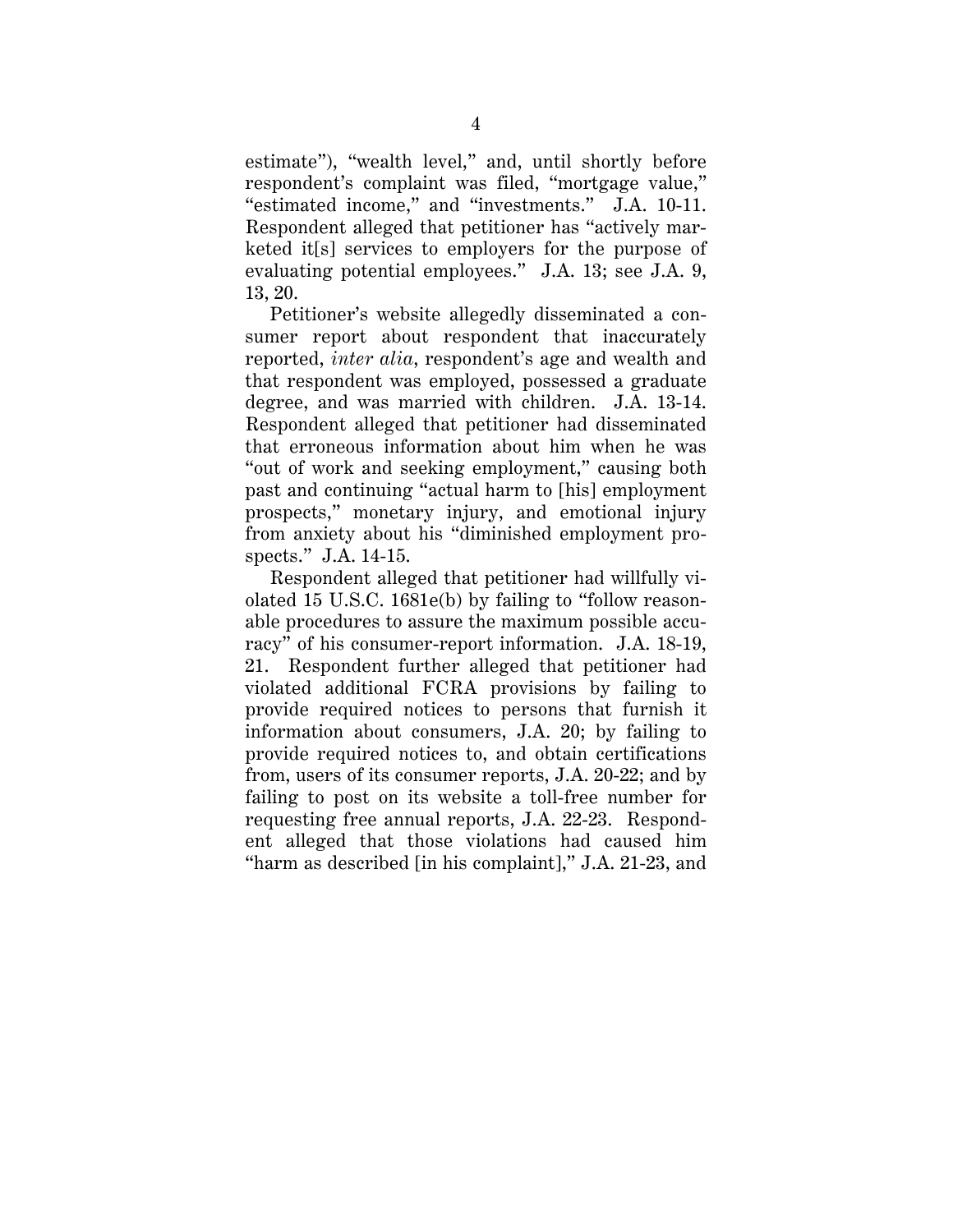he requested both statutory damages and injunctive relief, J.A. 25.

3. The district court initially denied petitioner's motion to dismiss. Pet. App. 15a-22a. As relevant here, the court concluded that respondent had sufficiently alleged an Article III "injury in fact—the 'marketing of inaccurate consumer reporting information about [respondent].'" *Id*. at 18a (citation omitted).

On reconsideration, the district court dismissed respondent's suit. Pet. App. 23a-24a. The court concluded that a "[m]ere violation of [FCRA] does not confer Article III standing \* \* \* where no injury in fact is properly pled," and that "the alleged harm to [respondent's] employment prospects" was too "speculative, attenuated and implausible" to satisfy constitutional requirements. *Id*. at 23a.

4. The court of appeals reversed and remanded. Pet. App. 1a-10a. The court framed the question before it as "whether [respondent] has Article III standing to sue a website's operator under [FCRA] for publishing inaccurate personal information about [respondent]." *Id*. at 1a. The court held that respondent's complaint satisfied Article III. *Id*. at 4a-9a.

The court of appeals explained that "Congress's creation of a private cause of action to enforce a statutory provision implies that Congress intended the enforceable provision to create a statutory right," and that "the violation of a statutory right is usually a sufficient injury in fact to confer standing." Pet. App. 6a. The court acknowledged that "the Constitution limits the power of Congress to confer standing." *Id*. at 7a. The court explained, however, that those limits do "not prohibit Congress from 'elevating to the status of legally cognizable injuries concrete, *de facto* inju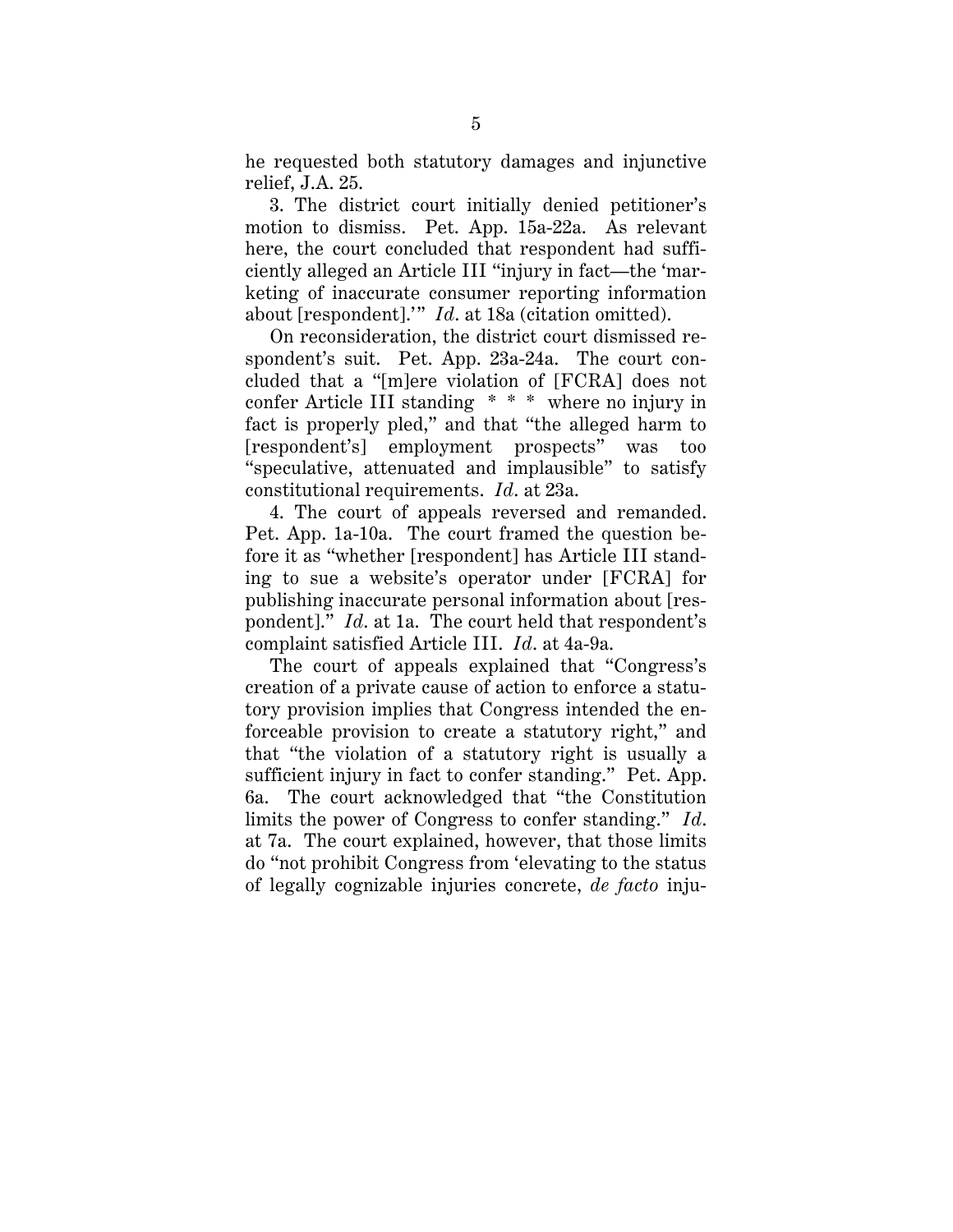ries that were previously inadequate in law.'" *Id*. at 7a-8a (citation omitted).

Respondent's suit, the court of appeals concluded, does not violate any "constitutional limitations on congressional power to confer standing." Pet. App. 8a. The court explained that respondent was "'among the injured'" because petitioner had allegedly "violated *his* statutory rights, not just the statutory rights of other people." *Ibid*. (citation omitted). The court further held that "the interests protected by the statutory rights at issue are sufficiently concrete and particularized that Congress can elevate them" by statute to Article III injuries. *Ibid*. After determining that causation and redressability had been sufficiently pleaded, the court concluded that respondent "adequately alleges Article III standing." *Id*. at 9a. In light of that holding, the court of appeals did not decide "whether harm to [respondent's] employment prospects or related anxiety could be sufficient injuries in fact." *Id*. at 9a n.3.

#### **SUMMARY OF ARGUMENT**

A. FCRA confers upon respondent a legal right to avoid the dissemination of inaccurate personal information about himself under the circumstances presented here. Under this Court's precedents, a violation of that legal right is an injury sufficient to satisfy Article III requirements, whether or not respondent can identify further consequential harms resulting from the violation. In a variety of contexts, this Court has recognized the Article III standing of plaintiffs who alleged violations of similar legal rights.

B. In developing the injury-in-fact requirement in a line of decisions beginning in 1970, this Court explicitly sought to *expand* the pre-existing categories of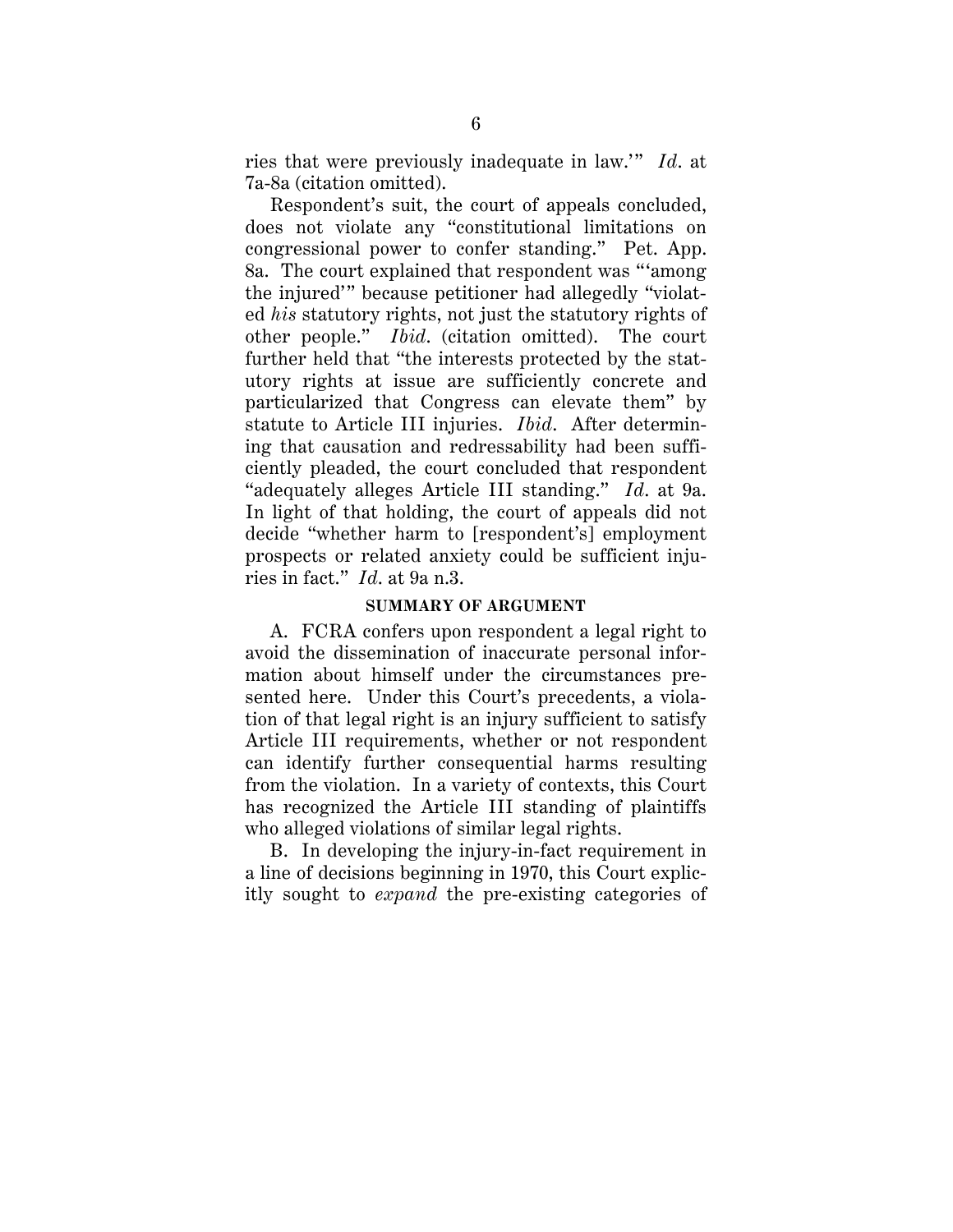judicially cognizable injury. The thrust of those decisions was that, even when a plaintiff has no particularized *legal* interest in the challenged government action (as when the plaintiff challenges agency decisions concerning the appropriate use of public lands), he can establish standing to sue if that action will cause him distinct practical harm. That expanded conception of judicially cognizable injury, however, did not eliminate the plaintiff's option of establishing Article III standing by demonstrating an invasion of his own legally protected interests.

C. Historical practice confirms that the violation of a particularized statutory right is a constitutionally sufficient basis for suing in an Article III court. Common-law courts traditionally have adjudicated suits alleging violations of specific legal interests, such as a trespass onto real property or a breach of contract, even if the plaintiff has identified no consequential harm beyond the violation itself.

D. Although Congress can create (and authorize private judicial enforcement of) new statutory rights that have no common-law analog, its power to act is particularly clear when such an analog exists. Common-law defamation provides a close analog to respondent's FCRA claim. Common-law courts distinguished between written and oral defamation, and they treated the former as actionable per se without proof of further consequential harm. Petitioner seeks to distinguish those decisions on the ground that the particular false statements it allegedly made about respondent would not have been treated at common law as defamation per se. But common-law courts routinely modified the scope and contours of existing private rights, and there is no plausible basis for ques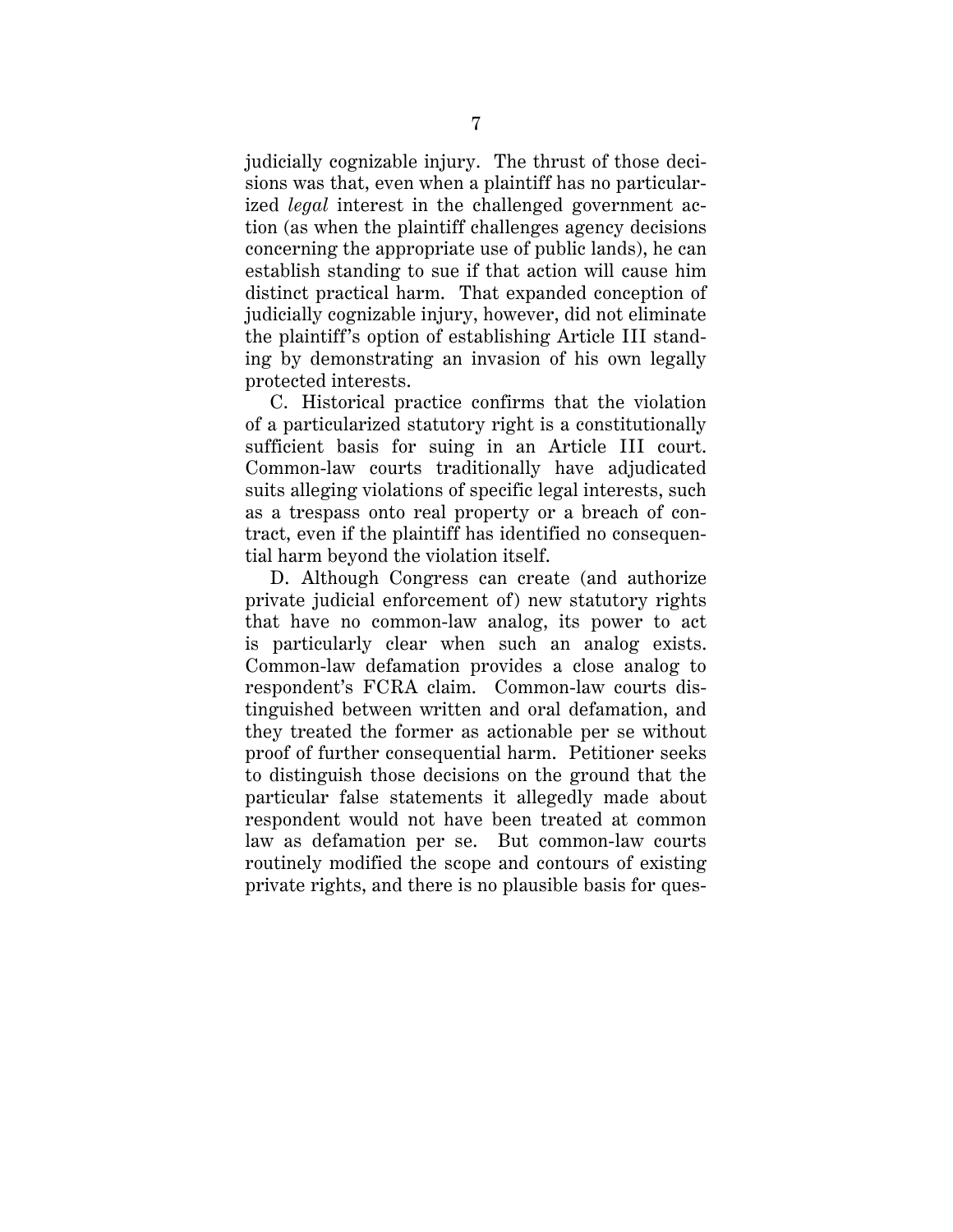tioning Congress's power to enact similar adjustments. Any deviation from common-law principles is extremely slight here, since Congress at most has modestly expanded the categories of false statements that will be deemed actionable without proof of further consequential harm.

E. Petitioner's challenges to respondent's Article III standing lack merit. Respondent alleges not simply a statutory violation, but a violation of his *own* statutory rights. Congress's authorization of that suit does not represent a transfer of Executive power to private actors, but simply allows respondent to utilize the traditional means by which individuals enforce their own legal rights. And neither respondent's stated intention to seek certification of a class, nor the extent of the recovery that a class action might entail, is relevant to the Article III analysis.

F. The Court should focus on the principal claim asserted in respondent's complaint, which involves petitioner's alleged dissemination of inaccurate personal information about him. If this Court agrees with the court of appeals that respondent has standing to pursue that claim, the courts below can analyze on remand whether respondent satisfies Article III with respect to his remaining allegations. The FCRA statutory-damages provision at issue here is similar to many other provisions that authorize suits to be filed by private parties whose own statutory rights have been violated, whether or not any further consequential harm is shown. The Article III analysis of any such provision can depend in part on the details of the relevant statutory scheme. Congress did not venture close to the constitutional line, however, in providing a statutory-damages remedy for the public dissemina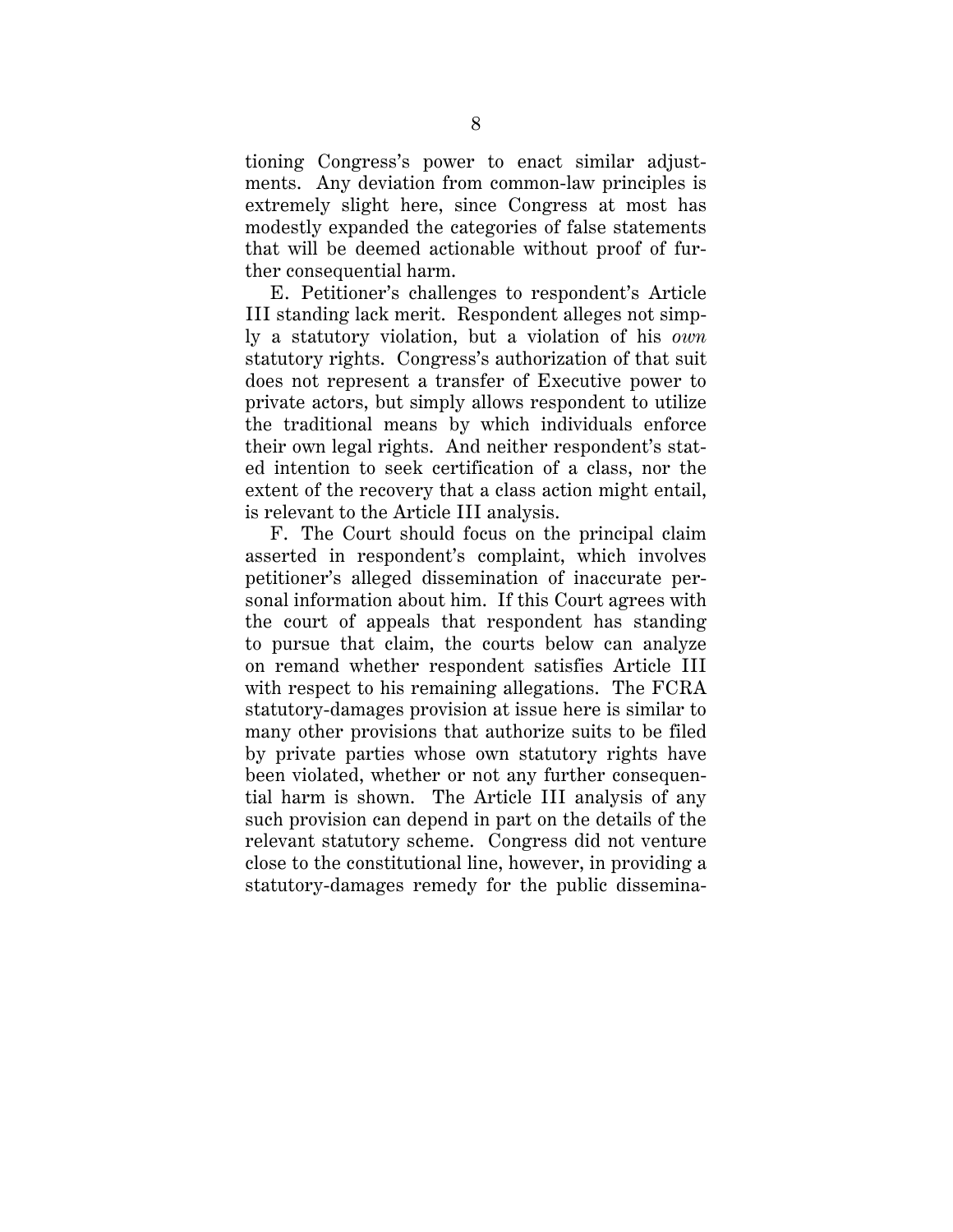tion of inaccurate personal information about the plaintiff himself.

#### **ARGUMENT**

## **RESPONDENT HAS SUFFICIENTLY ALLEGED HIS AR-TICLE III STANDING TO SUE**

The court of appeals described the question before it as "whether an individual has Article III standing to sue a website's operator under [FCRA] for publishing inaccurate personal information about himself." Pet. App. 1a. The court correctly answered that question in the affirmative.

This Court has repeatedly recognized that the "actual" invasion of a "legally protected interest" will constitute an Article III injury-in-fact if it is "concrete" and "particularized." Under FCRA, an action for damages can be brought only by a consumer seeking compensation for a violation of a "requirement imposed under [FCRA] with respect to \* \* \* *that* consumer." 15 U.S.C. 1681n(a), 1681*o*(a) (emphasis added). Far from raising a generalized grievance, respondent alleges that his own statutory rights were violated when petitioner disseminated "inaccurate personal information about himself." Pet. App. 1a; see J.A. 13-14. Although Congress has ample power to create new statutory rights and to provide for their effective private enforcement, even in the absence of a common-law analog, its power to authorize private suits is particularly clear where such an analog exists. Respondent's FCRA claim is closely analogous to a defamation suit, which courts have traditionally adjudicated without requiring plaintiffs to allege or prove some further consequential harm beyond the defamatory communication itself.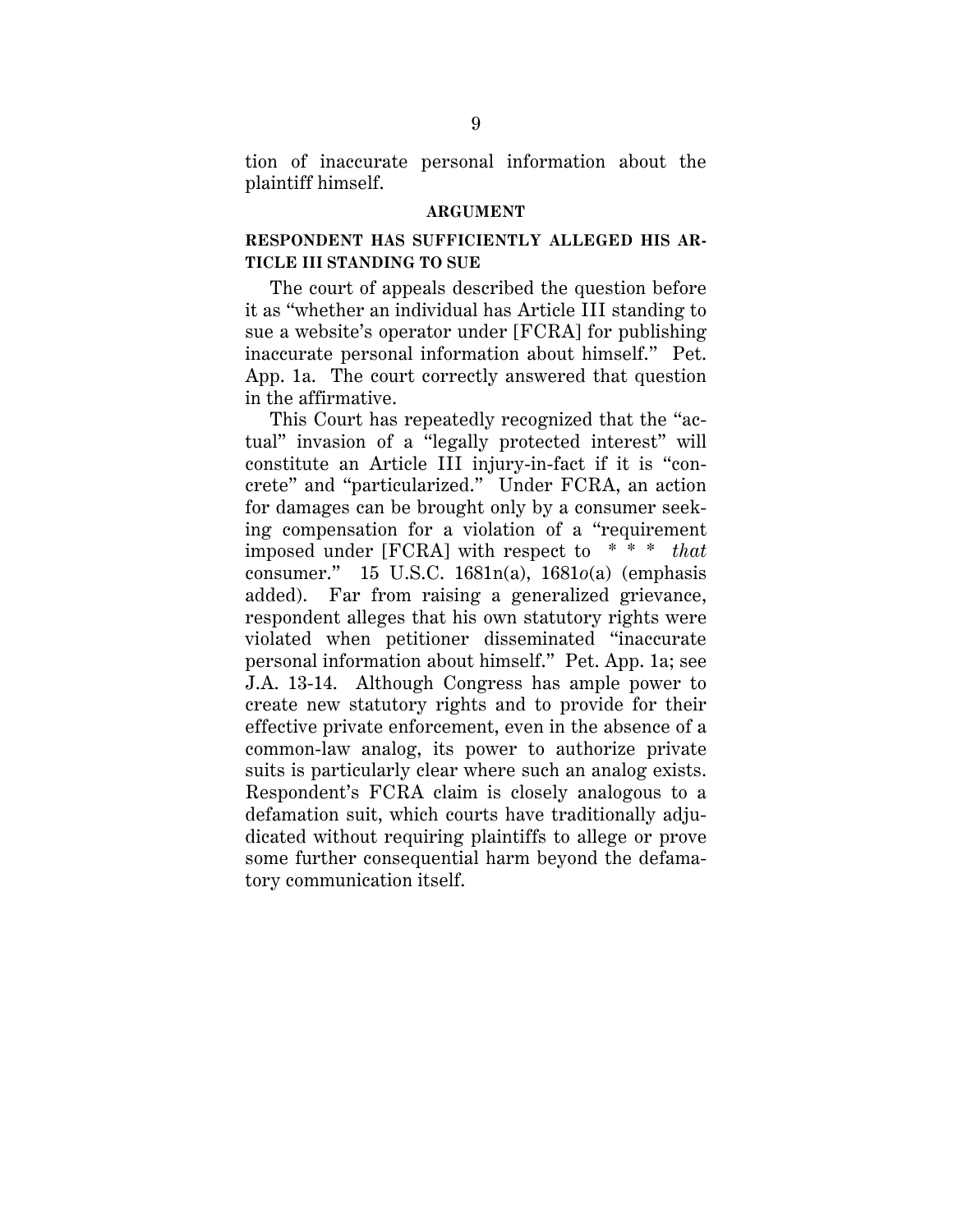## **A. Th**e **Invasion Of Respondent's "Legally Protected Interest" In Preventing A CRA From Reporting Inaccurate Personal Information About Him To Others Is An Article III Injury-In-Fact**

1. The "[J]udicial Power" of the United States extends only to Article III "Cases" and "Controversies." U.S. Const. Art. III, § 2. This Court developed the doctrine of Article III standing as "an essential and unchanging part of the case-or-controversy requirement." *Lujan* v. *Defenders of Wildlife*, 504 U.S. 555, 560 (1992) (*Defenders*). Under that doctrine, "a party seeking to invoke a federal court's jurisdiction must demonstrate three things": "(1) 'injury in fact,' by which [the Court] mean[s] an invasion of a legally protected interest" that meets certain requirements; "(2) a causal relationship between the injury and the challenged conduct"; and "(3) a likelihood that the injury will be redressed by a favorable decision." *Northeastern Fla. Chapter of the Associated Gen. Contractors of Am*. v. *City of Jacksonville*, 508 U.S. 656, 663 (1993) (*Associated Gen. Contractors*) (quoting *Defenders*, 504 U.S. at 560). The question presented here concerns the injury-in-fact requirement.

To qualify as an "injury in fact," an asserted "invasion of [the plaintiff's] legally protected interest" must be "actual or imminent" and both "concrete" and "particularized." *Defenders*, 504 U.S. at 560. A "[c]oncrete injury," unlike an "abstract" one, provides "the essential dimension of specificity to the dispute." *Schlesinger* v. *Reservists Comm. to Stop the War*, 418 U.S. 208, 220-221 (1974). A "particularized" invasion, in turn, is one that "affect[s] the plaintiff in a personal and individual way," *Defenders*, 504 U.S. at 560 n.1, rather than in "some indefinite way in common with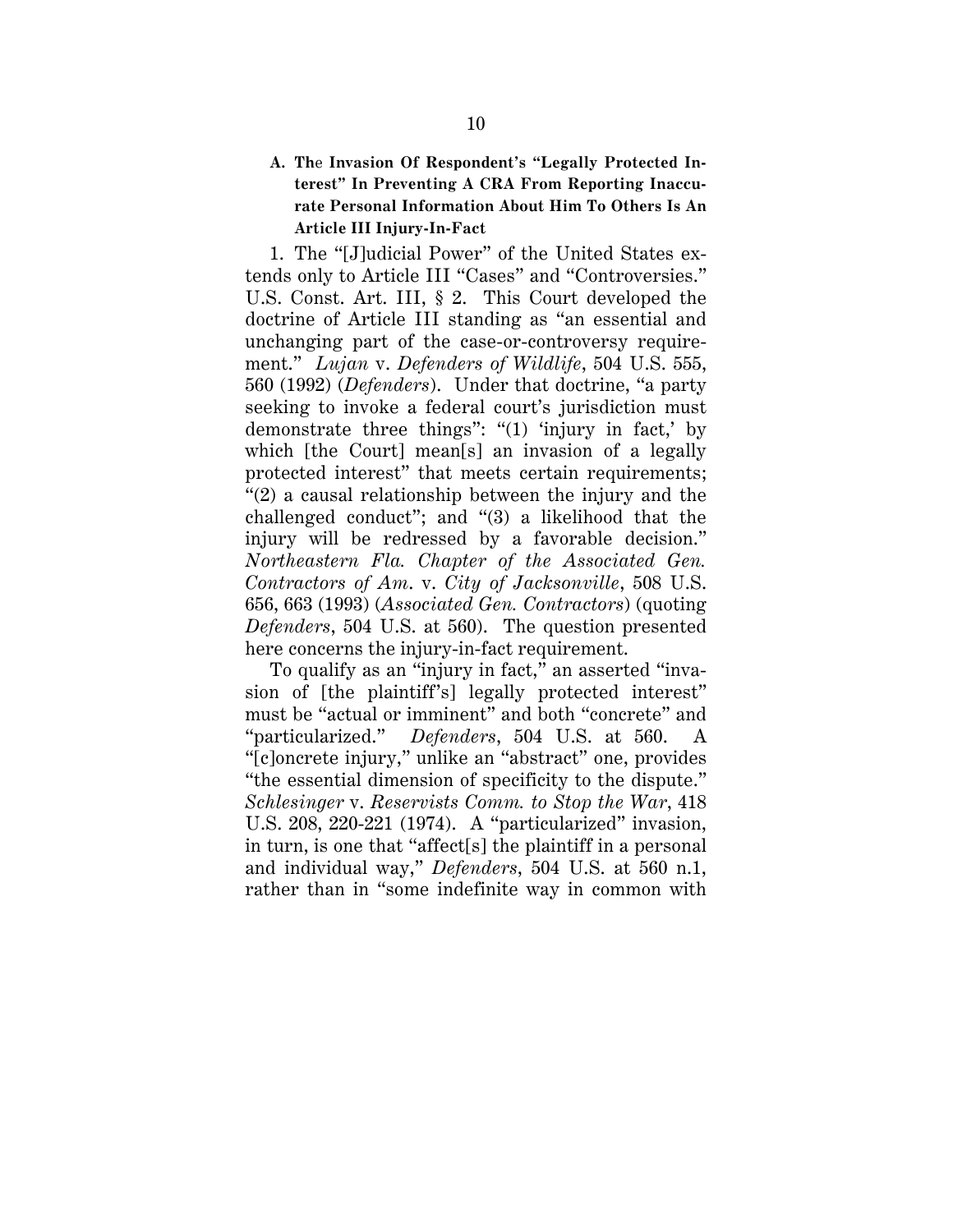people generally," *DaimlerChrysler Corp*. v. *Cuno*, 547 U.S. 332, 344 (2006) (citation omitted).

The Court has long recognized that the "injury required by Art. III may exist solely by virtue of 'statutes creating legal rights, the invasion of which creates standing.'" *Warth* v. *Seldin*, 422 U.S. 490, 500 (1975) (quoting *Linda R.S.* v. *Richard D.*, 410 U.S. 614, 617 n.3 (1973)); accord *Defenders*, 504 U.S. at 578. Because an "injury in fact" is itself an "invasion of a legally protected interest," *Defenders*, 504 U.S. at 560, and because such an injury is "by definition no more than the violation of a legal right," it follows that "legal rights can be created by the legislature," and that their violation will constitute judicially cognizable injury to the individual to whom the legislature has granted the "*personal*[]" right. Antonin Scalia, *The Doctrine of Standing as an Essential Element of the Separation of Powers*, 17 Suffolk U. L. Rev. 881, 885 (1983) (concluding that a "characteristic of standing" is "that its existence in a given case is largely within the control of Congress"). Accordingly, "Congress has the power to define injuries \* \* \* that will give rise to a case or controversy where none existed before." *Massachusetts* v. *EPA*, 549 U.S. 497, 516 (2007) (quoting *Defenders*, 504 U.S. at 580 (Kennedy, J., concurring in part and concurring in the judgment)).

Congress does not have *unlimited* power to define the class of plaintiffs who may sue in federal court to redress an alleged violation of law. "[T]he requirement of injury in fact is a hard floor of Article III jurisdiction that cannot be removed by statute." *Summers* v. *Earth Island Inst.*, 555 U.S. 488, 497 (2009). "[T]he public interest in proper administration of the laws," for instance, cannot "be converted into an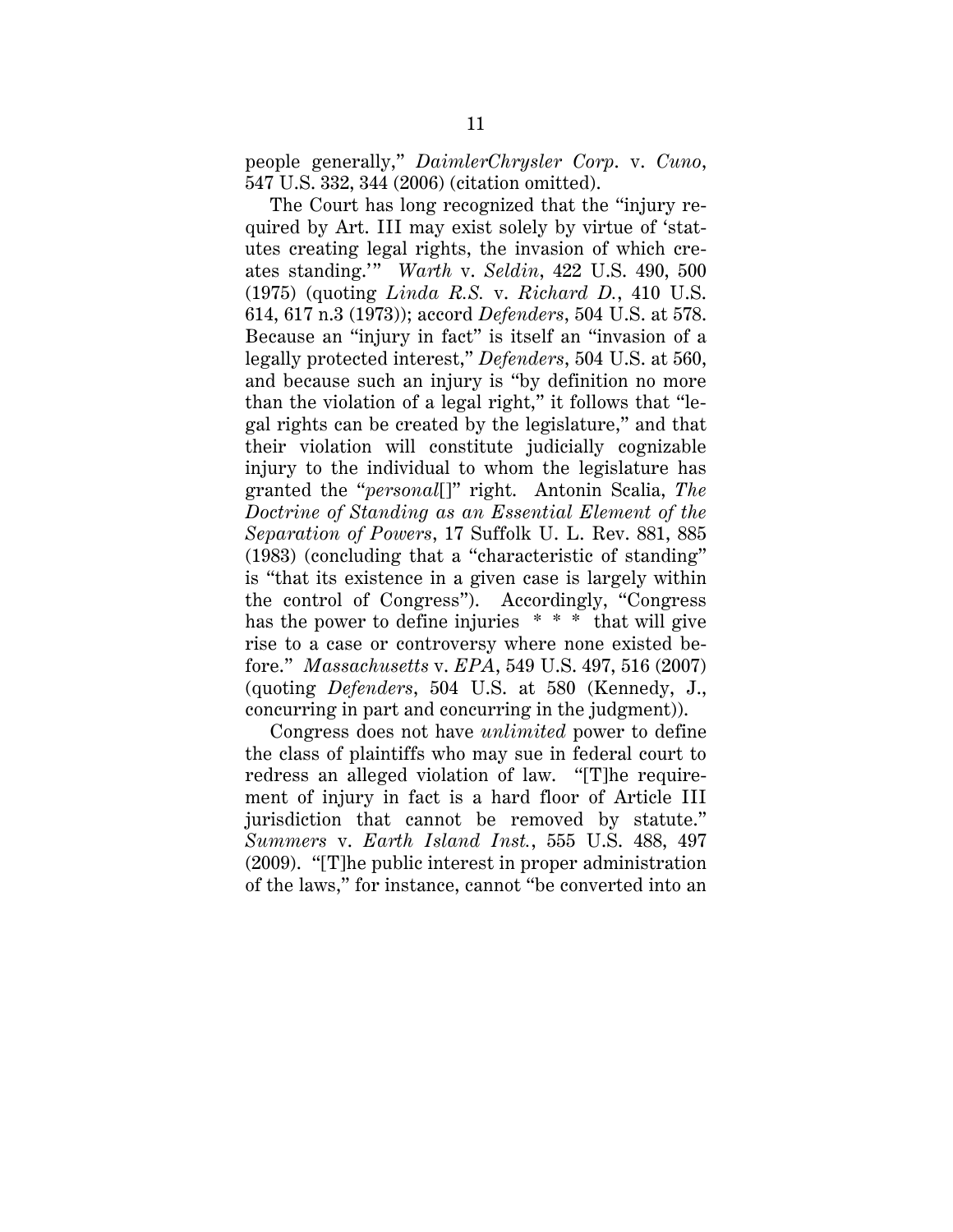individual right by a statute that denominates it as such, and that permits all citizens (or, for that matter, a subclass of citizens who suffer no distinctive concrete harm) to sue." *Defenders*, 504 U.S. at 576-577. But Congress can grant individuals new statutory rights, and can authorize persons whose own rights are violated to obtain relief in court, even where the proscribed conduct has not previously been viewed as an actionable wrong.

That principle applies here. FCRA requires a CRA to "follow reasonable procedures to assure maximum possible accuracy of the information concerning [an] individual" when it "prepares a consumer report" about him. 15 U.S.C. 1681e(b). FCRA defines "consumer report" to mean a CRA's actual "communication" of information in certain categories that relates to a consumer and is either used or expected to be used or collected for specified purposes. 15 U.S.C. 1681a(d)(1); see p. 2, *supra*; see also 15 U.S.C. 1681b(a) (identifying the circumstances in which a CRA may disseminate a consumer report). FCRA thus grants an individual consumer a statutory entitlement—a legally protected interest—to be free from a CRA's *actual* reporting of inaccurate information about him to others when the CRA fails to employ "reasonable procedures" to assure the "maximum possible accuracy" of the information. A CRA's violation of that right subjects the consumer involved to a "concrete" and "particularized" injury, even if no other consequential harm results.

2. This Court has repeatedly upheld plaintiffs' Article III standing in similar contexts in which plaintiffs sought judicial relief from allegedly unlawful conduct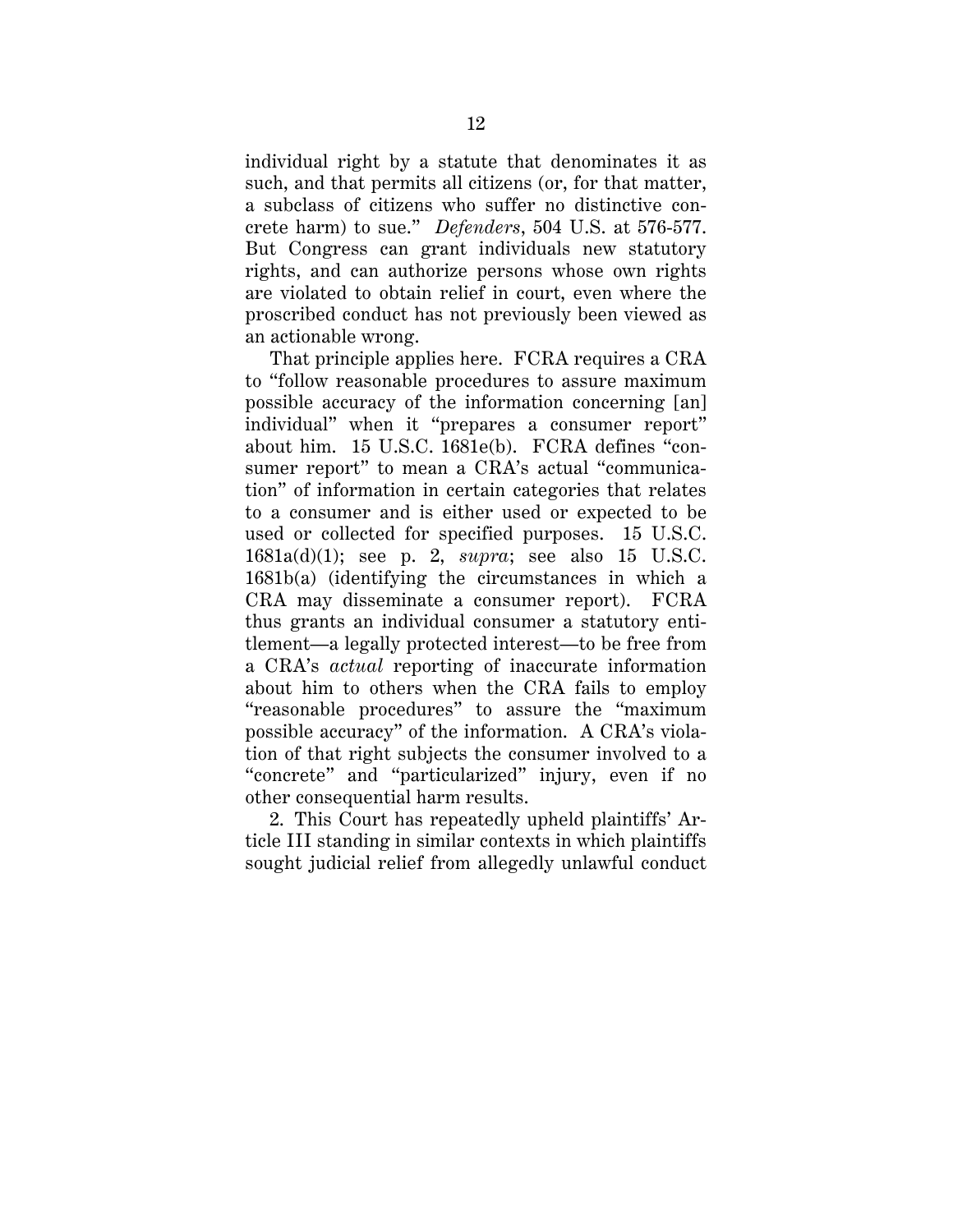that invaded their legally recognized interests, even when no further consequential harm was identified.

In *Associated General Contractors*, the Court held that an association, whose members included nonminority contractors who regularly bid on contracts offered by the City of Jacksonville, had Article III standing to challenge the city's minority set-aside ordinance. 508 U.S. at 659, 664-666. The Court held that the association need not allege that any of its members ultimately would have won a contract in the absence of the ordinance. Rather, the Court held, an Article III "injury in fact" is established by "an invasion of a legally protected interest," and the members' "'injury in fact' [wa]s the inability to compete on an equal footing in the bidding process, not the loss of a contract." *Id*. at 663, 666; see *Adarand Constructors, Inc*. v. *Pena*, 515 U.S. 200, 211 (1995) (similar where contractor failed to show that it would ever be "the low bidder").

In *Havens Realty Corp.* v. *Coleman*, 455 U.S. 363, 374 (1982), the Court held that an "injury to [an individual's] statutorily created right to truthful housing information" was sufficient without more to establish Article III standing. The Court considered the standing of two "testers" who had posed as prospective renters to document unlawful housing practices. *Id*. at 373. The Court held that the tester who had been falsely told that particular housing was unavailable had Article III standing to sue, even though she may have "fully expected that [she] would receive false information" and had no "intention of buying or renting a home." *Id*. at 374. The Court explained that the Fair Housing Act, 42 U.S.C. 3601 *et seq*., "establishes an enforceable right to truthful information"; that the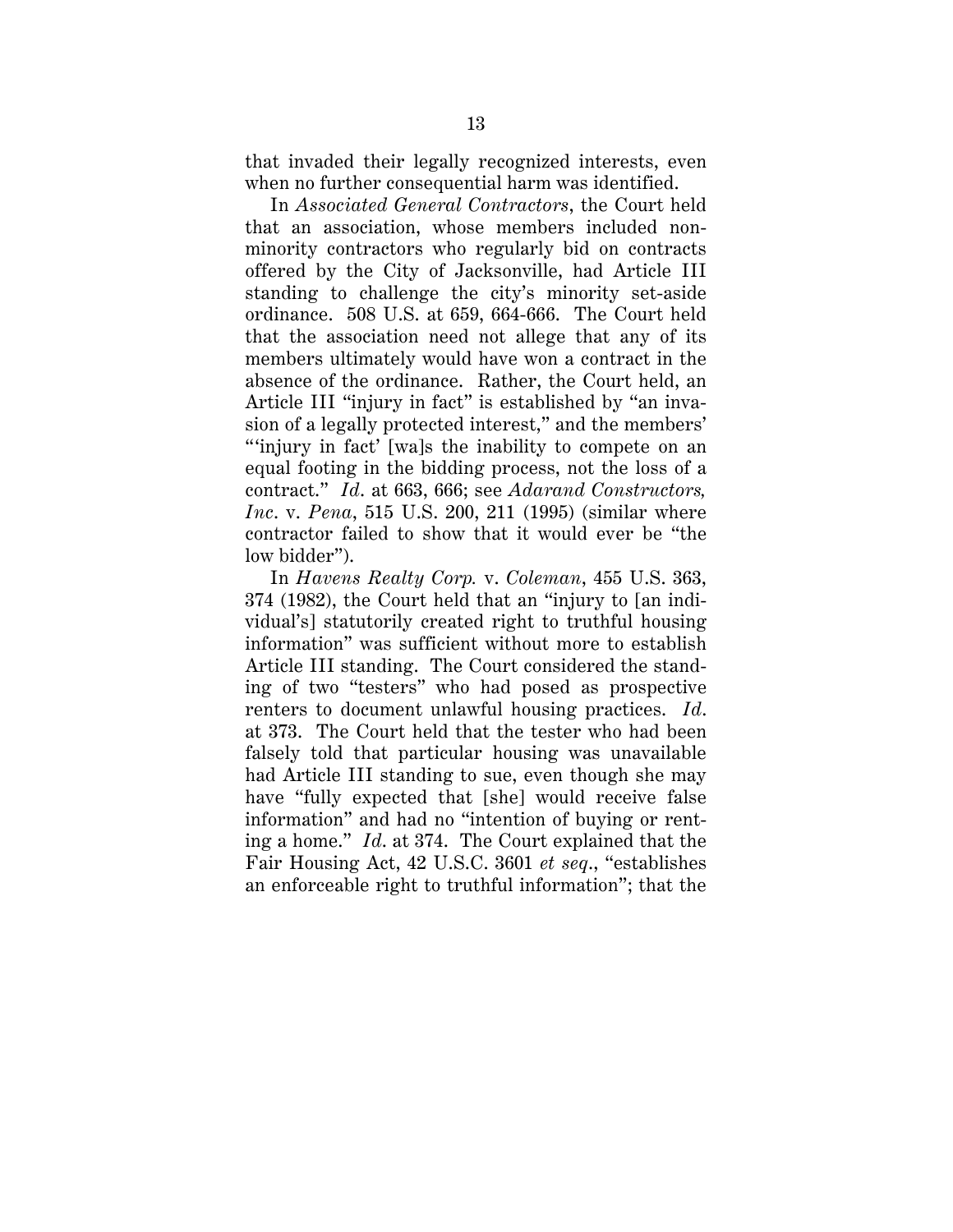"injury required by Art. III may exist solely by virtue of 'statutes creating legal rights, the invasion of which creates standing'"; and that such an injury had been shown because the defendant had violated the tester's "legal right to truthful information." 455 U.S. at 373 (quoting *Warth*, 422 U.S. at 500). The Court further held that, because the second tester-plaintiff had received truthful information, he had alleged "no injury to his statutory right to accurate information" and therefore lacked Article III standing. *Id*. at 374-  $375.<sup>2</sup>$ 

Other decisions follow the same course. The Court has held that plaintiffs seeking records under the Federal Advisory Committee Act (FACA), 5 U.S.C. App. 1, or the Freedom of Information Act (FOIA), 5 U.S.C. 552, can establish Article III standing simply by showing "that they sought and were denied specific agency records." *Public Citizen* v. *Department of Justice*, 491 U.S. 440, 449 (1989). In those contexts, "a plaintiff suffers an 'injury in fact' when the plaintiff fails to obtain information which must be publicly disclosed pursuant to a statute." *FEC* v. *Akins*, 524 U.S. 11, 21 (1998) (discussing *Public Citizen*). The same holds true for claims seeking certain disclosures under the Federal Election Campaign Act of 1971 (FECA), 2 U.S.C. 431 *et seq*. In that context, the

 <sup>2</sup> Petitioner contends (Br. 40-42) that the Court in *Havens Realty* found Article III requirements to be satisfied because the tester "was the direct victim of [racial] discrimination." Br. 41. That assertion is inconsistent with the Court's *ratio decidendi*, which rested on the invasion of a statutory right to accurate information, even though no other adverse consequence had been identified. The Court specifically rejected the tester's asserted consequential injuries as bases for standing. 455 U.S. at 376-377.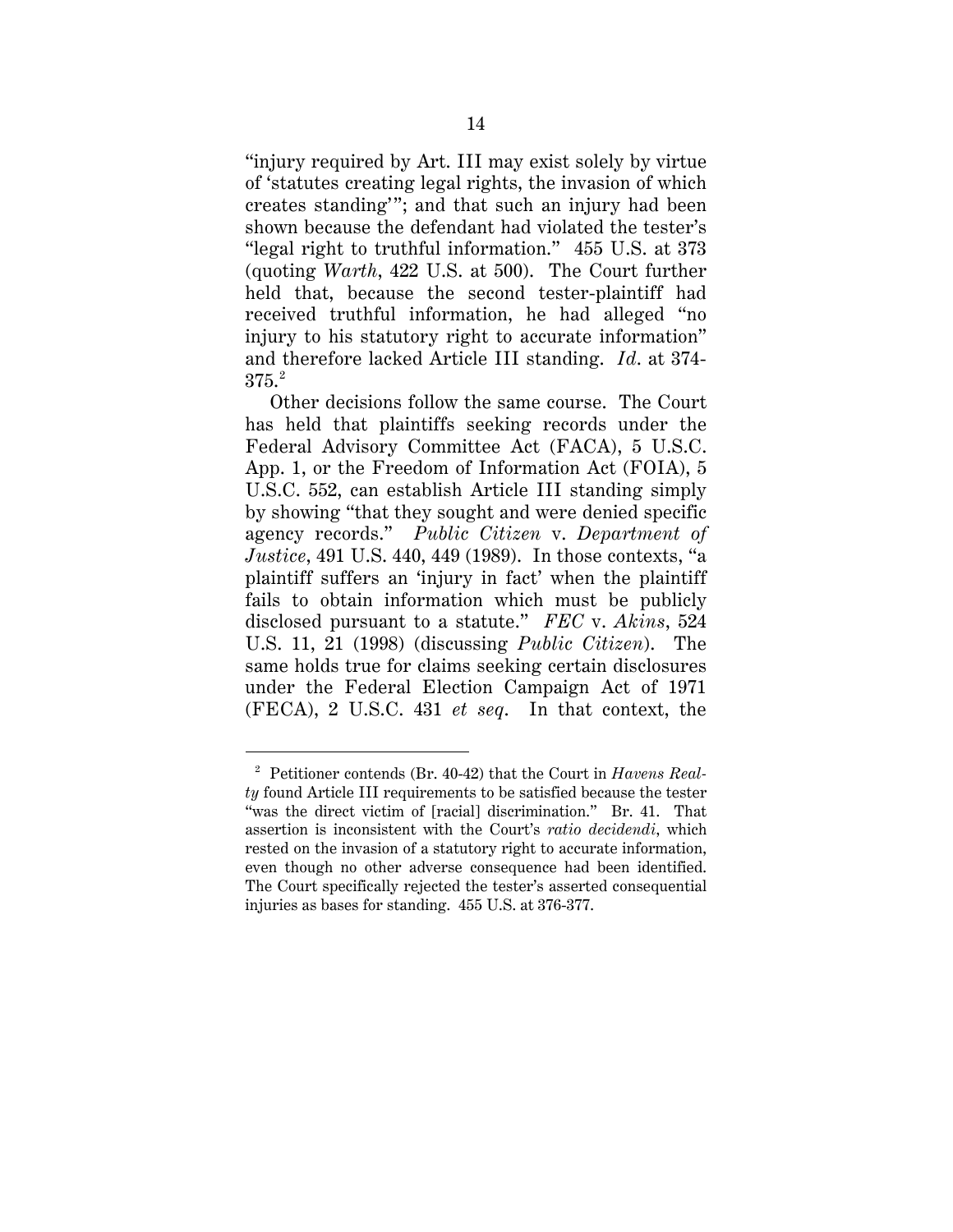Court has held that plaintiffs establish an "injury in fact" by showing an "inability to obtain information \* \* \* that, on [their] view of the law, the statute requires [to be] ma[de] public." *Akins*, 524 U.S. at 11,  $21.^3$ 

In *Zivotofsky* v. *Secretary of State*, 444 F.3d 614, 617-619 (2006), the D.C. Circuit reversed the district court by holding that Zivotofsky, a U.S. citizen born in Jerusalem, had Article III standing to challenge the government's refusal to identify "Israel" (rather than "Jerusalem") as his place of birth on his passport. Although Zivotofsky alleged no difficulty using his passport and was too young to allege any nonspeculative psychological or other harm, *id*. at 617 & n.3, the D.C. Circuit concluded that federal courts had Article III power to adjudicate his claim. The court explained that Congress had granted Zivotofsky a statutory right to have "Israel" listed on his passport, and that this Court's decisions had repeatedly based standing on the invasion of a plaintiff's own statutory right, "even though no injury would exist without the statute." *Id*. at 617-619 (citation omitted). When this Court considered *Zivotofsky*, both of its decisions noted the divergent standing holdings of the courts below. Perhaps because the proper resolution of the standing issue seemed clear, the Court did not specifically address its Article III jurisdiction before holding

 <sup>3</sup> Petitioner contends (Br. 42-44) that standing to bring FOIA, FACA, and FECA actions rests on the "*effects* on the plaintiffs of the denial of access." Although some plaintiffs whose requests for information are denied may suffer further consequential harm as a result, the Court has treated the government's "deni[al of their] requests for information" as the "distinct injury [that] provide[s] standing." *Public Citizen*, 491 U.S. at 449.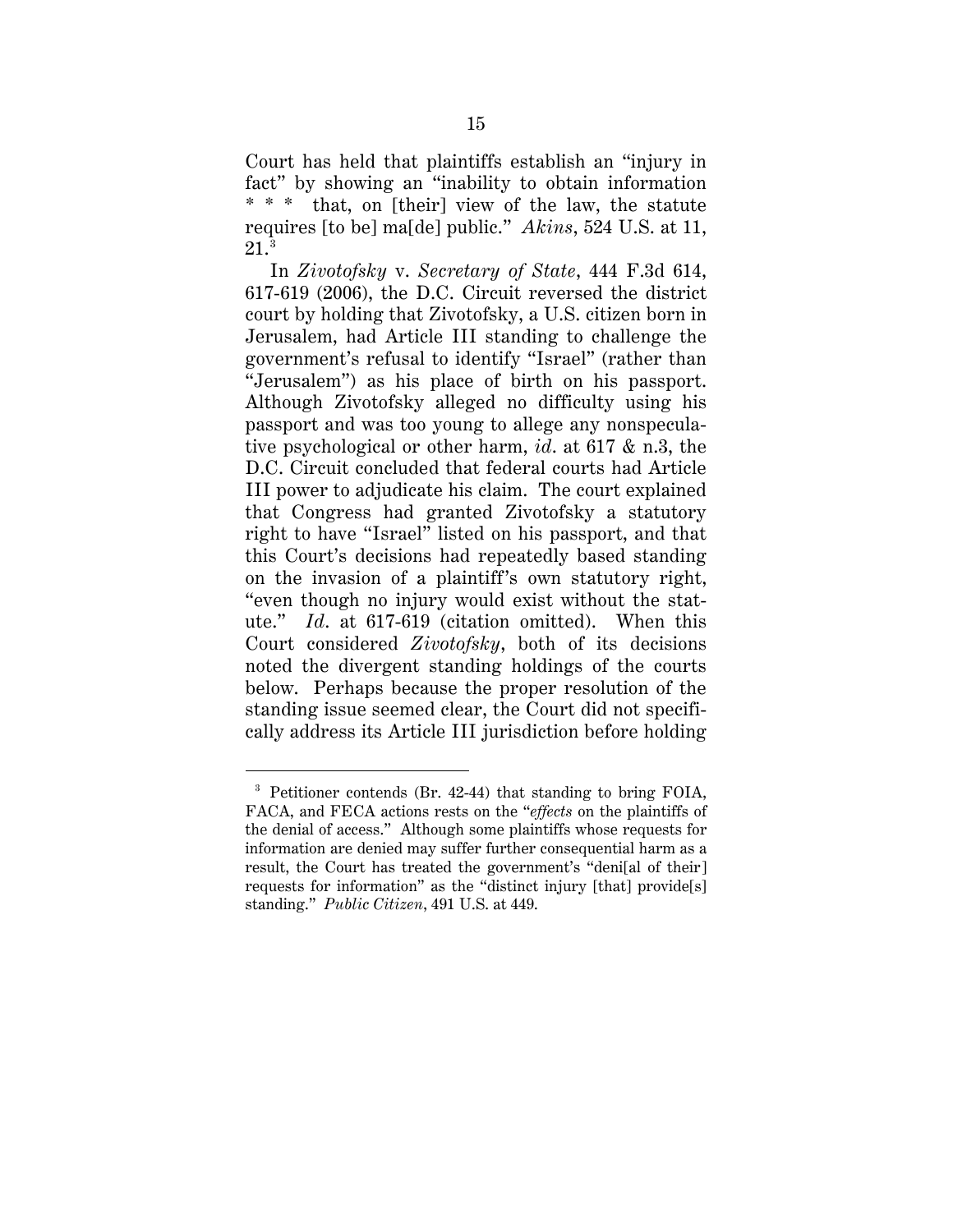that "Zivotofsky's claim presents issues the Judiciary is competent to resolve" under the political-question doctrine, *Zivotofsky* v. *Clinton*, 132 S. Ct. 1421, 1426, 1430 (2012), and resolving that claim on the merits, *Zivotofsky* v. *Kerry*, 135 S. Ct. 2076, 2083, 2096 (2015).

## **B. The Court's Development Of The Injury-In-Fact Requirement Confirms That Standing May Rest On The Invasion Of A Plaintiff's "Legally Protected Interest"**

The decisions resting Article III standing on the invasion of a plaintiff's legally protected interest reflect the doctrinal development of the "injury in fact" requirement, which *expanded* the categories of judicially cognizable injuries beyond those attributable to the violation of a legal right.

The Court first articulated the injury-in-fact requirement in *Association of Data Processing Service Organizations, Inc*. v. *Camp*, 397 U.S. 150, 152 (1970) (*ADPSO*), and *ADPSO*'s companion case, *Barlow* v. *Collins*, 397 U.S. 159, 163 (1970). Before those decisions, standing to challenge governmental action had been limited to plaintiffs who could establish a "legal right—one of property, one arising out of contract, one protected against tortious invasion, or one founded on a statute which confers a privilege"—that was "invaded" by the challenged action. See, *e.g*., *Tennessee Elec. Power Co*. v. *TVA*, 306 U.S. 118, 137-138 (1939). By 1970, however, the Court concluded that the *"*trend [wa]s toward enlargement of the class of people who may protest administrative action." *ADPSO*, 397 U.S. at 154. The Court explained that the standing inquiry should turn on whether "the challenged action has caused [the plaintiff] injury in fact, economic or otherwise." *Id*. at 152. When the Court next addressed the "injury in fact" require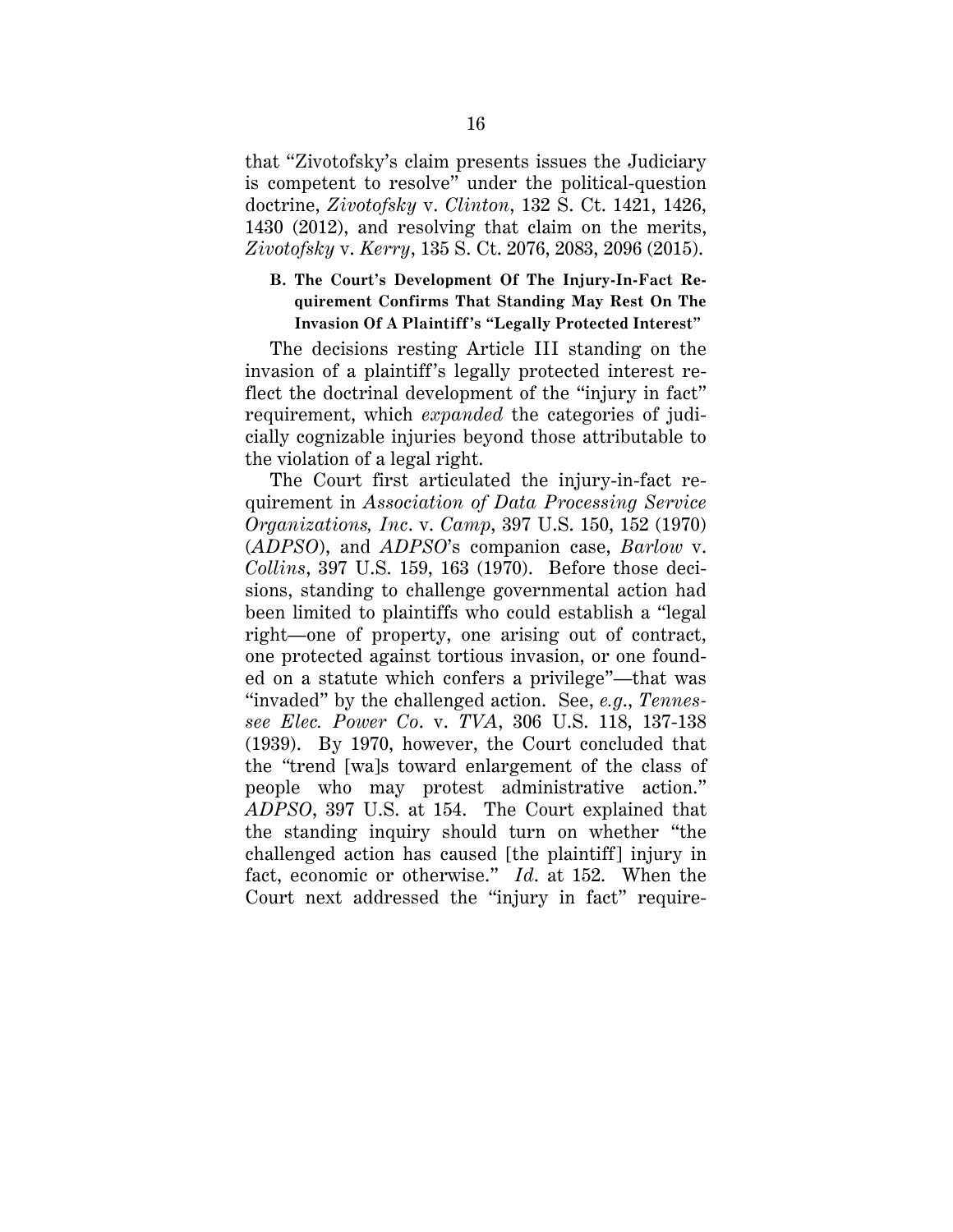ment, it confirmed that *ADPSO* and *Barlow* had expanded the scope of standing to seek judicial review of agency action from the Court's earlier, exclusive focus on the existence of a "legal interest" or "legal wrong," by "h[o]ld[ing] more broadly" that judicial review is available when plaintiffs show that a "challenged action had caused them 'injury in fact.'" *Sierra Club* v. *Morton*, 405 U.S. 727, 733 (1972); see *Schlesinger*, 418 U.S. at 218 (*ADPSO* announced a "broaden[ing]" of "the categories of judicially cognizable injury.").

The plaintiff in *Sierra Club* sought to challenge the United States Forest Service's decision to open certain areas within a National Forest to recreational development. 405 U.S. at 728-730. The plaintiff alleged that the planned development would adversely affect the "aesthetics and ecology of the area." *Id*. at 734. The Court held that harm to those interests would suffice to establish the plaintiff's "injury in fact" if, but only if, the plaintiff's members actually used the affected area and therefore would be "among the injured." *Id*. at 734-735. The Court did not suggest that persons who used the area had any *legal* (*e.g.*, property) interest in the land or any *legal* right, not shared by the public generally, to control or influence the area's development. Rather, the Court found it sufficient that such persons would have a distinct *practical* "stake in the outcome." *Id*. at 740.

That expanded conception of judicially cognizable injury, however, did not eliminate the plaintiff's option of establishing Article III standing by demonstrating an invasion of his own legally protected interests. The Court in *Warth* explained that, "[a]lthough standing in no way depends on the merits of the plaintiff's contention that particular conduct is illegal, it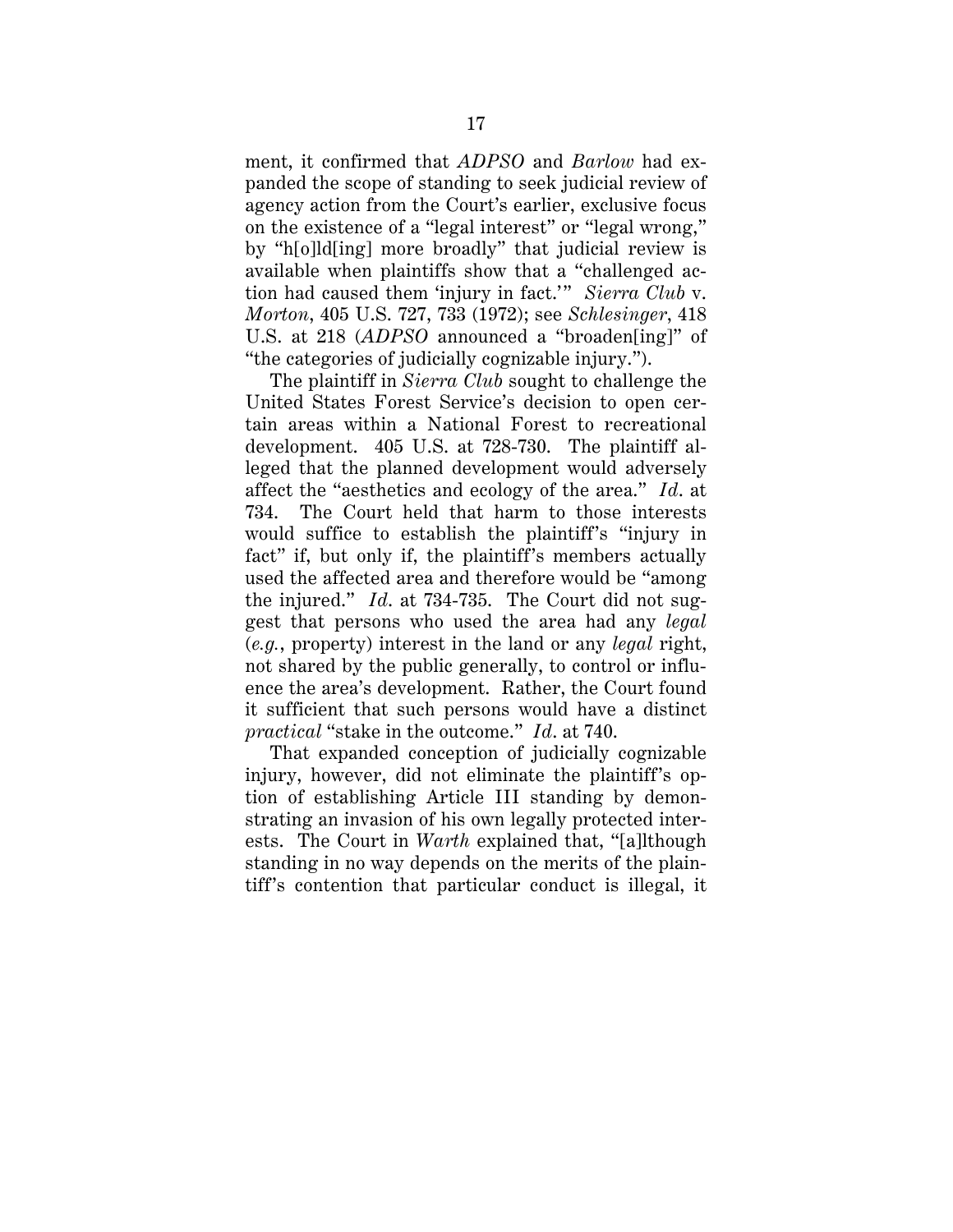often turns on the nature and source of the claim asserted" because the "injury required by Art. III may exist solely by virtue of 'statutes creating legal rights, the invasion of which creates standing.'" 422 U.S. at 500 (quoting *Linda R.S*., 410 U.S. at 617 n.3) (internal citation omitted). Such an invasion of a legally protected right provides a constitutionally sufficient basis for invoking the jurisdiction of an Article III court "even where the plaintiff would have suffered no judicially cognizable injury in the absence of statute." *Id*. at 514.

Since that time, the Court has reiterated that the term "'injury in fact'" can "mean an invasion of a legally protected interest." *Associated Gen. Contractors*, 508 U.S. at 663 (citation omitted); accord, *e.g*., *Arizona State Legislature* v. *Arizona Indep. Redistricting Comm'n*, 135 S. Ct. 2652, 2663 (2015); *United States* v. *Windsor*, 133 S. Ct. 2675, 2685 (2013); *Arizona Christian Sch. Tuition Org*. v. *Winn*, 131 S. Ct. 1436, 1442 (2011); *Defenders*, 504 U.S. at 560. To be sure, the "invasion" will constitute "injury in fact" only if it is actual and concrete; an abstract disagreement as to the scope of the plaintiff's legal rights is insufficient to support Article III jurisdiction. That requirement is satisfied here, however, since respondent has alleged that petitioner's failure to exercise due care resulted in the actual dissemination of inaccurate personal information about respondent. Petitioner identifies no decision of this Court holding that a plaintiff lacked Article III standing to seek relief for an actual violation of his *own* legal rights.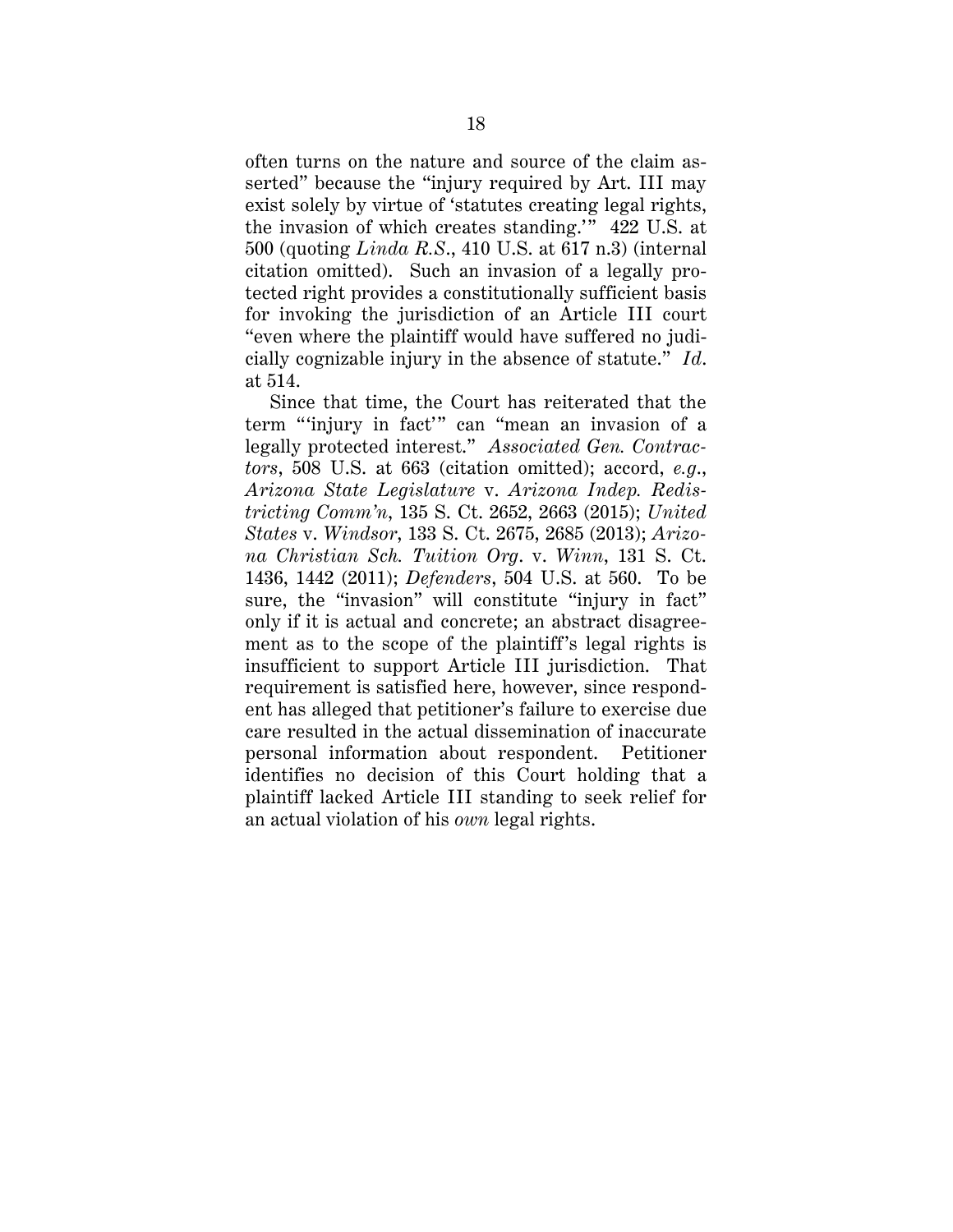## **C. Common-Law Courts Have Long Adjudicated Claims Alleging Violations Of A Plaintiff's Legal Rights, Even When The Plaintiff Suffered No Further Consequential Injury**

Historical practice "is particularly relevant to the constitutional standing inquiry since \* \* \* Article III's restriction of the judicial power to 'Cases' and 'Controversies' is properly understood to mean 'cases and controversies of the sort traditionally amenable to, and resolved by, the judicial process.'" *Vermont Agency of Natural Res*. v. *United States ex rel. Stevens*, 529 U.S. 765, 774 (2000) (quoting *Steel Co*. v. *Citizens for a Better Env't*, 523 U.S. 83, 102 (1998)). Courts have long entertained actions for damages based on alleged violations of personal rights, even when a plaintiff shows no further consequential injury beyond the invasion of his own legally protected interest. In tort law, for instance, an "injury" is understood to mean an "invasion of a legally protected interest." 1 Restatement (First) of Torts § 7 cmt. a, at 16-17 (1934). And although "[t]he most usual form of injury is tangible harm," a plaintiff can have an "injury" sufficient to "maintain an action" even when "no harm is done" beyond the invasion of the protected interest. *Id*. at 17; see 4 *id*. § 902 cmt. a, at 539 (1939).

1. That principle has deep roots in the Anglo-American legal tradition. "[E]very American statesman at the time the Constitution was adopted" was "undoubtedly familiar" with the well-known trespass decision of *Entick* v. *Carrington*, which stated the established rule that "'no man can set his foot upon his neighbour's close without his leave; [and] if he does he is a trespasser, though he does no damage at all.'" *United States* v. *Jones*, 132 S. Ct. 945, 949 (2012)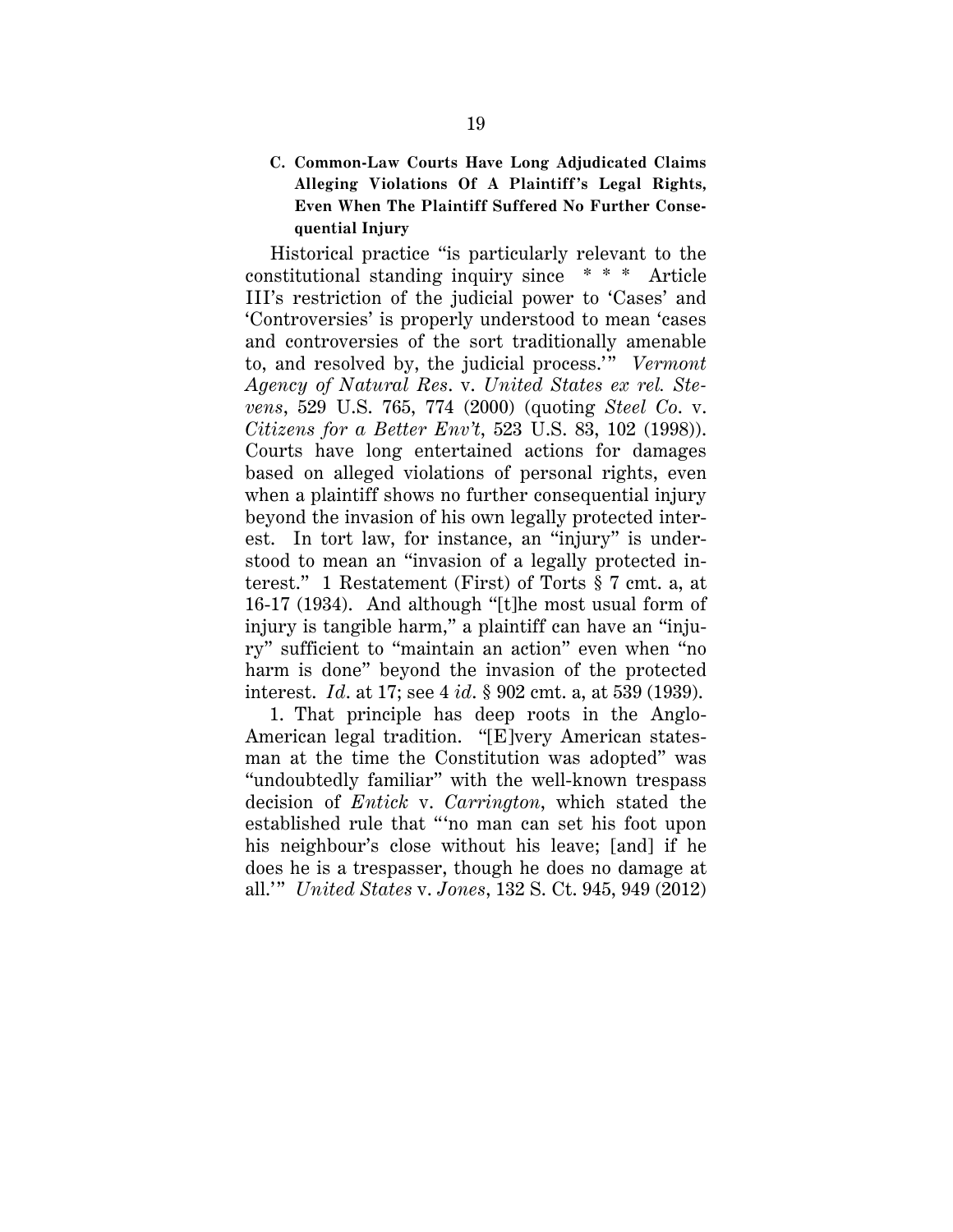(quoting *Entick* v. *Carrington*, (1765) 95 Eng. Rep. 807, 817 (K.B.)) (citations and some internal quotation marks omitted). Blackstone similarly explained that "the law of England \* \* \* has treated every entry upon another's lands \* \* \* as an injury or wrong, for satisfaction of which an action in trespass will lie," and has provided a "general damage" award even "if no other special loss can be assigned." 3 William Blackstone, *Commentaries on the Laws of England* 209-210 (1768) (*Blackstone's Commentaries*). The "wrong for which a remedy is given" in trespass is thus the invasion of the owner's protected "interest in excluding others from the land," which entitles him to at least nominal damages. 1 Restatement (First) of Torts § 163 cmt. d, at 382. The owner may recover for the invasion of that right even if he tangibly "benefits from the trespass, as where the trespasser tears down a worthless building or prepares a field for cultivation." *Ibid*.; accord 1 Restatement (Second) of Torts § 7 cmt. a, at 13 (1965).

The same holds true in contract. "A breach of contract always creates a right of action," and when "no harm was caused by the breach \* \* \* judgment will be given for nominal damages." 1 Restatement (First) of Contracts § 328 & cmt. a, at 502-503 (1932); see, *e.g.*, *Wilcox* v. *Executors of Plummer*, 29 U.S. (4 Pet.) 172, 181-182 (1830); *Marzetti* v. *Williams*, (1830) 109 Eng. Rep. 842, 845 (K.B.) (Lord Tenterden, C.J.) (A plaintiff "is entitled to recover nominal damages" for any breach of contract even "though he may not have sustained a damage in fact" and has not "prove[n] any actual damage at the trial.").

It thus has long been understood that "the right alone was essential" to sustain various common-law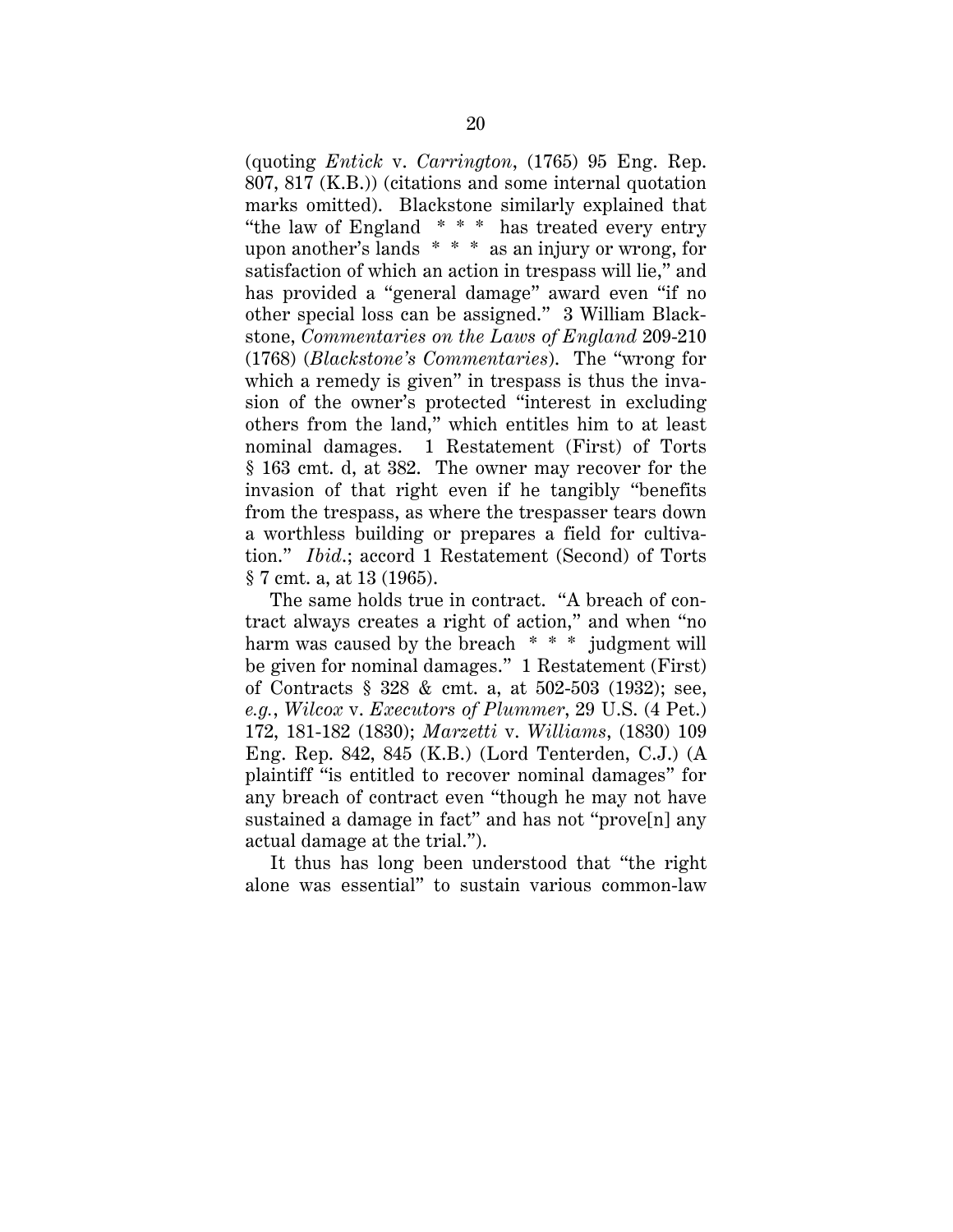actions, and that "infringements of right" could be asserted without a claim of consequential harm because "damage to the right [was] sufficient to warrant the owner in asserting the right against the party infringing it." *Mayor of London* v. *Mayor of Lynn*, (1796) 126 Eng. Rep. 1026, 1041 (H.L.) (Eyre, C.J.); see J.G. Sutherland, *A Treatise on the Law of Damages* § 9, at 31, 34 (4th ed. 1916). Early in the Nation's history, Chief Justice Marshall echoed Blackstone's description of this colonial-era principle: "'[I]t is a general and indisputable rule, that where there is a legal right, there is also a legal remedy by suit or action at law, whenever that right is invaded.'" *Marbury* v. *Madison*, 5 U.S. (1 Cranch) 137, 163 (1803) (quoting 3 *Blackstone's Commentaries* 23). <sup>4</sup> Justice Story likewise explained that one of the "elements of the common law" was that it "tolerates no farther inquiry than whether there has been the violation of a right" because "the party injured is entitled to maintain his action for nominal damages, in vindication of his right." *Webb* v. *Portland Mfg. Co*., 29 F. Cas. 506, 507-508 (C.C.D. Me. 1838) (No. 17,322) (action for harmless diversion of water); see *Whittemore* v. *Cutter*, 29 F. Cas. 1120, 1121 (C.C.D. Mass. 1813) (No. 17,600) (Story, J.) (holding in patent suit for the "mak-

 <sup>4</sup> That general rule is subject to exceptions. For instance, a plaintiff who has Article III standing nevertheless will lack a judicial remedy against the United States unless Congress has enacted a statutory waiver of sovereign immunity. See, *e.g.*, *Department of the Army* v. *Blue Fox, Inc*., 525 U.S. 255, 260-261 (1999). Congress is also free, when creating new statutory rights, to limit private judicial enforcement to plaintiffs who have suffered some specified type or amount of consequential harm. Even in those contexts, however, the determination whether particular suits can go forward is subject to the control of Congress.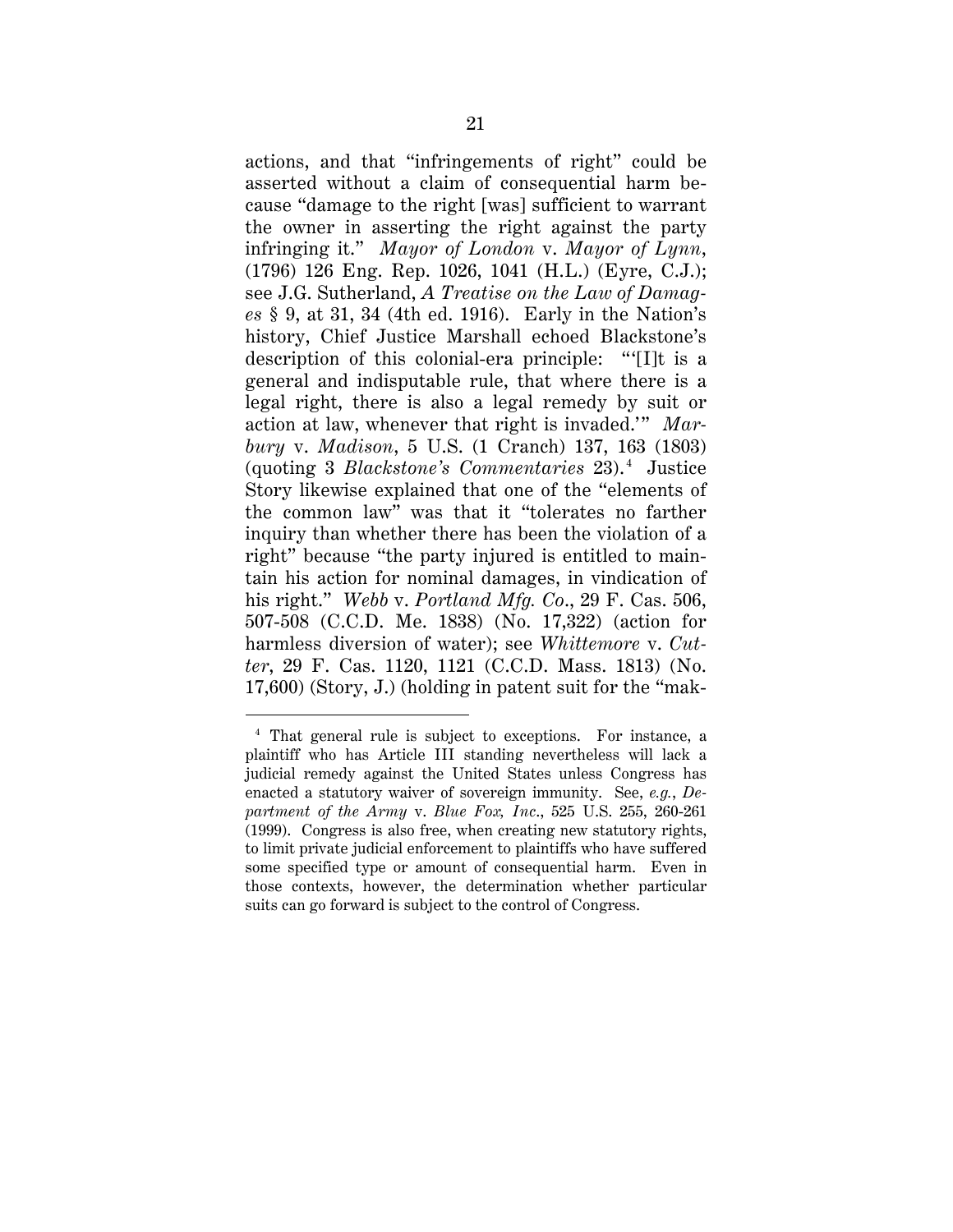ing of a[n infringing] machine" that "[e]very violation of a right imports some damage, and if none other be proved, the law allows a nominal damage").

Common-law courts thus have traditionally awarded "nominal" damages against "a wrongdoer who has caused no harm" if he "has invaded an interest of the plaintiff protected against non-harmful conduct." 4 Restatement (First) of Torts § 907 cmts. a & b, at 552; accord 4 Restatement (Second) of Torts § 907 cmt. b, at 463 (1979). Such nominal awards have long been deemed appropriate to "vindicate[] deprivations of certain 'absolute' rights that are not shown to have caused actual injury." *Carey* v. *Piphus*, 435 U.S. 247, 266 (1978); see *Farrar* v. *Hobby*, 506 U.S. 103, 112 (1992); Dan B. Dobbs, *Handbook on the Law of Remedies* § 3.8, at 191-192 (1st ed. 1973) (Nominal damages are available to "vindicate and judicially establish a right \* \* \* even if no harm is done.").

2. Petitioner identifies no sound reason to doubt that plaintiffs at common law could recover (at least nominal) damages to vindicate invasions of various legal rights. Although petitioner asserts (Br. 20-21) that a "violation of a legal right" without some other "concrete harm" was never sufficient to support a cause of action "[i]n the English legal tradition," the decisions on which petitioner relies show only that *certain* actions required a separate showing of harm.

Petitioner notes (Br. 23), for instance, that a commoner—*i.e.*, an individual with a right to pasture livestock on the commons—was required to prove both "*injuria* (legal injury) and *damnum* (damage)" in a damages action for "overgrazing of the common." But because a commoner's right was a non-exclusive one, the common law treated it differently than a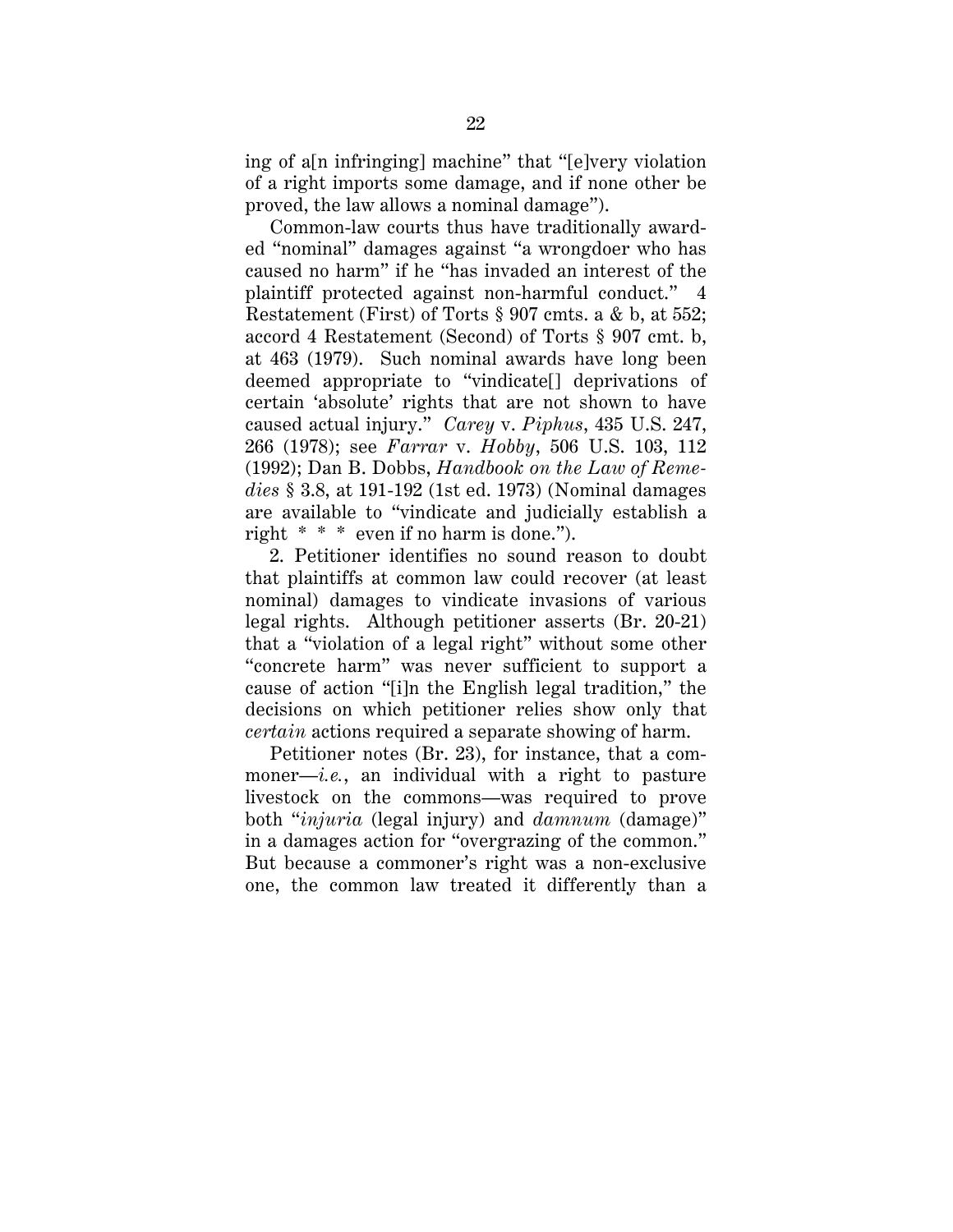landowner's absolute right to exclude others, the bare invasion of which supported an action of trespass to land (*trespass quare clausum fregit*). See pp. 19-20, *supra*. Petitioner's own citations indicate as much. See, *e.g*., *Robert Marys's Case*, (1613) 77 Eng. Rep. 895, 898-899 (K.B.) (concluding that a commoner will not have an action "if the trespass be so small, that he has not any loss" from another's overfeeding on the common, but that "the lord of the soil shall have an action for trespass" because the act of entry is "an immediate trespass to him").

Petitioner similarly attempts (Br. 26) to distinguish the nominal damages awarded for any breach of contract and the disgorgement relief granted for breaches of trust (which require no showing of harm) on the ground that such suits provide a remedy only because they involve the "loss of a bargain or breach of trust." But if a particular breach of one's right to the fulfillment of a promise or trust obligation results in no other adverse real-world consequences, it is materially indistinguishable from the violation of one's own statutory right to (for example) avoid dissemination of inaccurate information about oneself. In each context, the cognizable harm is a concrete deprivation of a legally protected right specific to the plaintiff. And because common-law courts traditionally adjudicated various forms of damages actions to redress an invasion of a plaintiff's own rights even when the invasion resulted in no other real-world harm, the Framers would have expected the Article III power of federal courts to extend to similar actions to vindicate personal rights later established by federal law.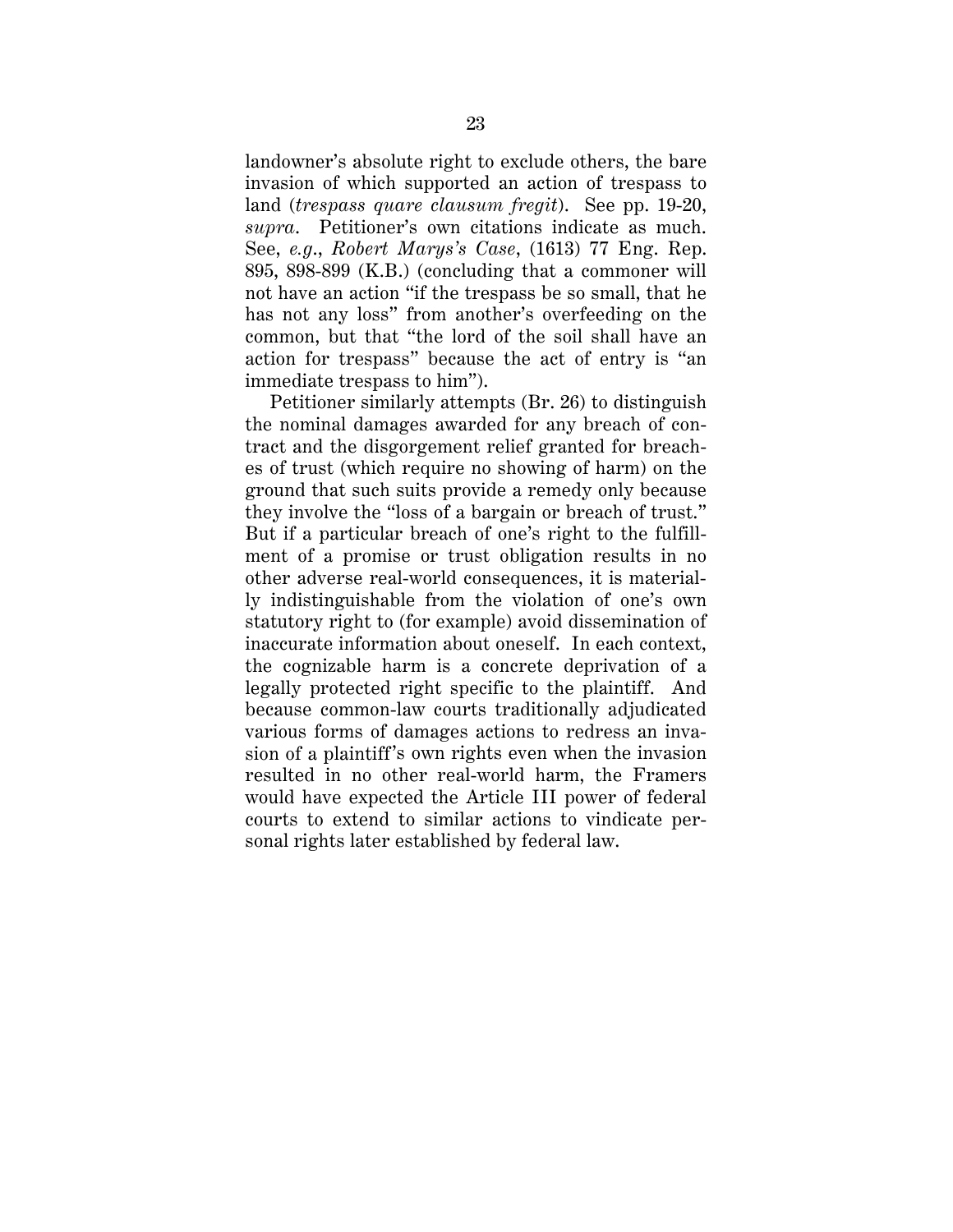**D. Because Respondent's Suit Alleges A Violation Of His Own Statutory Rights, And Because His Allegation That Petitioner Disseminated False Information About Him Is Closely Analogous To A Common-Law Defamation Claim, Adjudicating The Suit Would Accord With Traditional Understandings Of The Judicial Role**

1. The common-law authorities discussed above establish only that, in various circumstances, a plaintiff could sue for violations of his *own* legal rights, without alleging or proving further consequential harm arising from the violation. Those authorities do not suggest, for example, that every member of the public could sue to complain of a trespass onto a stranger's land. That longstanding conception of the judicial role implies meaningful limits on Congress's power to authorize private suits to redress statutory violations.

For purposes of the established rule that private plaintiffs can seek judicial redress for violations of their own legal rights, Congress could not simply declare that every member of the public has a judicially enforceable "right" to general compliance with a particular statutory command, since "the public interest in proper administration of the laws" cannot "be converted into an individual right by a statute that denominates it as such." *Defenders*, 504 U.S. at 576. Congress likewise could not confer a right to sue on an arbitrarily selected "subclass of citizens who suffer no distinctive concrete harm" apart from the harm shared by the general population. *Id*. at 577. Thus, Congress could not constitutionally have authorized respondent to sue for an alleged FCRA violation that had no concrete and particularized connection to him. But where Congress determines that a specified class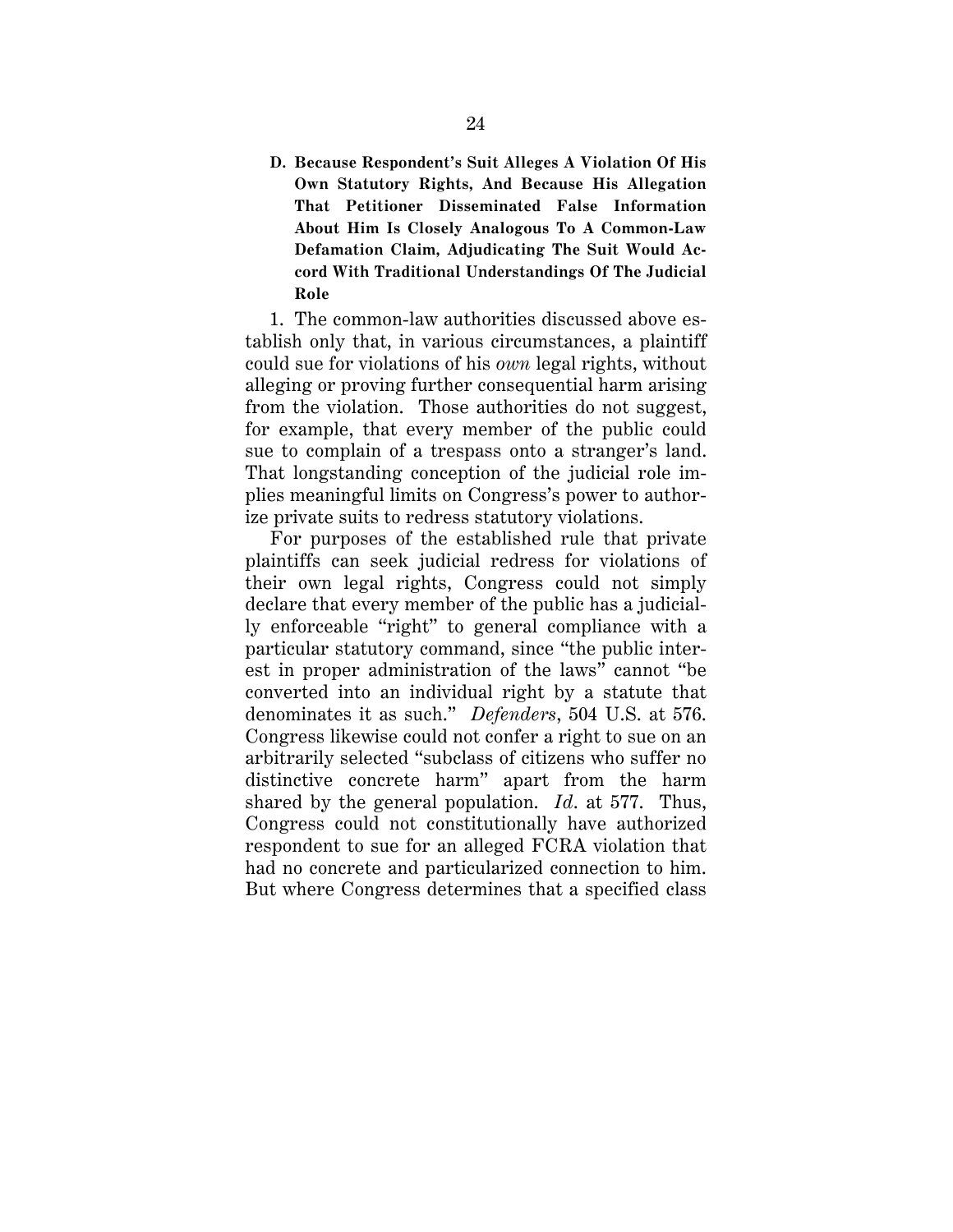of persons should be regarded as victims of a particular type of statutory violation, that legislative determination should be given substantial weight in the Article III analysis.

FCRA's authorization of private suits is consistent with those principles, both in general and on the facts of this case. By providing that "[a]ny person who willfully fails to comply with any requirement imposed under [FCRA] with respect to any consumer is liable to *that consumer*," 15 U.S.C. 1681n(a) (emphasis added), the statute requires a concrete and particularized link between the plaintiff and the alleged violation. And in this case, respondent seeks redress for the alleged written dissemination of false information about respondent himself. Although Congress has ample power to create (and authorize private judicial enforcement of) new statutory rights that have no common-law analog, Congress's power to act is particularly clear when such an analog exists. Allowing respondent's suit to go forward, even without an allegation of further consequential harm resulting from the disclosures, accords with traditional judicial practices in adjudicating common-law actions for written defamation.

2. By the early 1700s, common-law courts had developed a firm distinction between written defamation (libel) and oral defamation (slander), and had sustained actions for libelous statements even though the same "words, if merely spoken[,] would not [have been] of themselves sufficient to support an action." *Thorley* v. *Kerry*, (1812) 128 Eng. Rep. 367, 371 (Exch. Chamber); see W.S. Holdsworth, *Defamation in the Sixteenth and Seventeenth Centuries*, 41 L.Q. Rev. 13, 16-18 (1925). Written defamation was actionable per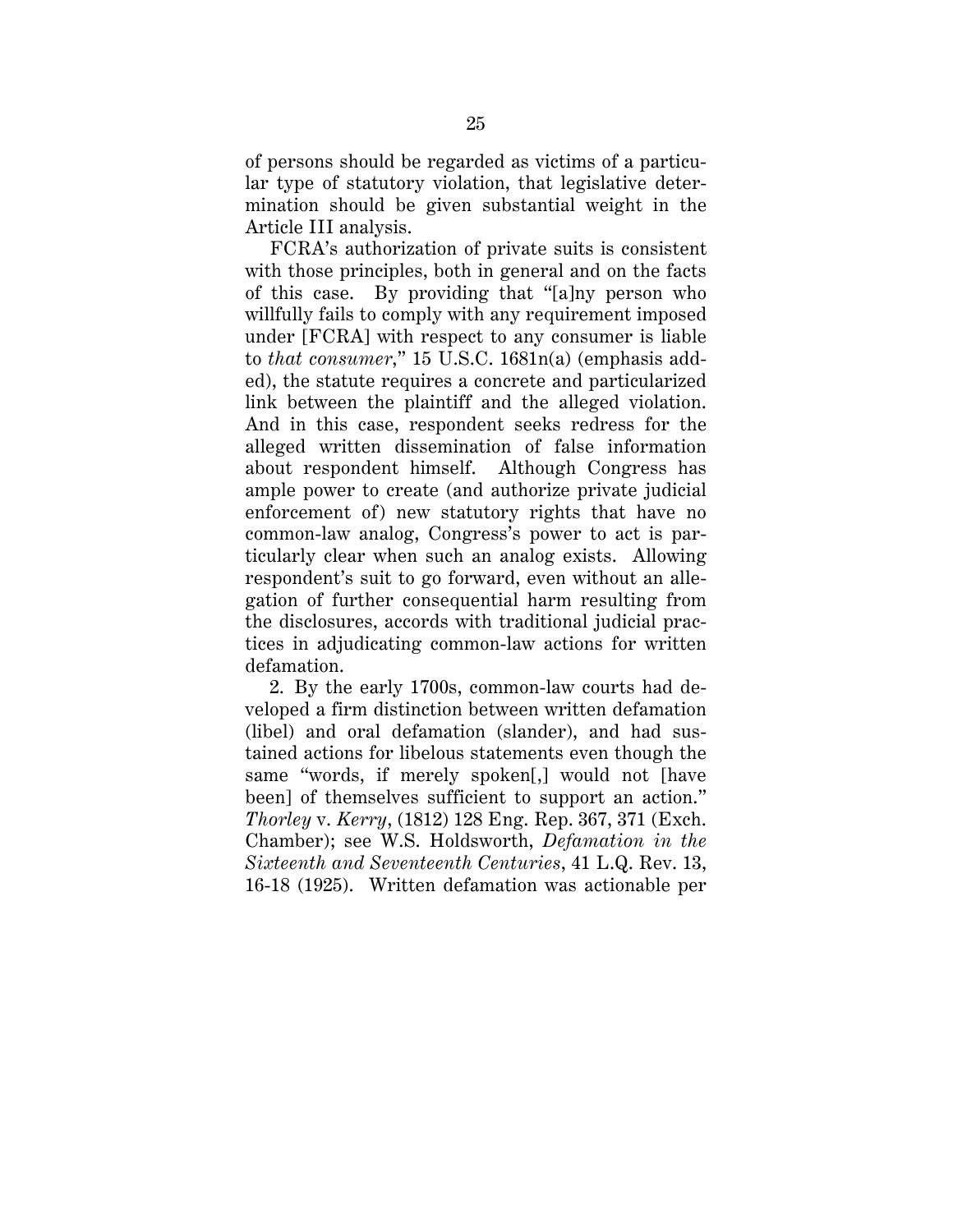se without "evidence of actual loss" because "injury [wa]s presumed from the fact of publication." *Gertz* v. *Robert Welch, Inc.*, 418 U.S. 323, 349 (1974). But courts permitted plaintiffs to recover even if harm could not be presumed, as where the defendant showed that "no loss" or any reputational harm had "actually occurred." *Ibid*.; see 3 Restatement (Second) of Torts § 621 caveat, at 319 (1977) (noting the "traditional common-law rule allowing recovery [for defamation] in the absence of proof of actual harm"); *id*. § 620 & cmt. b, at 317-318 (all written and certain oral defamations are actionable for at least nominal damages). Courts viewed that recovery as "perform- [ing] a vindicatory function," 3 Restatement (First) of Torts § 569 cmt. b, at 166 (1938), and as "a way of recognizing" that such publications "in themselves really are 'damage' or harm," 2 Dan B. Dobbs, *Law of Remedies* § 7.3(2), at 308 (2d ed. 1993). That history is "well nigh conclusive" proof that respondent's claim arising from the publication of false information about him satisfies Article III's requirements. See *Vermont Agency*, 529 U.S. at 777.

3. Petitioner argues (Br. 49-52) that defamation is different because, although common-law courts would award damages without any proof that a defamatory statement diminished the plaintiff's reputation or produced other real-world harms, such damages for defamation per se were available only for certain categories of statements. In petitioner's view, because the false information about respondent that petitioner disseminated is not defamation per se, the common law does not support Article III jurisdiction in this case. That is incorrect. Neither Congress's power to establish new rights nor the jurisdiction of the federal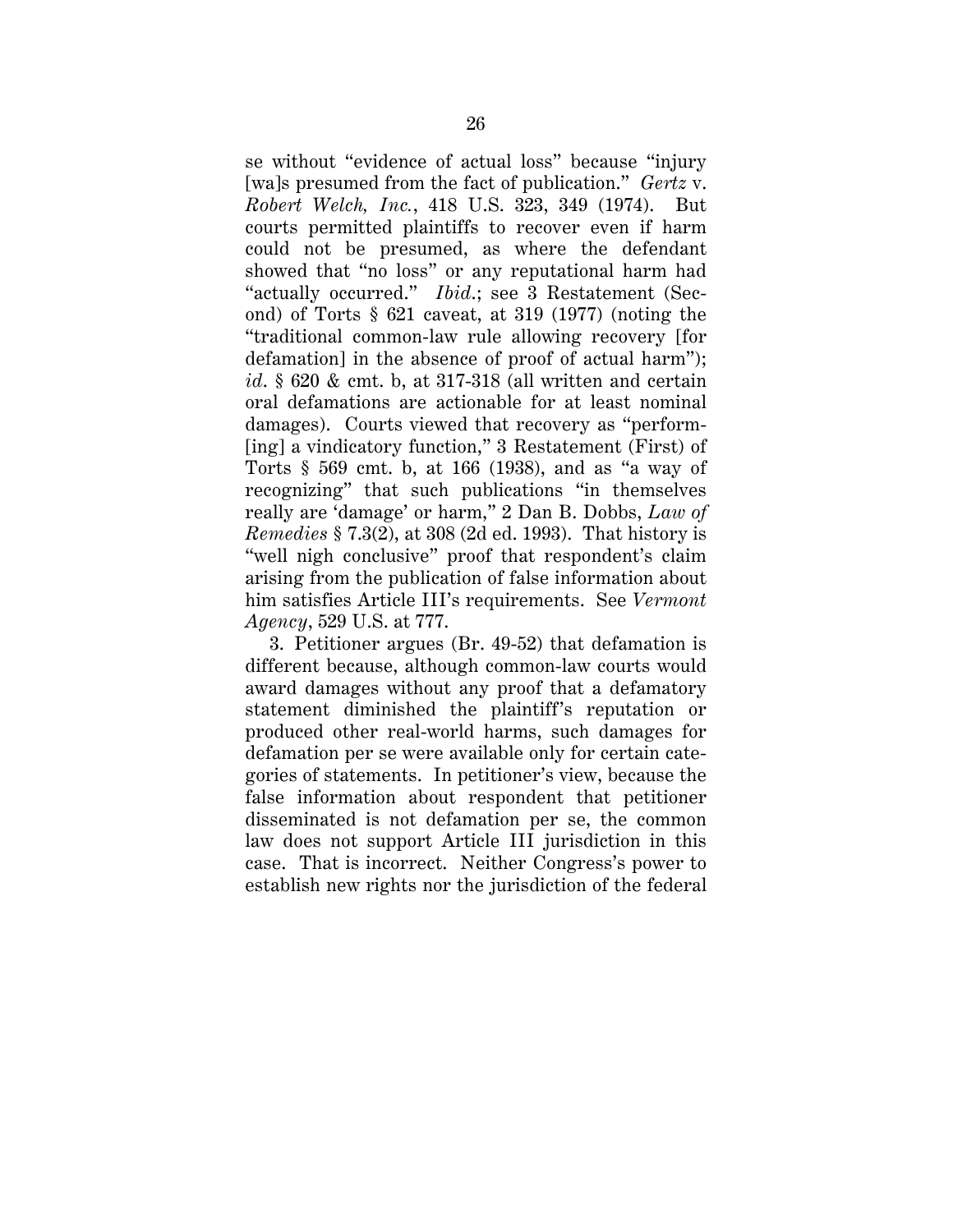courts is limited to the specific categories of wrongs that were actionable at common law.

Even in the absence of legislative intervention, common-law courts have long exercised authority to address new problems that arise over time. "The entire history of the development of Tort law," for instance, "shows a continuous tendency to recognize as worthy of legal protection interests which previously were not protected at all." 1 Restatement (First) of Torts § 1 cmt. e, at 4. That expansion of legal rights "meet<sup>[s]</sup> the demands of society" in the face of "[p]olitical, social, and economic changes." Samuel D. Warren & Louis D. Brandeis, *The Right to Privacy*, 4 Harv. L. Rev. 193, 193 (1890).

"[B]oth the common law and the literal understandings of privacy," for instance, are now understood to "encompass the individual's control of information concerning his or her person." *Department of Justice* v. *Reporters Comm. for Freedom of the Press*, 489 U.S. 749, 763 (1989); *Department of State* v. *Ray*, 502 U.S. 164, 175 (1991) (noting the "privacy interest" of named individuals in avoiding public disclosure of their "personal information regarding marital and employment status"). That interest is particularly salient given the modern proliferation of large databases and the ease and rapidity of Internet transmissions, since "[t]he capacity of technology to find and publish personal information \* \* \* presents serious and unresolved issues with respect to personal privacy and the dignity it seeks to secure." *Sorrell* v. *IMS Health Inc.*, 131 S. Ct. 2653, 2672 (2011).

Article III cannot plausibly be read to preclude Congress from exercising the same authority to establish new rights, and to provide effective remedies for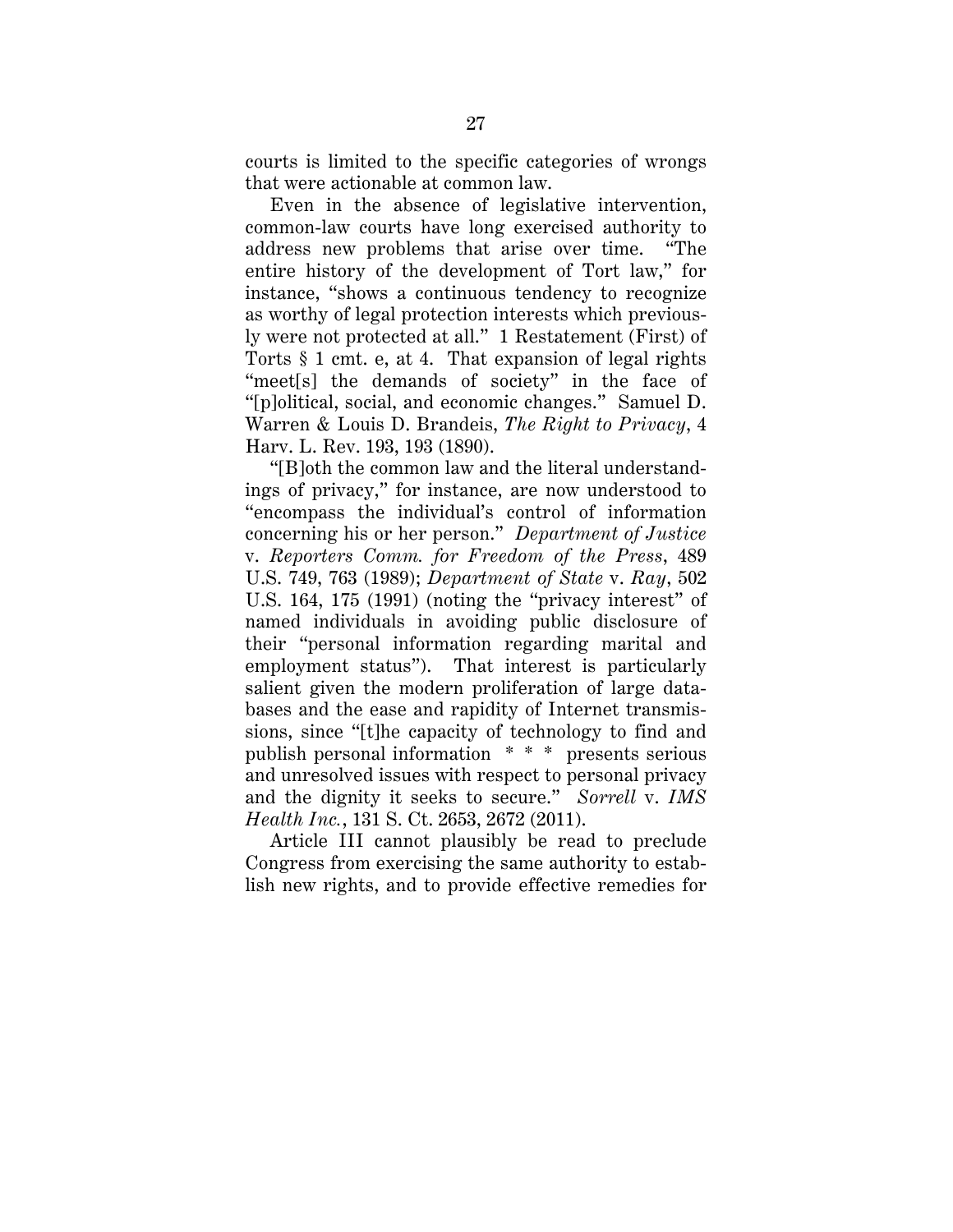their violation, that common-law courts have traditionally exercised. Congress possesses constitutional authority to "define new legal rights" in new contexts, *Vermont Agency*, 529 U.S. at 773, and thereby to "broaden[]" the "categories of injury that may be alleged in support of standing," *Defenders*, 504 U.S. at 578 (citation omitted). Congress thus possesses "power to define injuries \* \* \* that will give rise to a case or controversy where none existed before," and to establish "new rights of action that do not have clear analogs in our common-law tradition." *Id*. at 580 (Kennedy, J., concurring in part and concurring in the judgment).

In this case, moreover, any deviation from traditional common-law principles is extremely slight. FCRA's authorization of suits for a CRA's publication of inaccurate information in a consumer report is, at the very most, a modest legislative expansion of the circumstances under which the dissemination of inaccurate personal information will be treated as an actionable wrong even without proof of further consequential harm. In this regard, it bears emphasis that CRAs generally are authorized to furnish consumer reports only in specified circumstances where the recipient can be expected to use the report as a basis for some concrete (and often commercial) decision. See 15 U.S.C. 1681b(a)(1)-(6). Congress could reasonably conclude that the inclusion of false information in a report of that character should be treated as a legally cognizable injury to the individual consumer involved, even though the precise nature and extent of any later consequential harms may be difficult to verify in individual cases.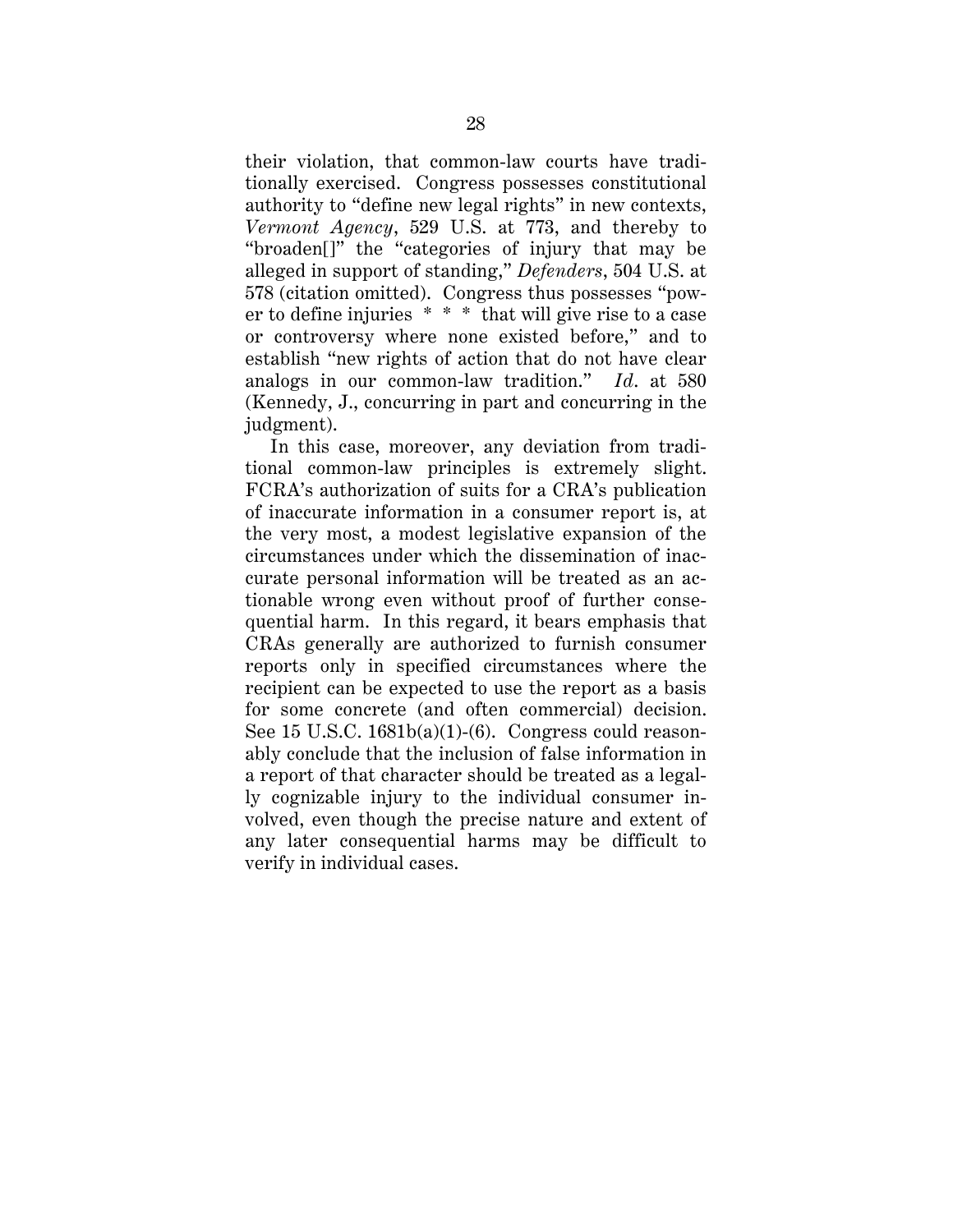#### **E. Petitioner's Challenges To Respondent's Article III Standing Are Without Merit**

1. Petitioner argues (Br. 9) that Article III "requires real-world harm, not just a bare statutory violation." Respondent, however, alleges more than a "bare statutory violation." He alleges that his *own* FCRA rights were violated through the public dissemination of false information about himself. Analogous allegations have long been treated as judicially cognizable, whether or not the plaintiff alleges further consequential injury resulting from the disclosure. See pp. 19-22, 25-26, *supra*.

Under this Court's decisions, a fair-housing "tester" who alleges no harm other than the deprivation of her statutory right to truthful information can bring suit to redress that violation. See pp. 13-14, *supra*. A FOIA requestor who seeks and is denied agency records may bring suit without alleging any harm beyond the denial of his request. See p. 14, *supra*. The principles behind such decisions apply equally in other contexts involving individuals' statutory rights. Allowing respondent to seek redress for unlawful dissemination of false information about himself therefore is consistent with the established understanding that the "province of the court  $* * *$  is, solely, to decide on the rights of individuals." *Defenders*, 504 U.S. at 576 (quoting *Marbury*, 5 U.S. (1 Cranch) at 170).

2. Contrary to petitioner's contention (Br. 28-31, 39), treating suits like this one as judicially cognizable would not permit Congress to transfer Executive power to private actors. A plaintiff who seeks relief for a violation of his *own* statutory rights, involving conduct that is directly and substantially connected to him, does not perform an executive function. Such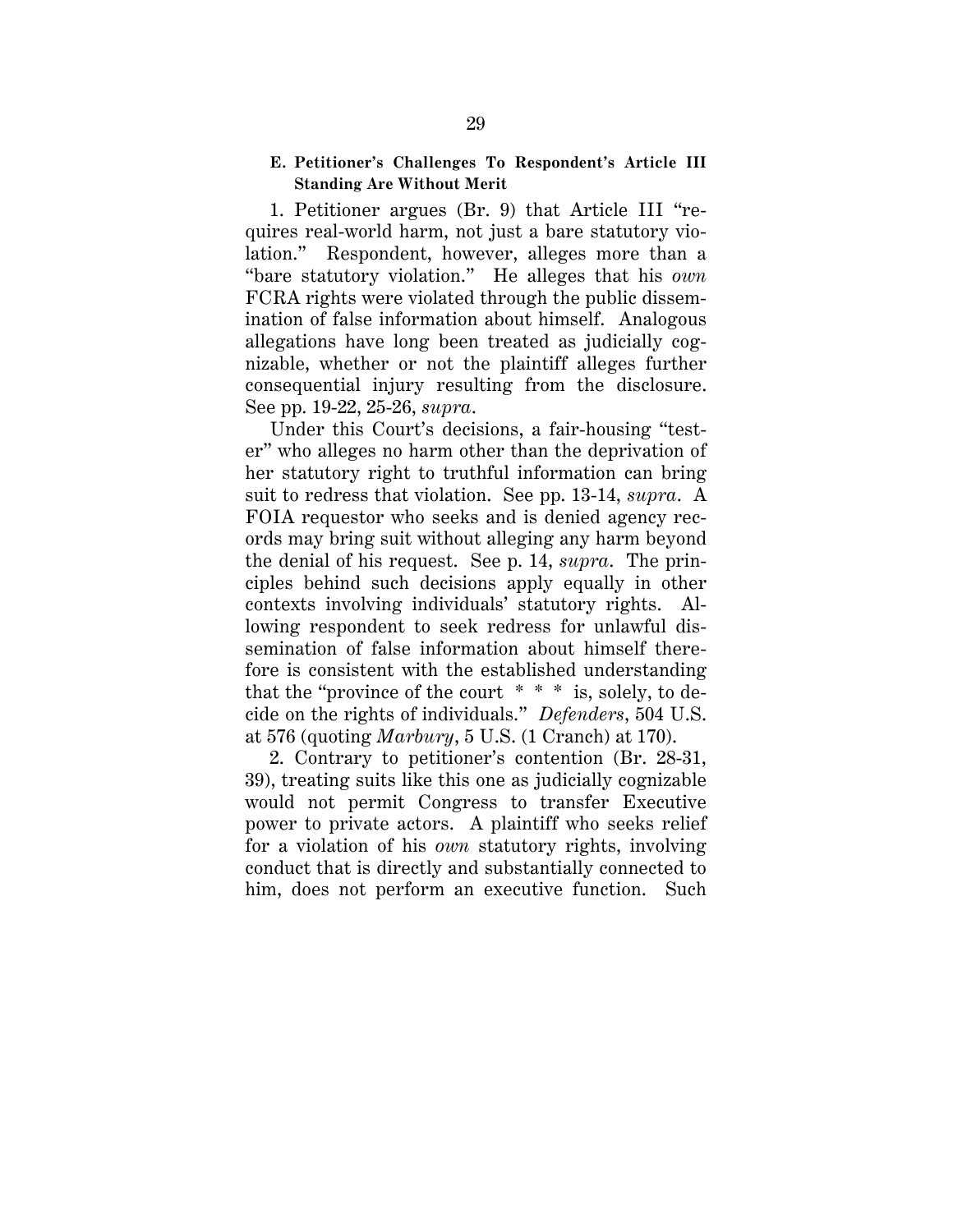private suits are the traditional means by which individuals enforce their own legal rights.

3. Petitioner suggests (Br. 32-35) that the Court's Article III analysis should account for respondent's assertion of putative class claims. But the only question presented in this Court concerns a *single* individual's injury-in-fact. Pet. i. The Court's resolution of that question will control future individual actions, including suits seeking only equitable relief to halt ongoing, unlawful conduct. See *Summers*, 555 U.S. at 493 ("To seek injunctive relief, a plaintiff must show that he is under threat of suffering [an] 'injury in fact.'"). Under petitioner's theory, Congress cannot authorize federal courts to enjoin the continued dissemination for commercial purposes of demonstrably inaccurate personal information about a plaintiff unless the plaintiff establishes that further consequential injury is imminent. Such a dramatic restriction of the federal courts' equitable powers is unsupported by this Court's precedents.

If respondent's allegations are otherwise sufficient to establish a "case" or "controversy" in light of the remedial scheme that Congress has created, neither the possibility of class treatment, nor the potential magnitude of the recovery that a successful class action might produce, bears on the Judiciary's Article III power to adjudicate respondent's suit. If a class is certified, petitioner will be free to litigate "whether principles of due process and other doctrines that protect against excessive awards" should limit the amount of aggregate statutory damages that a class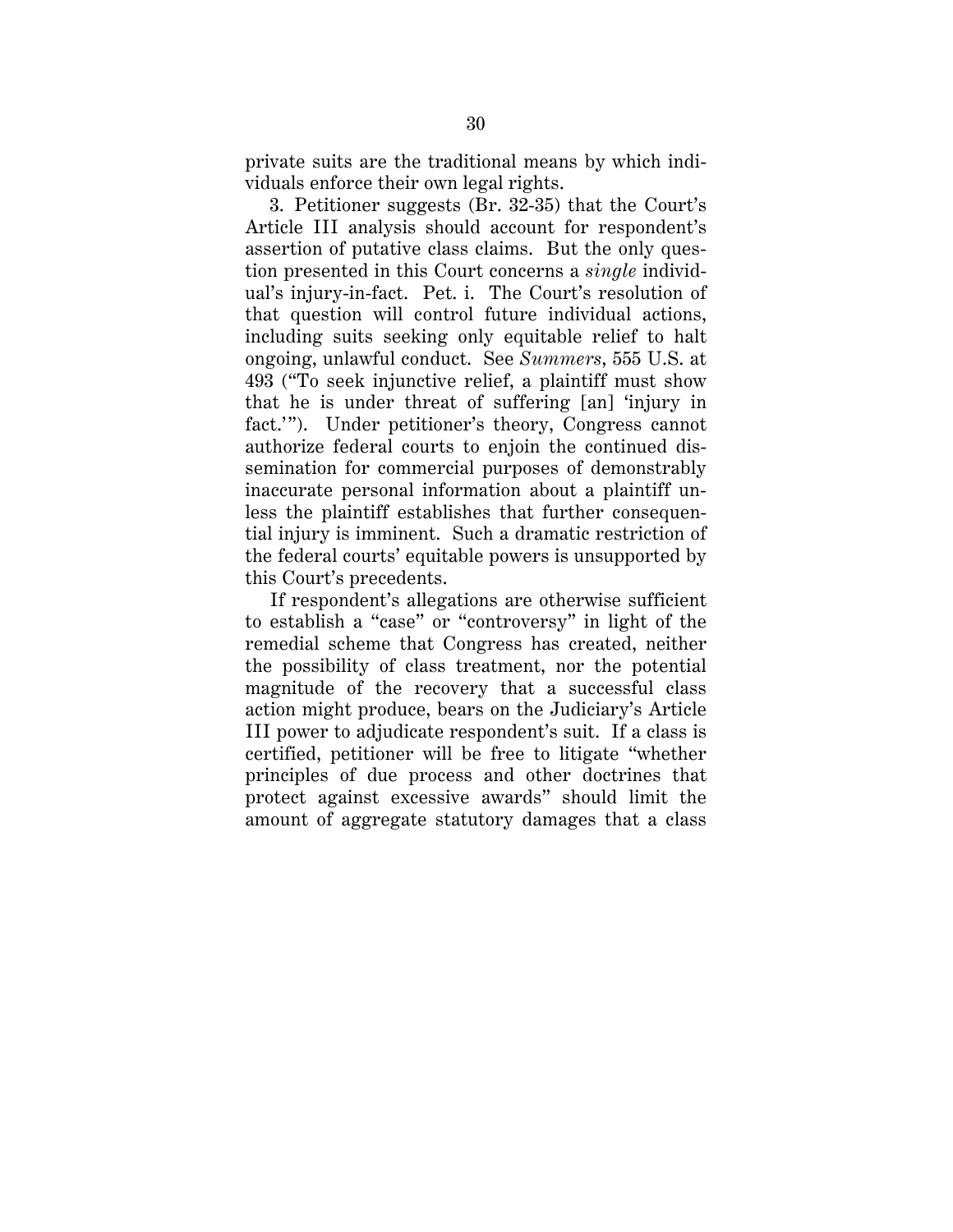could recover. *Maracich* v. *Spears*, 133 S. Ct. 2191, 2209 (2013). 5

## **F. The Court's Article III Analysis Should Focus On Respondent's Principal Claim under 15 U.S.C. 1681e(b)**

1. The court of appeals focused on respondent's claim that petitioner had violated Section 1681e(b) by "publishing inaccurate personal information about him<sup>[]"</sup> in its consumer report. Pet. App. 1a. The court correctly held that respondent had standing to pursue that claim. In addition to the claim that the court below directly addressed, however, respondent has asserted claims based on petitioner's alleged failure to give persons that regularly furnish it information notice of their responsibilities (15 U.S.C.  $1681e(d)(1)(A)$ ; to give required notices to, and obtain required certifications from, the persons to whom petitioner provides consumer reports (15 U.S.C.  $1681b(b)(1)$ ,  $1681e(d)(1)(B)$ ; and to post a toll-free number on its website for consumers seeking a free annual report (12 C.F.R. 1022.137(a)(1)). See J.A. 20- 23. The court of appeals did not address, on a claimby-claim basis, whether respondent had standing to bring those claims as well.

 <sup>5</sup> Petitioner also argues (Br. 53-56) that the Court should interpret FCRA's private right of action for certain willful FCRA violations, 15 U.S.C. 1681n(a), as requiring proof of consequential harm. That argument is not fairly encompassed within the question presented, however, and petitioner's statutory argument is in any event implausible. The relevant provision states that "[a]ny person who willfully fails to comply with any requirement imposed under [FCRA] with respect to any consumer is liable to that consumer" for actual or statutory damages. *Ibid*. Nothing in that language suggests that the plaintiff consumer must allege or prove further consequential harm.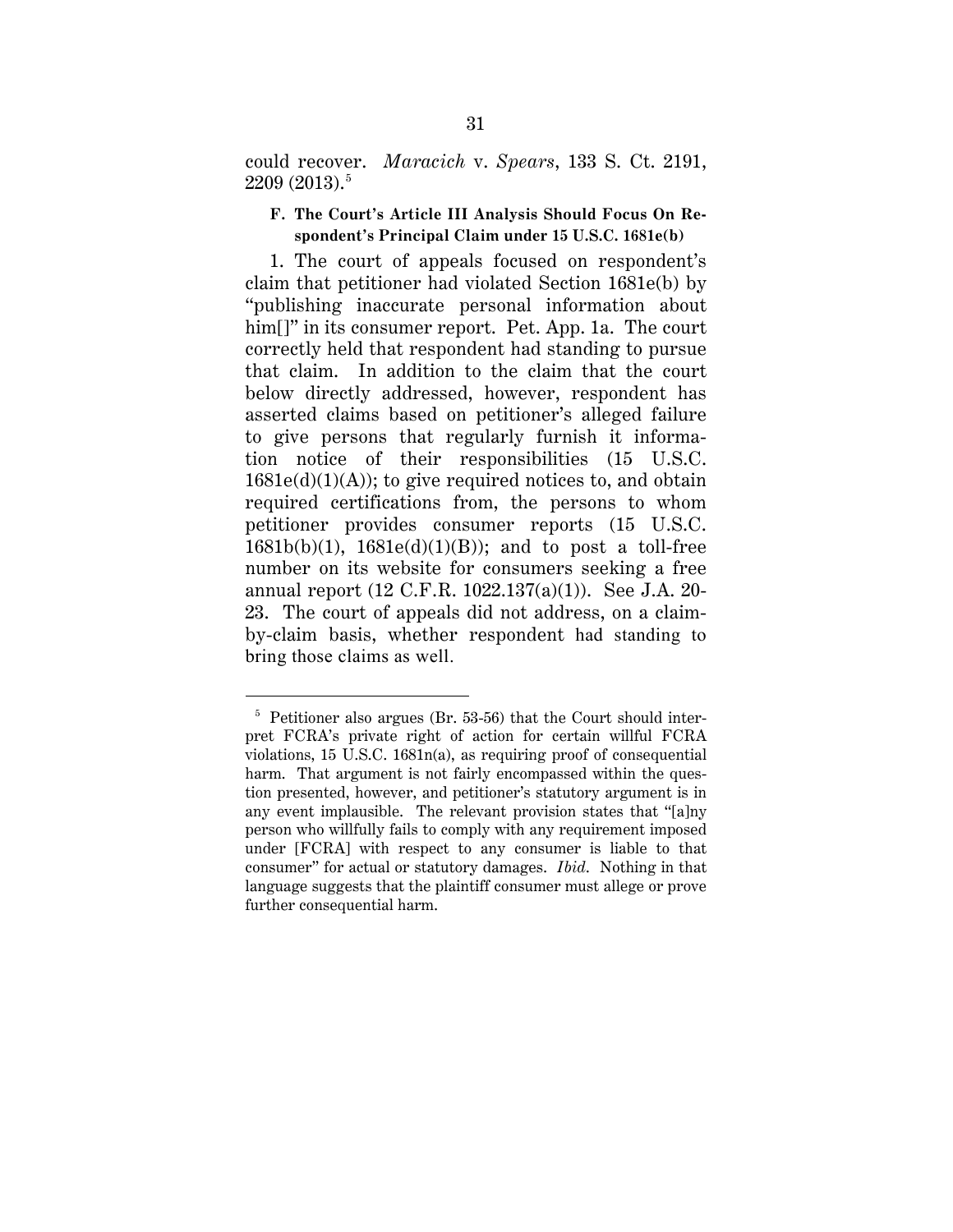This case reached the court below, however, on an appeal from the district court's determination that respondent's failure adequately to allege consequential harm from petitioner's inaccurate disclosures required dismissal of respondent's complaint *in its entirety*. See Pet. App. 23a-24a. In litigating the question whether that disposition was appropriate, the parties did not urge the court of appeals to analyze the various claims separately. Even in this Court, petitioner limits its discussion of respondent's other FCRA claims to a three-sentence footnote and a single-sentence paragraph. See Br. 40 n.7, 50. If this Court affirms the court of appeals' determination that respondent has standing to pursue his falseinformation claim, the courts below can analyze on remand whether respondent satisfies Article III requirements with respect to his remaining allegations. Cf. *M&G Polymers USA, LLC* v. *Tackett*, 135 S. Ct. 926, 937 (2015) ("This Court is one of final review, not of first view.") (citation omitted).

2. As an adjunct to the creation of substantive statutory rights, Congress often authorizes private suits to be filed by classes of persons whom the proscribed conduct has a natural tendency to injure. Many such laws, however, do not require proof that the feared consequential harms have actually materialized in a particular case, but rather allow awards of statutory damages to plaintiffs who establish a deprivation of the statutory right itself but do not prove any further consequential injury. For example, federal copyright law has long authorized awards of statutory damages to copyright holders in the absence of proof of any harm other than infringement. See 17 U.S.C. 504(a) and (c); *Feltner* v. *Columbia Pictures Television, Inc*., 523 U.S. 340, 351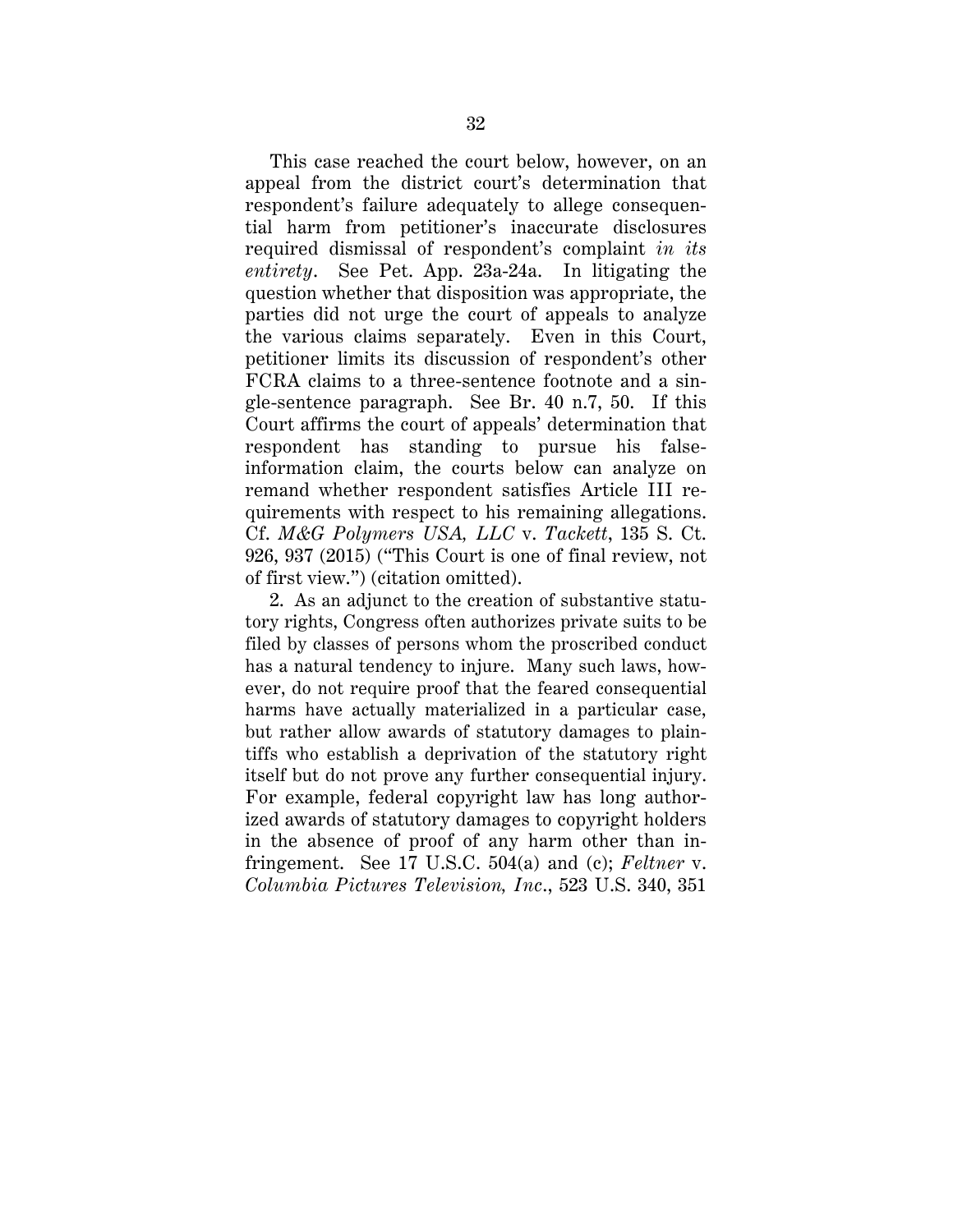(1998) (discussing Copyright Act of 1790, ch. 15, 1 Stat. 124, and its predecessors). $^6$ 

Petitioner's contention that consequential harm must be alleged and proved in each suit represents a frontal assault on that longstanding mode of enforcement. To be sure, Article III places meaningful limits on Congress's ability to treat particular classes of persons as the victims of particular statutory violations. See pp. 11-12, *supra*. Thus, although Congress has broad authority to enact statutory-damages provisions like those described above, the constitutionality of such provisions cannot appropriately be determined through a per se rule either for or against their validity. Congress did not venture close to the constitu-

 <sup>6</sup> See also, *e.g*., 15 U.S.C. 1117(c) (statutory damages for use of counterfeit marks); 15 U.S.C. 1679g(a)(1)(B) (statutory refund of amount paid to organization that violates Credit Repair Organizations Act); 15 U.S.C. 1693m(a)(2) (statutory damages for failing to comply with any provision of Electronic Fund Transfer Act with respect to a consumer); 17 U.S.C. 911(c) (statutory damages for infringement of semiconductor chip mask work); 18 U.S.C. 2710(b) and (c)(2)(A) (liquidated damages for knowing disclosure of personally identifiable information by videotape service provider); 18 U.S.C. 2724(a) and (b)(1) (statutory damages for knowingly obtaining, disclosing, or using personal information from a motor vehicle record for purposes not permitted by statute); 29 U.S.C. 1821(a) and (b),  $1831(a)$  and (b),  $1843$ ,  $1854(c)(1)$  (statutory damages for intentional violations of Migrant and Seasonal Agricultural Worker Protection Act, including by failing to provide written disclosures to a migrant or seasonal agricultural worker at the time of his recruitment and by failing to display posters specifying workers' rights); 47 U.S.C.  $227(b)(1)(A)(iii)$ , (B), and (3)(B) (statutory damages for violations of the Telephone Consumer Protection Act of 1991, including by making an automatically dialed or prerecorded call to a cell phone or making a prerecorded call to a residence without consent); 47 U.S.C.  $605(a)$  and  $(e)(3)(C)(i)(II)$  (statutory damages for unlawful disclosure of wire or radio communication).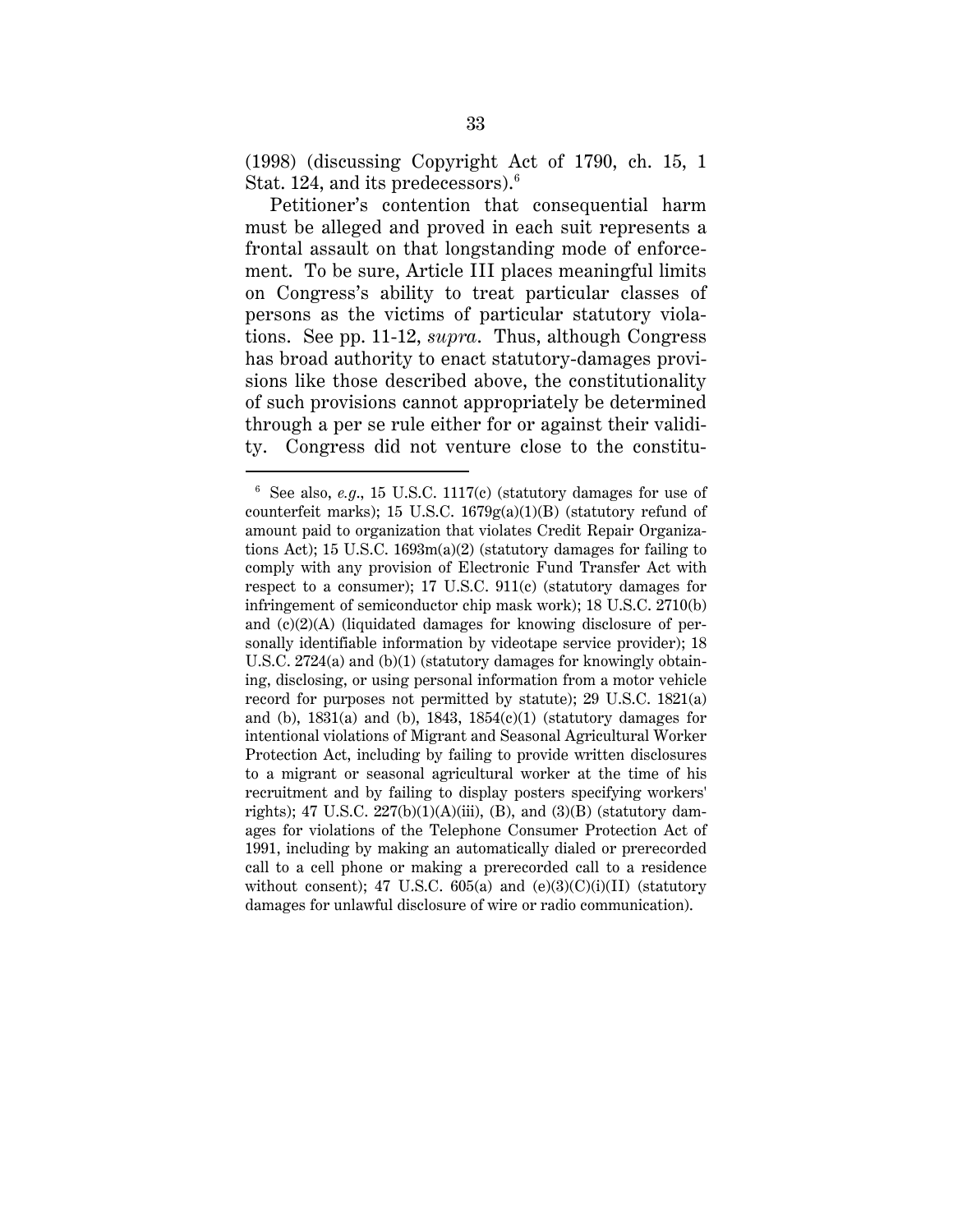tional line, however, in providing a statutory-damages remedy for the public dissemination of inaccurate personal information about the plaintiff himself. It was clearly reasonable for Congress to treat respondent as the victim of that violation, and analogous wrongs have long been redressable at common law without proof of further consequential harm.

#### **CONCLUSION**

The judgment of the court of appeals should be affirmed.

Respectfully submitted.

MEREDITH FUCHS *General Counsel* TO-QUYEN TRUONG *Deputy General Counsel* JOHN R. COLEMAN *Assistant General Counsel* NANDAN M. JOSHI KRISTIN BATEMAN *Counsel Consumer Financial Protection Bureau*

DONALD B. VERRILLI, JR. *Solicitor General* MALCOLM L. STEWART *Deputy Solicitor General* ANTHONY A. YANG *Assistant to the Solicitor General*

SEPTEMBER 2015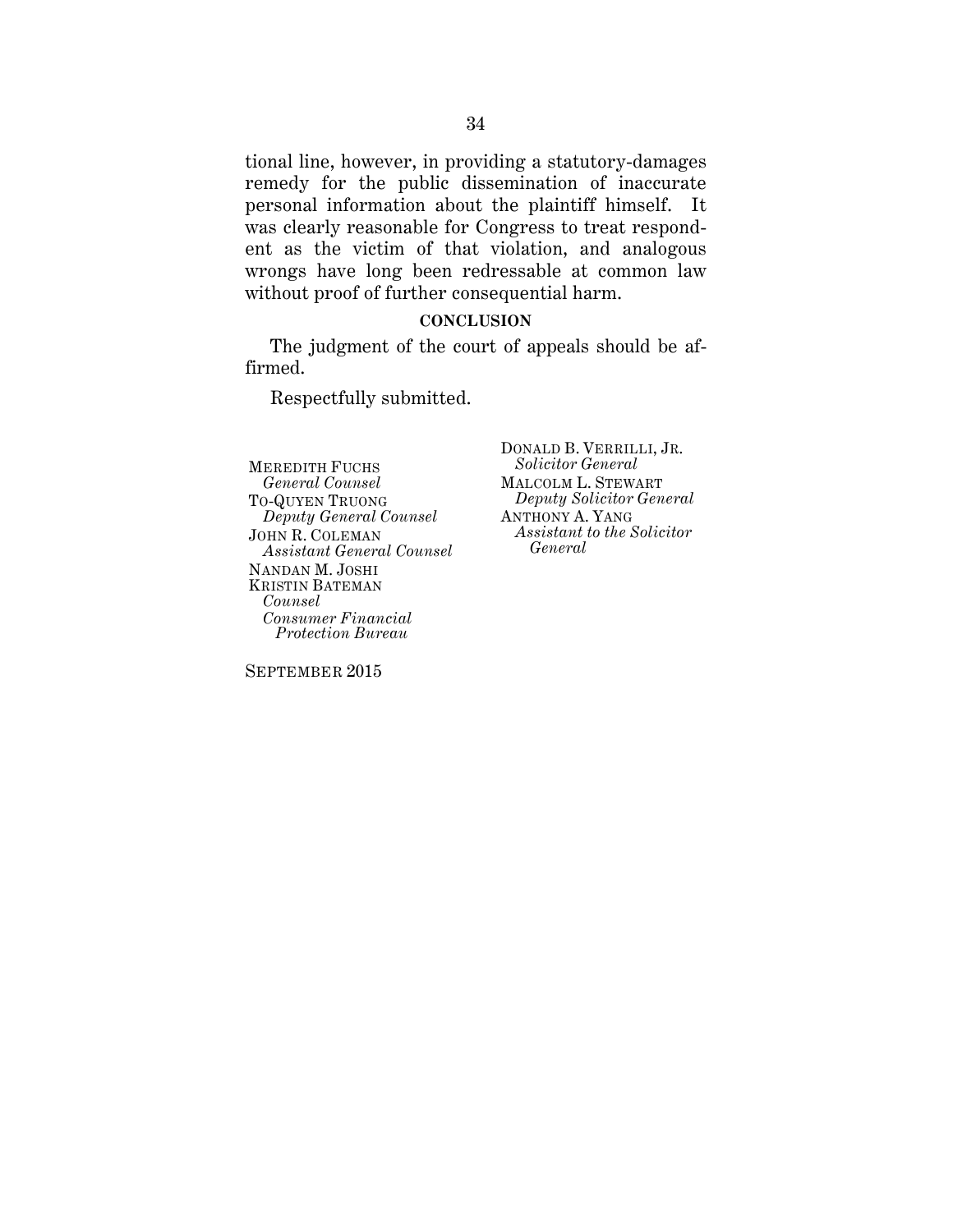#### **APPENDIX**

1. 15 U.S.C. 1681a provides in pertinent part:

**Definitions; rules of construction**

\* \* \* \* \*

(d) CONSUMER REPORT.—

(1) IN GENERAL.—The term "consumer report" means any written, oral, or other communication of any information by a consumer reporting agency bearing on a consumer's credit worthiness, credit standing, credit capacity, character, general reputation, personal characteristics, or mode of living which is used or expected to be used or collected in whole or in part for the purpose of serving as a factor in establishing the consumer's eligibility for—

(A) credit or insurance to be used primarily for personal, family, or household purposes:

(B) employment purposes; or

(C) any other purpose authorized under section 1681b of this title.

(2) EXCLUSIONS.—Except as provided in paragraph (3), the term "consumer report" does not include—

(A) subject to section 1681s-3 of this title, any—

(i) report containing information solely as to transactions or experiences between the consumer and the person making the report;

(1a)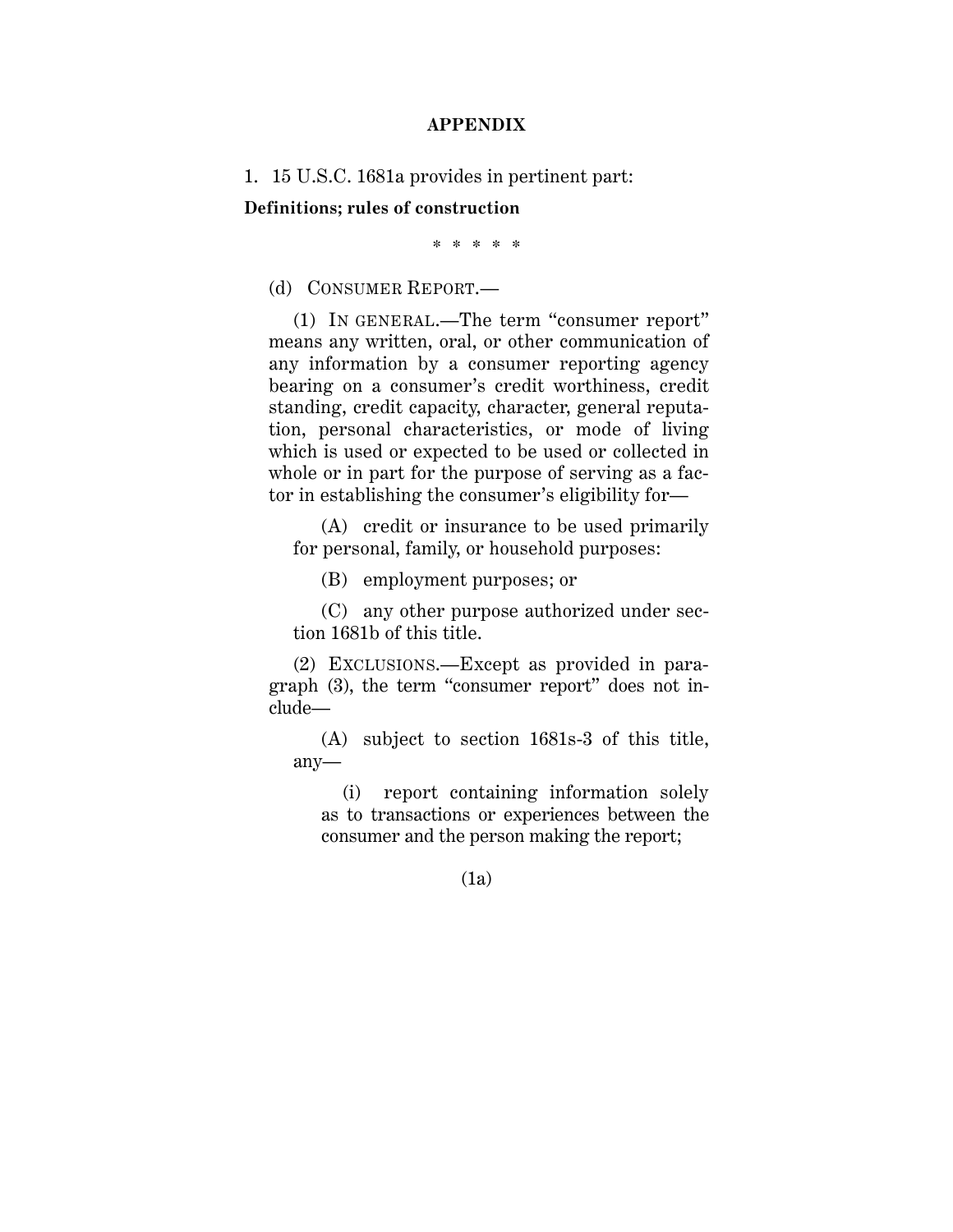(ii) communication of that information among persons related by common ownership or affiliated by corporate control; or

(iii) communication of other information among persons related by common ownership or affiliated by corporate control, if it is clearly and conspicuously disclosed to the consumer that the information may be communicated among such persons and the consumer is given the opportunity, before the time that the information is initially communicated, to direct that such information not be communicated among such persons;

 (B) any authorization or approval of a specific extension of credit directly or indirectly by the issuer of a credit card or similar device;

 (C) any report in which a person who has been requested by a third party to make a specific extension of credit directly or indirectly to a consumer conveys his or her decision with respect to such request, if the third party advises the consumer of the name and address of the person to whom the request was made, and such person makes the disclosures to the consumer required under section 1681m of this title; or

 (D) a communication described in subsection  $(o)$  or  $(x)^1$  of this section.

**.** 

See References in Text note below.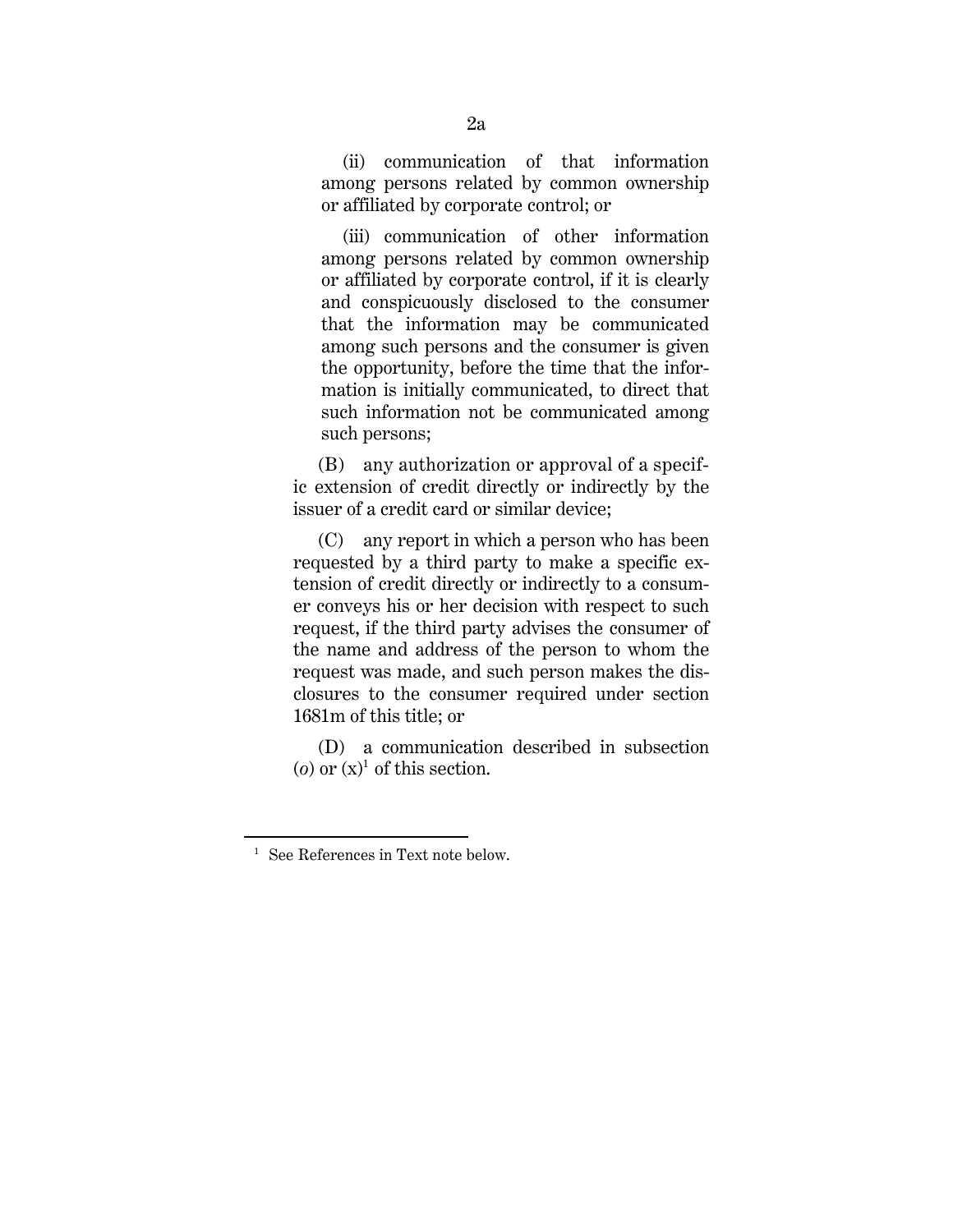(3) RESTRICTION ON SHARING OF MEDICAL IN-FORMATION.—Except for information or any communication of information disclosed as provided in section  $1681b(g)(3)$  of this title, the exclusions in paragraph (2) shall not apply with respect to information disclosed to any person related by common ownership or affiliated by corporate control, if the information is—

(A) medical information;

(B) an individualized list or description based on the payment transactions of the consumer for medical products or services; or

(C) an aggregate list of identified consumers based on payment transactions for medical products or services.

\* \* \* \* \*

(f) The term "consumer reporting agency" means any person which, for monetary fees, dues, or on a cooperative nonprofit basis, regularly engages in whole or in part in the practice of assembling or evaluating consumer credit information or other information on consumers for the purpose of furnishing consumer reports to third parties, and which uses any means or facility of interstate commerce for the purpose of preparing or furnishing consumer reports.

\* \* \* \* \*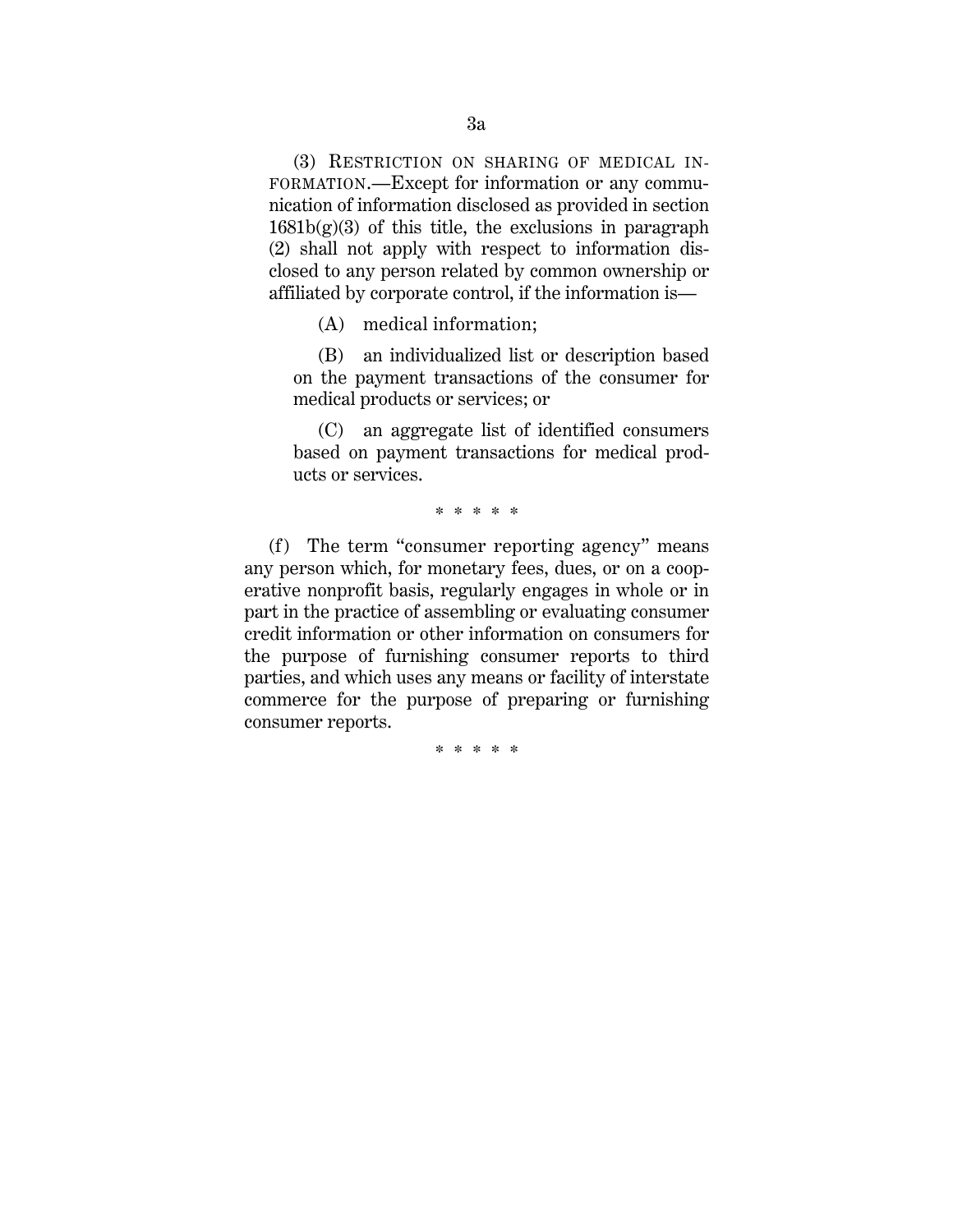### 2. 15 U.S.C. 1681e provides in pertinent part:

### **Compliance procedures**

#### **(a) Identity and purposes of credit users**

Every consumer reporting agency shall maintain reasonable procedures designed to avoid violations of section 1681c of this title and to limit the furnishing of consumer reports to the purposes listed under section 1681b of this title. These procedures shall require that prospective users of the information identify themselves, certify the purposes for which the information is sought, and certify that the information will be used for no other purpose. Every consumer reporting agency shall make a reasonable effort to verify the identity of a new prospective user and the uses certified by such prospective user prior to furnishing such user a consumer report. No consumer reporting agency may furnish a consumer report to any person if it has reasonable grounds for believing that the consumer report will not be used for a purpose listed in section 1681b of this title.

#### **(b) Accuracy of report**

Whenever a consumer reporting agency prepares a consumer report it shall follow reasonable procedures to assure maximum possible accuracy of the information concerning the individual about whom the report relates.

\* \* \* \* \*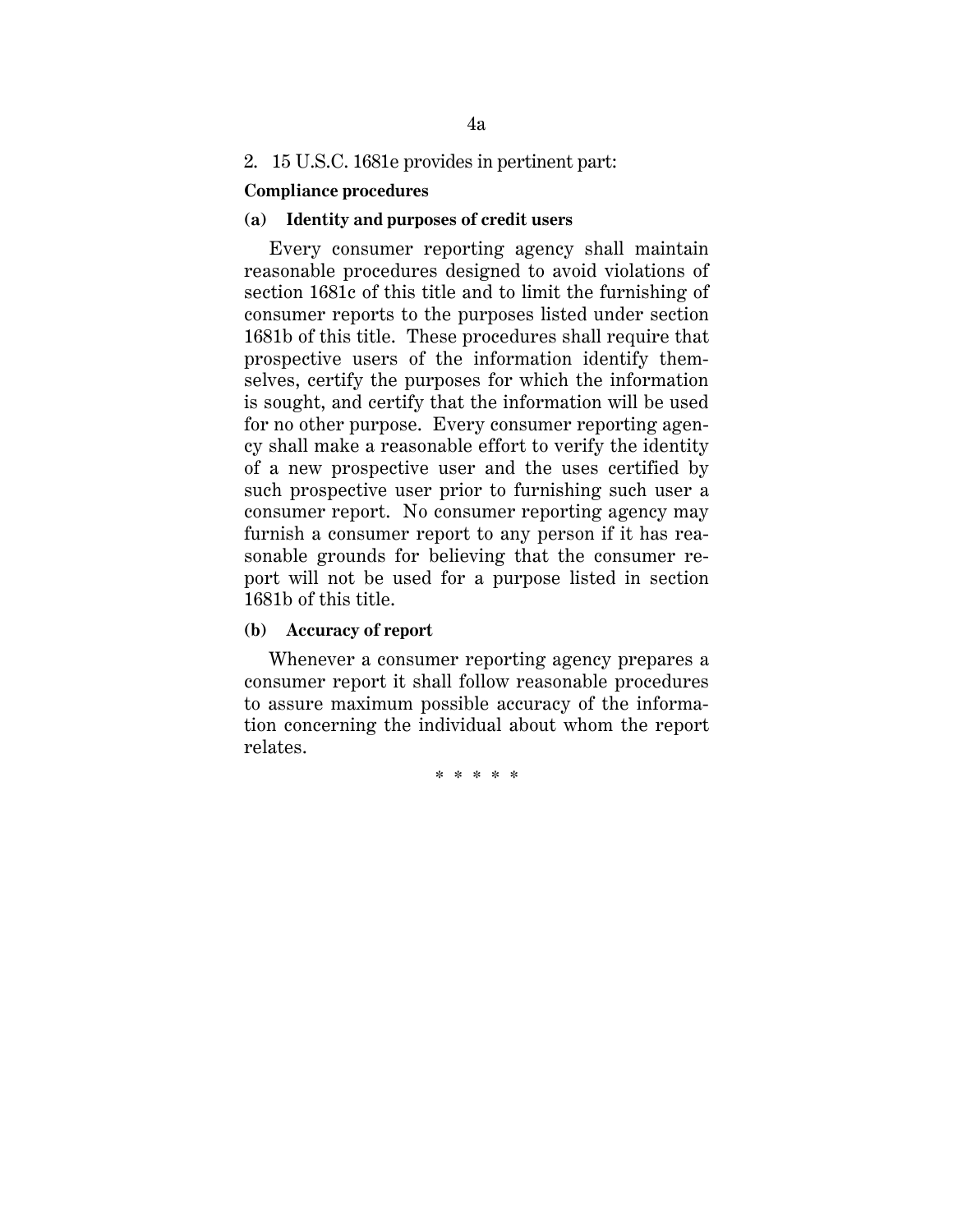#### 3. 15 U.S.C. 1681n provides:

#### **Civil liability for willful noncompliance**

#### **(a) In general**

Any person who willfully fails to comply with any requirement imposed under this subchapter with respect to any consumer is liable to that consumer in an amount equal to the sum of—

(1)(A) any actual damages sustained by the consumer as a result of the failure or damages of not less than \$100 and not more than \$1,000; or

(B) in the case of liability of a natural person for obtaining a consumer report under false pretenses or knowingly without a permissible purpose, actual damages sustained by the consumer as a result of the failure or \$1,000, whichever is greater;

(2) such amount of punitive damages as the court may allow; and

(3) in the case of any successful action to enforce any liability under this section, the costs of the action together with reasonable attorney's fees as determined by the court.

#### **(b) Civil liability for knowing noncompliance**

Any person who obtains a consumer report from a consumer reporting agency under false pretenses or knowingly without a permissible purpose shall be liable to the consumer reporting agency for actual damages sustained by the consumer reporting agency or \$1,000, whichever is greater.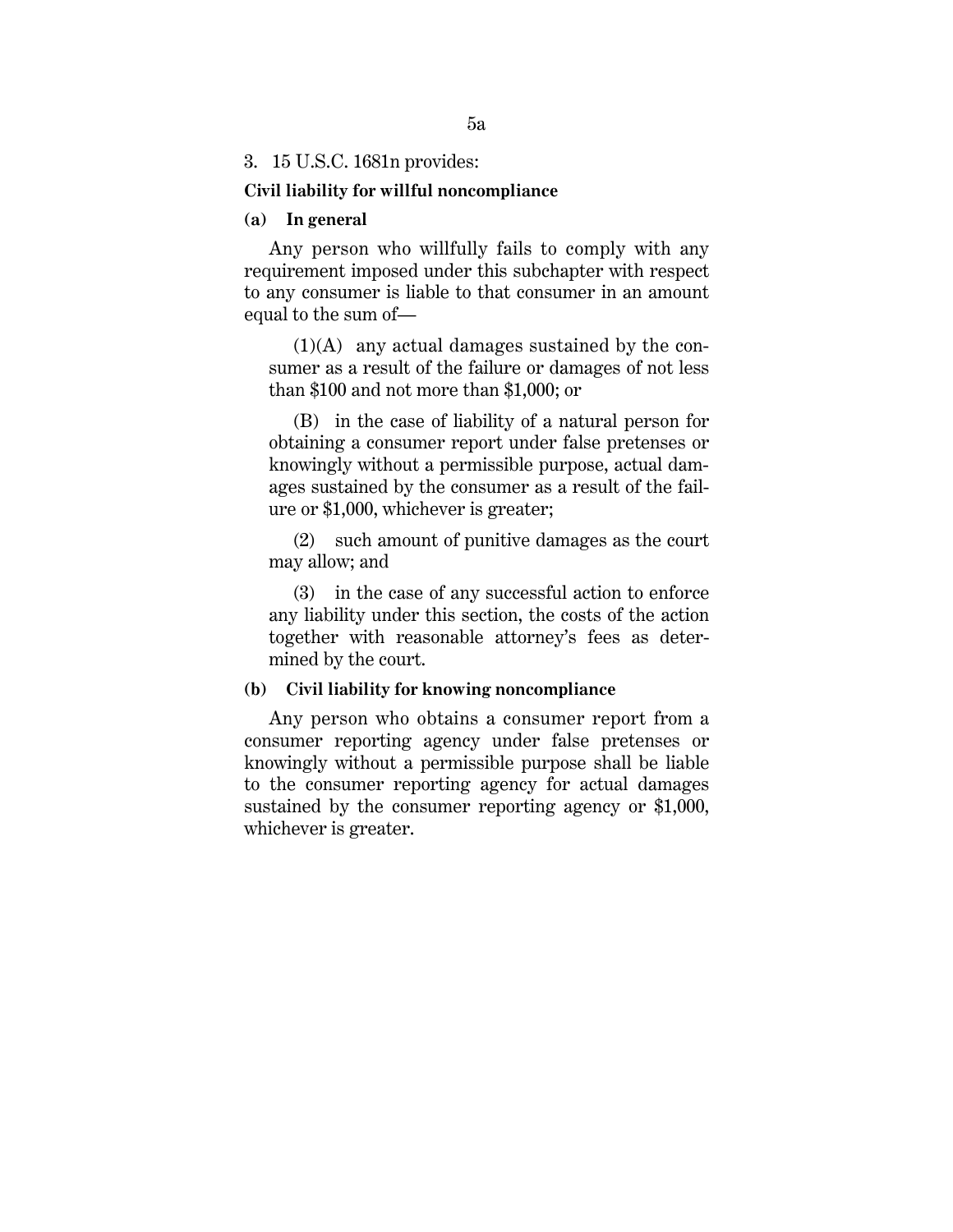#### **(c) Attorney's fees**

Upon a finding by the court that an unsuccessful pleading, motion, or other paper filed in connection with an action under this section was filed in bad faith or for purposes of harassment, the court shall award to the prevailing party attorney's fees reasonable in relation to the work expended in responding to the pleading, motion, or other paper.

#### **(d) Clarification of willful noncompliance**

For the purposes of this section, any person who printed an expiration date on any receipt provided to a consumer cardholder at a point of sale or transaction between December 4, 2004, and June 3, 2008, but otherwise complied with the requirements of section  $1681c(g)$ of this title for such receipt shall not be in willful noncompliance with section  $1681c(g)$  of this title by reason of printing such expiration date on the receipt.

#### 4. 15 U.S.C. 1681*o* provides:

#### **Civil liability for negligent noncompliance**

#### **(a) In general**

Any person who is negligent in failing to comply with any requirement imposed under this subchapter with respect to any consumer is liable to that consumer in an amount equal to the sum of—

(1) any actual damages sustained by the consumer as a result of the failure; and

(2) in the case of any successful action to enforce any liability under this section, the costs of the action